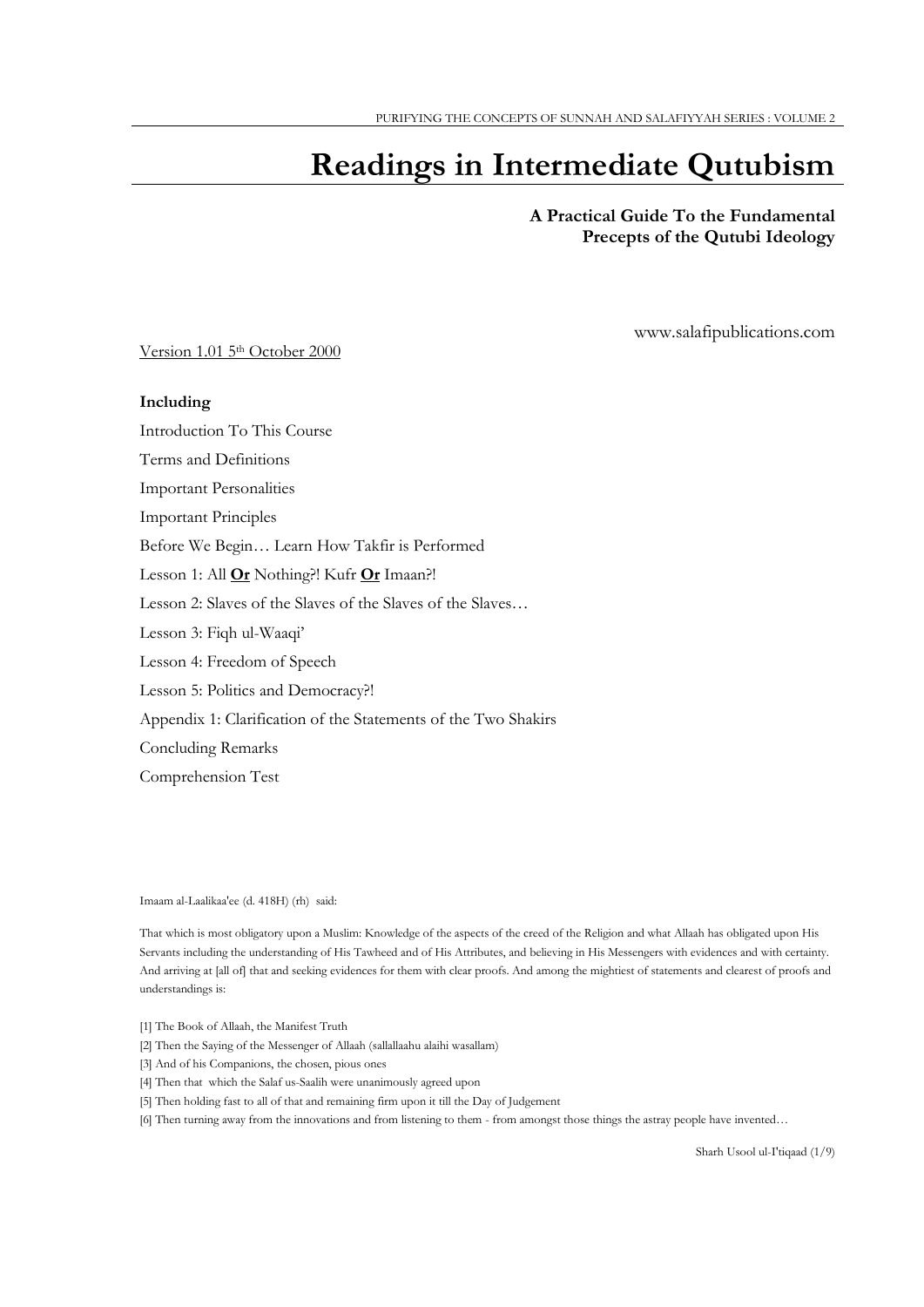## **Introduction To This Course**

All praise is due to Allaah and prayers and peace upon His Messenger Muhammad, his family and whoever follows his guidance.

To proceed:

This is the second of our series of courses aimed at providing a detailed insight into some of the contemporary movements of Innovation. "Readings in Intermediate Qutubism" looks at the finer details of Macro-Qutubism and its promotion by some of the "reformist" callers of today. This course is at a slightly higher level than our first course and requires a careful and detailed study. It is very important to keep track of some of the personalities that will be mentioned in this course, since this course is a practical example of the teachings of Qutubism, and utilises, in places, the Algerian revolution as a case study to highlight practically what we have spoken of theoretically about the Qutubi manhaj.

At the conclusion of the course there is a comprehension test to ensure that students have fully grasped the materials.

It is a prerequisite that all sincere students of the Salafi Manhaj sit the first part of this course, Readings in Elementary Qutubism (**GRV070003**) before proceeding further.

Useful materials related to this particular course can be found at SalafiPublications.Com

2nd October 2000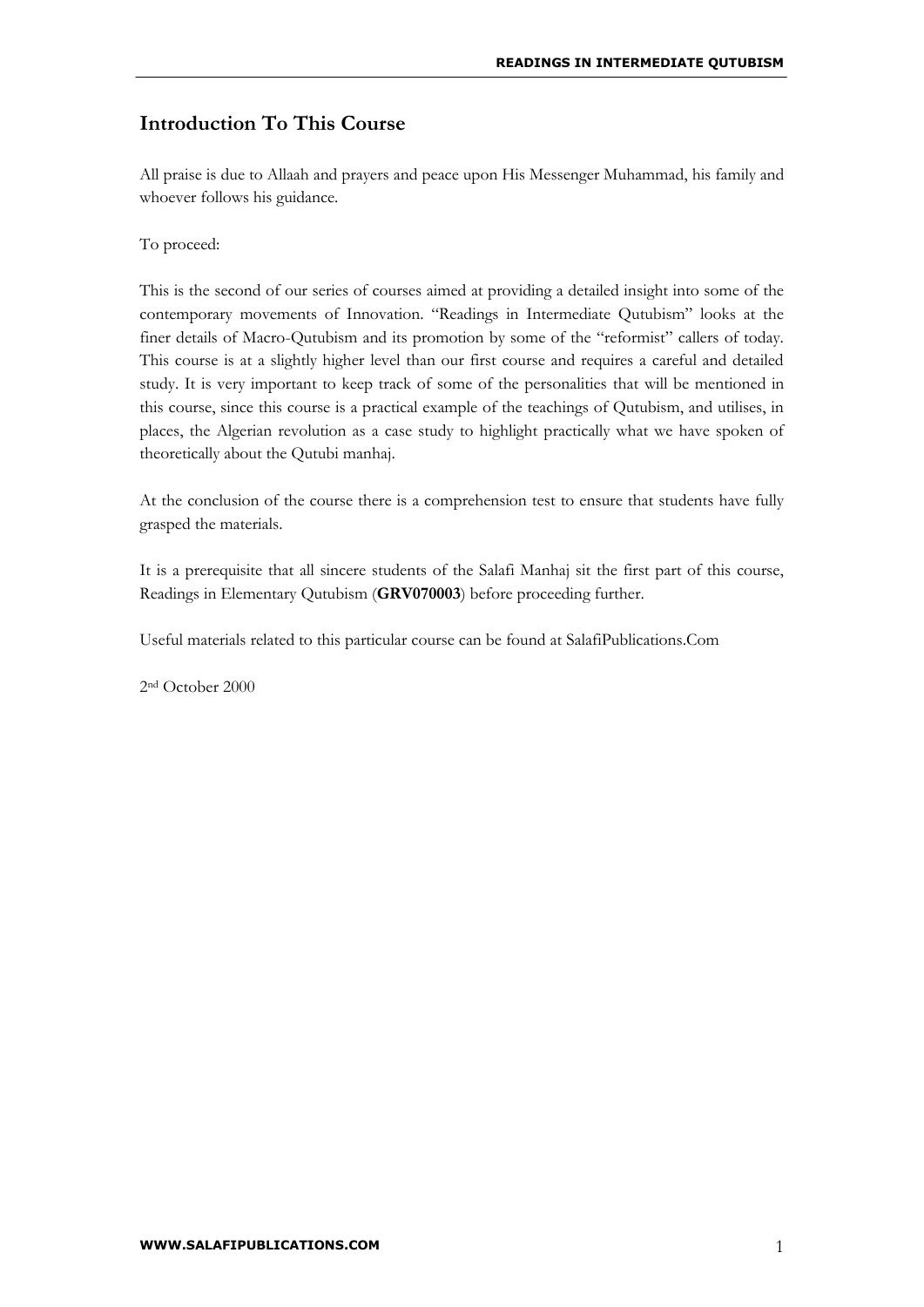## **Terms and Definitions**

- **(1) Qutubism** : The thought and ideology of Sayyid Qutb as found in his most popular works such as 'Ma'aalim Fit-Tareeq' (Milestones) his Tafsir of the Quran 'az-Zilaal', 'al-Adaalah al-Ijtimaa'iyyah' (Social Justice) and others.
- **(2) Qutubiyyah, Qutubiyyoon** : The sect known as "the Qutubis".
- **(3) Qutubi, Qutubist** : A person who subscribes to the thought and ideology of Qutubism. Different extremes exist as to the degree and extent that a Qutubi subscribes to the thought and ideology of Qutubism.
- **(4) Haakimiyyah** : A term invented by Sayyid Qutb to represent Allaah's sovereignty with respect to issues of legislation. In his view, this is the essence of the meaning of the Kalimah, "Laa ilaaha ilallaaha".
- **(5) Uloohiyyah** : This term denotes Allaah's exclusive right to all forms of worship and devotion, whether feelings of the heart, statements of the tongue or actions of the limbs. In Qutubism, Haakimiyyah is made the most exclusive and special element of Uloohiyyah.
- **(6) Jaahiliyyah** : Lit. (Days of) Ignorance. This term represents the pre-Islamic era and is synonymous with the concepts of disbelief, polytheism, backwardness and ignorance.
- **(7) Hizbiyyah** : Partisanship, bigotry.
- **(8) Tashree'** : Legislation
- **(9) Khawarij** : The first sect to break away from the main body of Muslims. Their main characteristics being: declaring sinful Muslims to be disbelievers, declaring those who do not agree with them to be disbelievers and rebelling against the Rulers. The Prophet (sallallaahu alaihi wasallam) has informed us that this sect will exist in every generation until they fight alongside Dajjaal.
- **(10)Murji'ah** : A sect that did not consider actions to be from Imaan and hence claimed that all Muslims, whether sinful or pious are equivalent in their Imaan. They also believed that Imaan cannot increase and decrease and was but a single constant entity.
- **(11)Rafidah** : Those who reject the Companions of Allaah's Messenger, revile them and abuse them.
- **(12)Qadariyyah** : Those who denied the qadr (predetermination) of Allaah and claimed that there was a separate entity that was in control of evil. Hence, they were likened to the Magians.
- **(13)Takfeer**: The act of declaring a Muslim to be an Unbeliever, Apostate.
- **(14)Istihlaal**: To declare something that Allaah has made unlawful (haraam) to be lawful (halaal).
- **(15)Al-Jarh wat-Ta'deel**: The science of criticising and appraising narrators of hadeeth, innovators, groups, movements and men, in order to maintain the purity of the religion.
- **(16)Istibdaal**: Replacement of the Sharee'ah with other laws.
- **(17)Istihlaal**: Making something that is unlawful to be lawful as a matter of belief.
- **(18)Juhood** Wilful denial, rejection.
- **(19)Al-Irjaa'**: The innovation of the Murji'ah who excluded actions from Imaan and claimed sins do not harm in the presence of Imaan.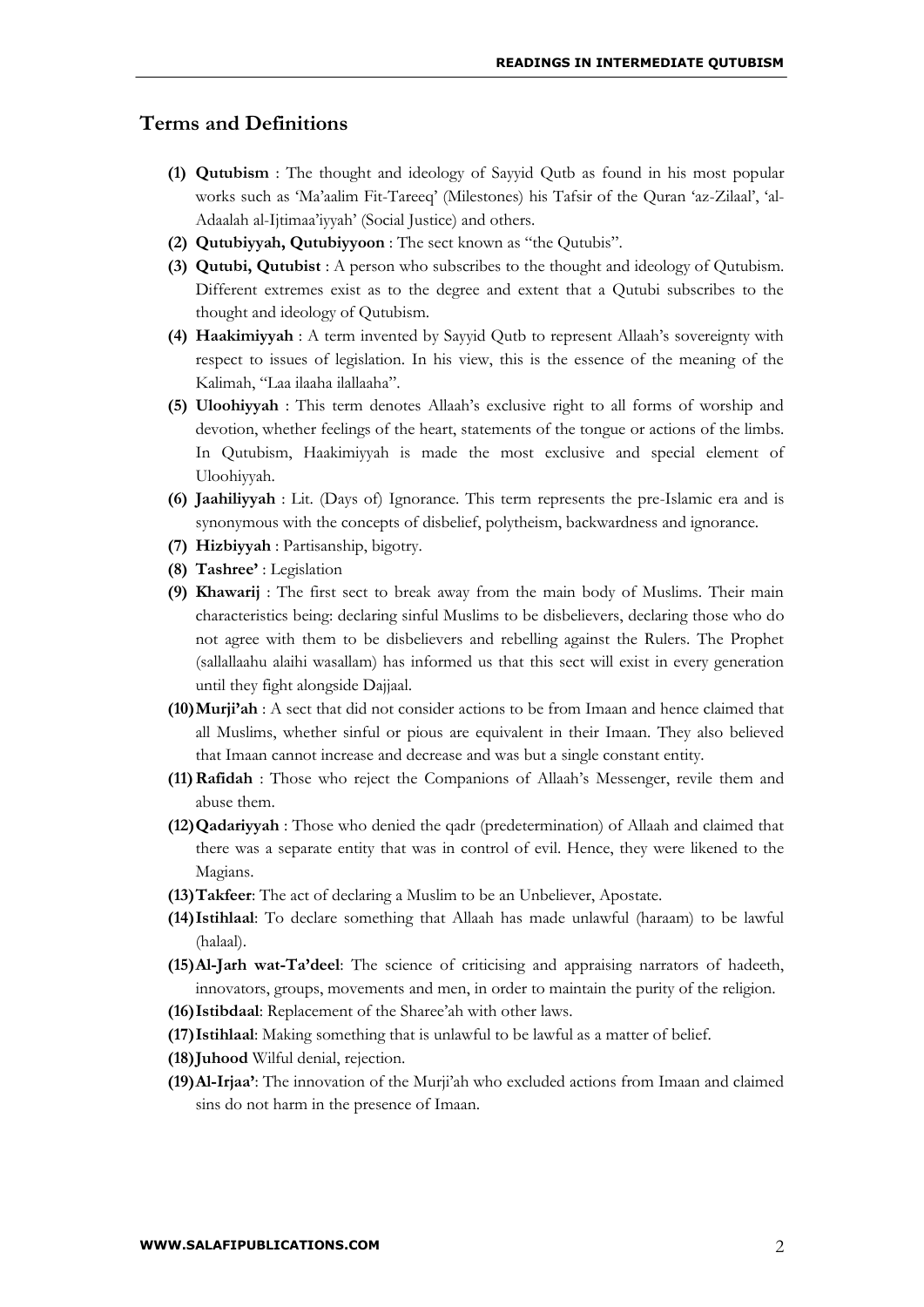## **Important Personalities**

**Alee Bin Haaj**: One of the main figureheads of the Algerian Salvation Front, who partook in the Algerian elections and was subsequently imprisoned. He labelled the Salafi Ulamaa as "Scholars of the Courts", "Scholars of America", "The Dollar Scholars" and much worse (accusing Imaam al-Albani and his brothers from the Ulamaa of Saudi with nifaaq (hypocrisy) and cowardice) – when they advised the Algerians to have patience and not to take to arms. He is also the one who openly called for the assassination of everyone involved with the government apparatus<sup>1</sup>, this being the precursor to the 40,000 sacrificial lambs of Algeria!!

**Abbaasi Madani**: The leader of the Algerian Salvation Front. He accused Imaam al-Albani of being a spy for the freemasons. He also stated, "Certainly, the lamp which was illuminated by Imaam Khomeini illuminated all of our hearts. We firmly believe that the Iranian revolution will save the Islamic Ummah, rather the whole of mankind…The Algerian people are prepared to stand by your side in a single row in order to raise the flag of "Allaahu Akbar" in the world".<sup>2</sup>

<sup>1</sup> For documentary evidence, refer to Madarik un-Nadhar pp.360-361 2nd Edition.

<sup>2</sup> Refer to "As-Sunnah" Magazine (Vol. 11 p. 57)

**NOTE:** Concerning these two men, who showed nothing but enmity and hatred of the Salafi Ulamaa, Salman al-Awdah said, "The great leaders of the Front are those whose knowledge, wisdom, intellect**, clear and pure Salafi Aqeedah has been testified for**…". Unfortunately, al-Awdah knew nothing about them to begin with, but only praising them because they are "activist thinkers" and are part of the "awakening (sahwah)" that is unique to all the seekers of power and authority. To such an extent that Salman al-Awdah said about Alee bin Haaj, "**When I read about Alee bil-Haaj, it is as if I am reading about Shaikh ul-Islam Ibn Taymiyyah**"!!! (Refer to the Cassette: "Kalimatu Haqqin Fee al-Mas'alah al-Jazaa'iriyyah")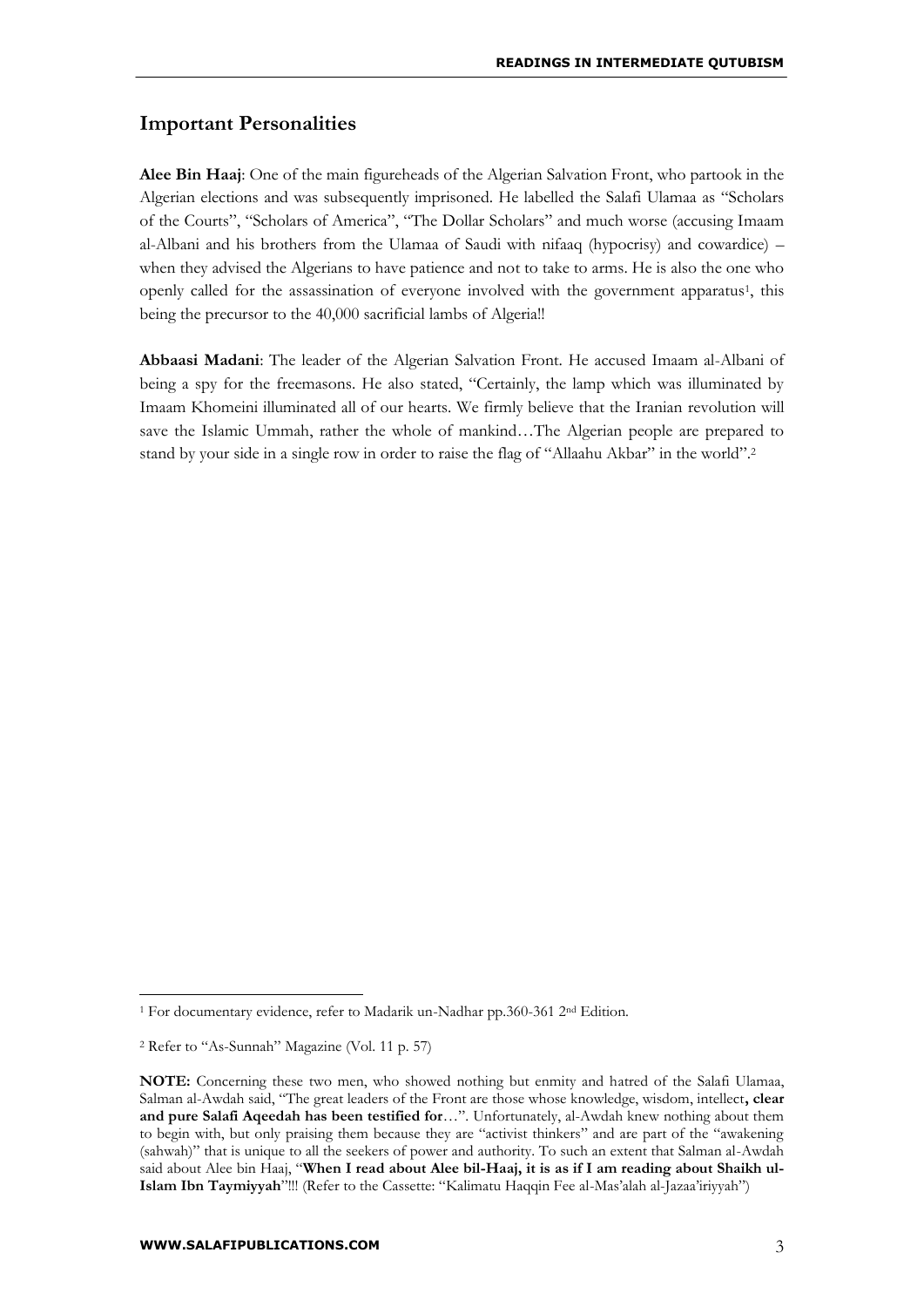## **Important Principles**

## **Concerning Replacement of the Sharee'ah and Kufr Doona Kufr<sup>3</sup>**

Imaam Ibn Baaz was asked: "Is replacement (of the Shari'ah) with the secular laws (tabdeel ulqawaaneen) considered to be major kufr that expels from the religion?".

He replied: "**When he makes it permissible (istibaaha). When he makes it permissible to judge with a law other than the Shari'ah he becomes a disbeliever with the major kufr – if he makes that permissible**. As for when he does that for specific reasons, out of disobedience to Allaah, for the sake of bribery, or pleasing somebody, and knows that this is haraam, then this is kufr doona kufr (the minor kufr).

**As for when he does it while declaring it lawful (mustahillan lahu), then this is major kufr. As Ibn 'Abbaas said concerning the saying of Allaah the Most High, "**And whosoever does not judge by what Allâh has revealed, such are the Kâfirûn (i.e. disbelievers - of a lesser degree as they do not act on Allâh's Laws)". (Al-Ma'idah 5:44) – so he said, "This is not like the one who disbelieves in Allaah, **but it is the minor kufr (kufr doona kufr)**".<sup>4</sup> Meaning, "when he declares it lawful (istahalla) to judge by the secular law, or declares it lawful to judge with such and such, and likewise, [when he makes it lawful] to judge with such and such Sharee'ah, then he is a kaafir."

Then the questioner said: "Is there a difference between replacement (tabdeel) and between ruling in a particular issue? Tabdeel O Shaikh?" To which the Shaikh replied: "**If he does not desire (lam yaqsud) Istihlaal (making it lawful) by that**, but did it due to some other reasons, then this is kufra doona kufr (the minor kufr). As for when he says, 'There is no harm in judging by what Allaah has revealed', even if he said that the Sharee'ah is better, however, he says, 'there is no harm in this, it is permissible', he is declared a disbeliever on account of that with the major kufr, regardless of whether he says that the Sharee'ah is still better, or it is equal to the Sharee'ah, or that it is better than the Sharee'ah, then all of this is (major) disbelief."

The questioner said: "Meaning, this ruling (that you have explained) encompasses both tabdeel (replacement of the Sharee'ah) and other than tabdeel. It covers all of the types?" The Shaikh replied: "**It ecompasses all of the forms, it is in all of the forms.**" 5

Imaam Al-Albaani said, "And he (Ibn Taymiyyah) said (7/312), "**So when there is the saying of the Salaf that man can have Imaan and hypocrisy in him, then likewise is their saying** 

<sup>&</sup>lt;sup>3</sup> **NOTE:** The discussion of this issue as well as the two principles below (related to the co-existence of Imaan and Kufr in a single person and the commission of some of the branches of Kufr) is from a knowledge-based perspective and has no link to the Rulers of today, or those of yesterday or those of tomorrow or the passing of any type of judgement as to their disbelief or to their having Imaan like that of Jibreel or Mikaa'eel!!! So do not wrong your own soul. Establishing a principle is one thing, and making judgements by them is something else.

<sup>4</sup> Compare with what is mentioned by Imaam al-Albaanee further below, quoting from Shaikh ul-Islaam Ibn Taymiyyah.

<sup>5</sup> Refer to the book, "Hiwaar Hawla Masaa'il it-Takfeer Ma'a Allaamah ash-Shaikh Abdul-Azeez Ibn Baaz" and it is found also in al-Furqaan Magazine (no. 94)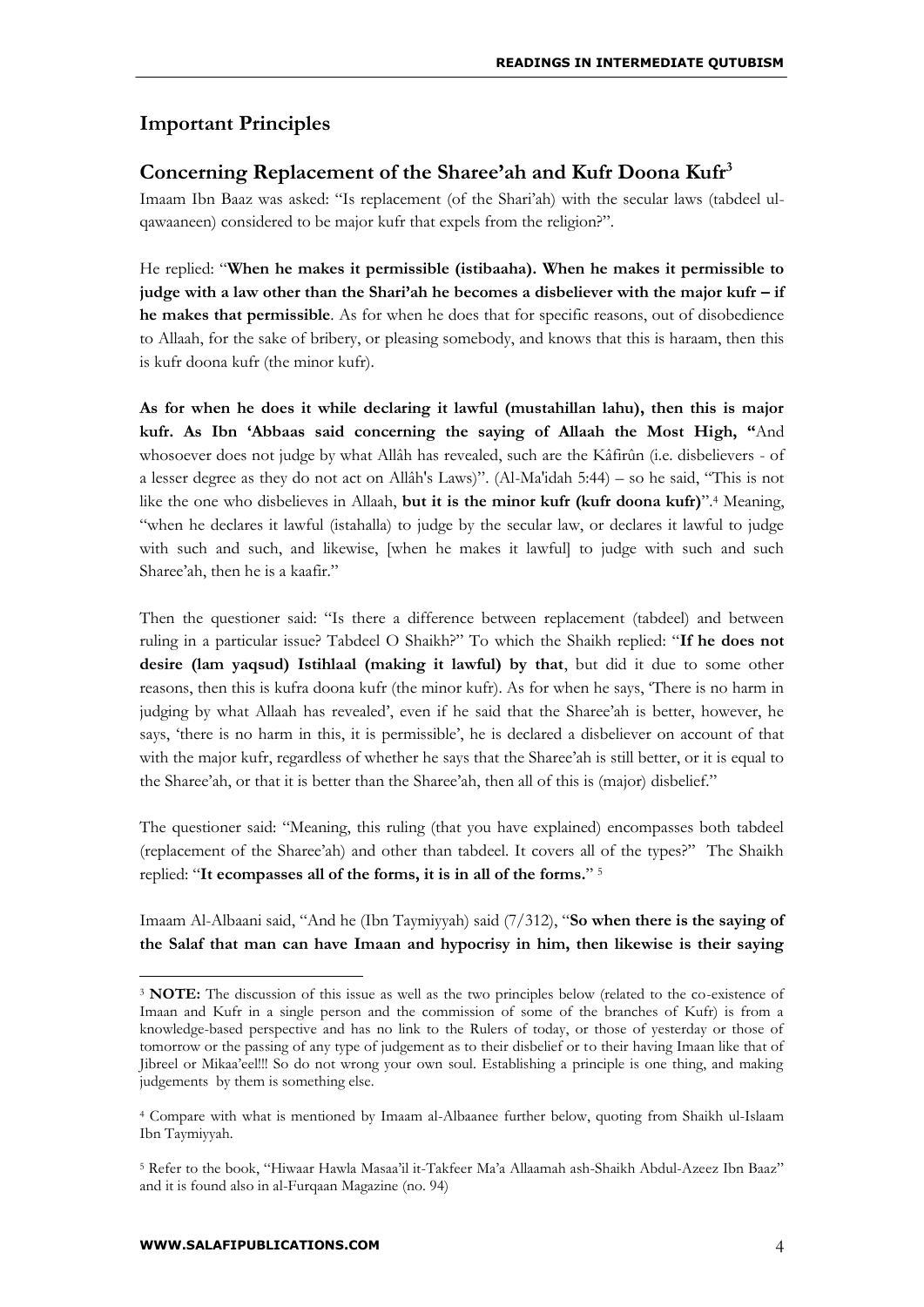**that he can have Imaan and kufr (in him)**. But Ibn Abbaas and his companions said "not the kufr that ejects one from the religion", as regards His saying, "the one who does not rule by what Allaah revealed then they are kaafir." They said: "kufr that does not eject one from the religion". And Imaam Ahmad and other Imaams of the Sunnah followed them in this."

After writing what has preceded I saw Ibn Taymiyyah, may Allaah have mercy upon him, saying in the explanation of the verse in his 'Majmoo al-Fataawaa' (3/268), "meaning he regards it permissible to rule by other that what Allaah revealed."6"7

## **Kufr is of Two Types**

Shaikh ul-Islaam Ibn al Qayyim, "And there is another principle, that disbelief, kufr is of two types: the kufr of action and the kufr of juhood (denial) and 'inaad (stubborn opposition). As for the kufr of juhood then it is when one disbelieves in what is known to have been brought by the Messenger (sallallaahu alaihi wasallam) from Allaah, out of juhood and 'inaad from amongst the Names, Attributes, Actions and rulings of the Lord. This type of kufr negates faith from every single aspect. **As for the kufr of action, then this divides into two types: A type which negates Imaan<sup>8</sup> and a type which does not negate Imaan<sup>9</sup>** . So prostrating to an idol, belittling the mus-haf (the Qur'an), fighting the Prophet and reviling him negates Imaan.

As for ruling by other than what Allaah has revealed and abandoning the prayer, then that is from the kufr of action absolutely. So the one who rules by other than what Allaah has revealed is a disbeliever and the one who abandons the prayer is a disbeliever due to the textual ruling of the Messenger (sallallaahu alaihi wasallam), however this is the kufr of action not the kufr of belief. It is also impossible for Allaah – free is He from imperfection – to call the one who rules by other than what Allaah has revealed to be a disbeliever and for the Messenger of Allaah to call the one who abandons the prayer to be a disbeliever, and then not apply the label of "disbeliever" to them. And the Messenger of Allaah (sallallaahu alaihi wasallam) negated Imaan from the fornicator, thief, and the one who consumes khamr, intoxicants. And also from the one

<sup>6</sup> And this is the full quote from Shaikh ul-Islaam (3/267 of Majmoo ul-Fataawaa): "And when a person declares a unanimously agreed unlawful matter to be lawful or a unanimously agreed lawful matter to be unlawful or replaced the Sharee'ah (baddala ash-Shar') - that [from it] which is agreed upon - he is a kaafir, an apostate by agreement of the jurists. And it is with regards to the likes of this that the following (verse) was revealed, according to one of two opinions: **And whoever does not rule by what Allah has revealed then they are the disbelievers (Maa'idah 5:44)** meaning that **he declares it to be permissible (huwalmustahillu) to rule by other than what Allah has revealed**."

And this is what is understood by the two Imaams of the Era from the words of Shaikh ul-Islaam Ibn Taymiyyah, that replacing the Sharee'ah is major kufr when it is made lawful (istihlaal), or as occurs in their other statements, that the ruler considers other than the Sharee'ah to be better than it or equal to it or that the Sharee'ah is not suited for the times and the likes. And many of the other Mashayikh have adopted this particular stance amongst them Shaikh Abdul-Muhsin al-Abbaad, and Shaikh Alee Hasan al-Halabee.

<sup>7</sup> Silsilah as-Saheehah (6/2552)

<sup>8</sup> And this type of kufr does not require the presence of istihlaal (i.e. making the act lawful as a matter of belief) due to its unique nature of being the kufr that expels from the religion absolutely, while ensuring the presence of the required conditions for making takfir.

<sup>9</sup> And this type requires the presence of Istihlaal or Juhood or accompanying beliefs which necessitate kufr, since in and of themselves, they do not expel from the fold of Islaam.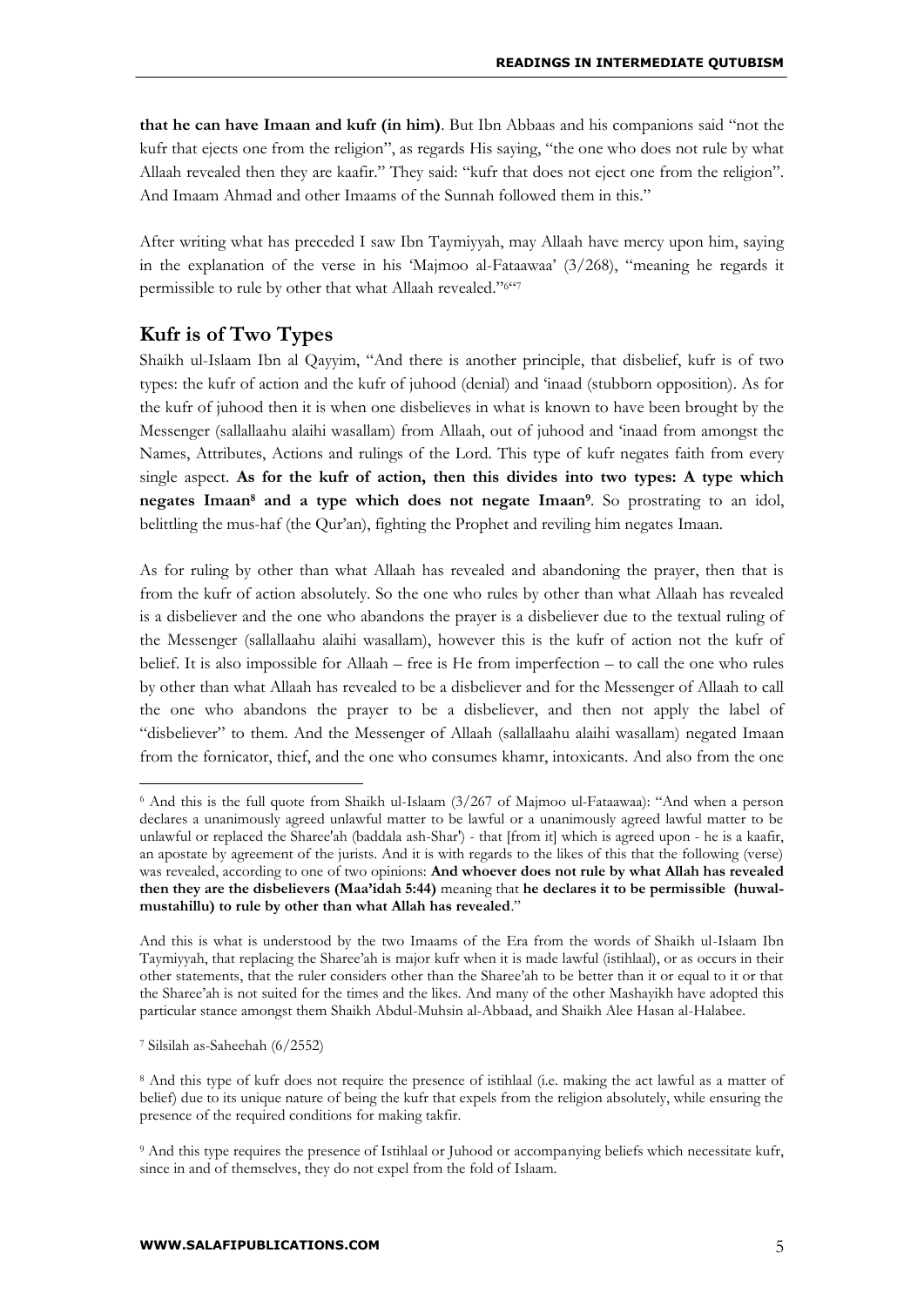whose neighbours are not safe from his evil. So when the label of Imaan has been negated from such a one, then he is a disbeliever from the point of view of his action, but the kufr of juhood and belief (i'tiqad) has been negated from him. It is likewise in his (sallallaahu alaihi wasallam's) saying, "Do not become disbelievers after me, striking the necks of one another"." (Kitaab us-Salaat)

## **Kufr and Imaan Can Co-exist**

Ibn al-Qayyim (rahimahullaah) said: "A person may have in him both Kufr and Imaan, and Shirk and Tawheed, and taqwaa and sin, and hypocrisy and Imaan - this is one of the greatest principles of Ahlus-Sunnah<sup>10</sup> and this is disagreed with by the People of Innovation such as the Khawaarij, the Mu'tazilah and the Qadariyyah. And the question of the coming out of those who committed major sins from the Fire - and not residing therein forever, is built upon this principle - and it is shown by the Qur'aan, the Sunnah, the Fitrah and Ijmaa' of the Sahaabah. Allaah - the Most High - says : **And most of them believe not in Allaah except that they attribute partners (unto Him) [Yoosuf 10:106]**

So Allaah - the One Free from all Defects affirmed belief for them along with Shirk. And He the Most High - says : **The Bedouins say: "We believe." Say: You believe not, but only say: We have surrendered (in Islaam), for Faith has not yet entered your hearts. But if you obey Allaah and His Messenger, He will not decrease anything in reward for your deeds. Verily, Allaah is Oft-Forgiving, Most Merciful. [al-Hujuraat 49:14]** So He affirmed Islaam and obedience to Allaah and His Messenger whilst negating their Imaan - and what is meant is unrestricted and full Imaan which deserves the unreserved term as occurs in: **Those who believe in Allaah and His Messenger, and do not doubt, but strive with their wealth and their lives for the cause of Allaah. [al-Hujuraat 49:15]**

**But in the more correct of the two sayings they (the Bedouins) were not Munaafiqs, rather they were the Muslims due to their obedience to Allaah and His Messenger, but were not Believers, even if they had some Imaan which took them away from being Kaafirs."** (Kitaabus-Salaah p.25)

## **One Does Not Necessarily Become A Disbeliever Through A Branch of Kufr**

Ibn al-Qayyim (rahimahullaah) says: "A servants having in him a branch of Imaan does not necessitate that he is a Believer - even though that is Imaan, nor does his having in him a branch of Kufr mean that he is called a Kaafir - even though it is Kufr. Just as a persons having a piece of knowledge does not mean that he is called a Scholar, nor is one who knows some matters of Fiqh or medicine called a Faqeeh or a doctor. And that does not prevent a branch of Imaan being called Imaan, and a branch of Nifaaq (Hypocrisy) being called Nifaaq, and a branch of Kufr being called Kufr. And it may be indicated by use of the verb such as his (sallallaahu 'alaihi

<sup>10</sup> What is being referred to is: the Kufr of action which does not expel from Islaam, the Shirk in action (i.e. showing off) which does not expel from Islaam and the hypocrisy in action which does not expel from Islaam.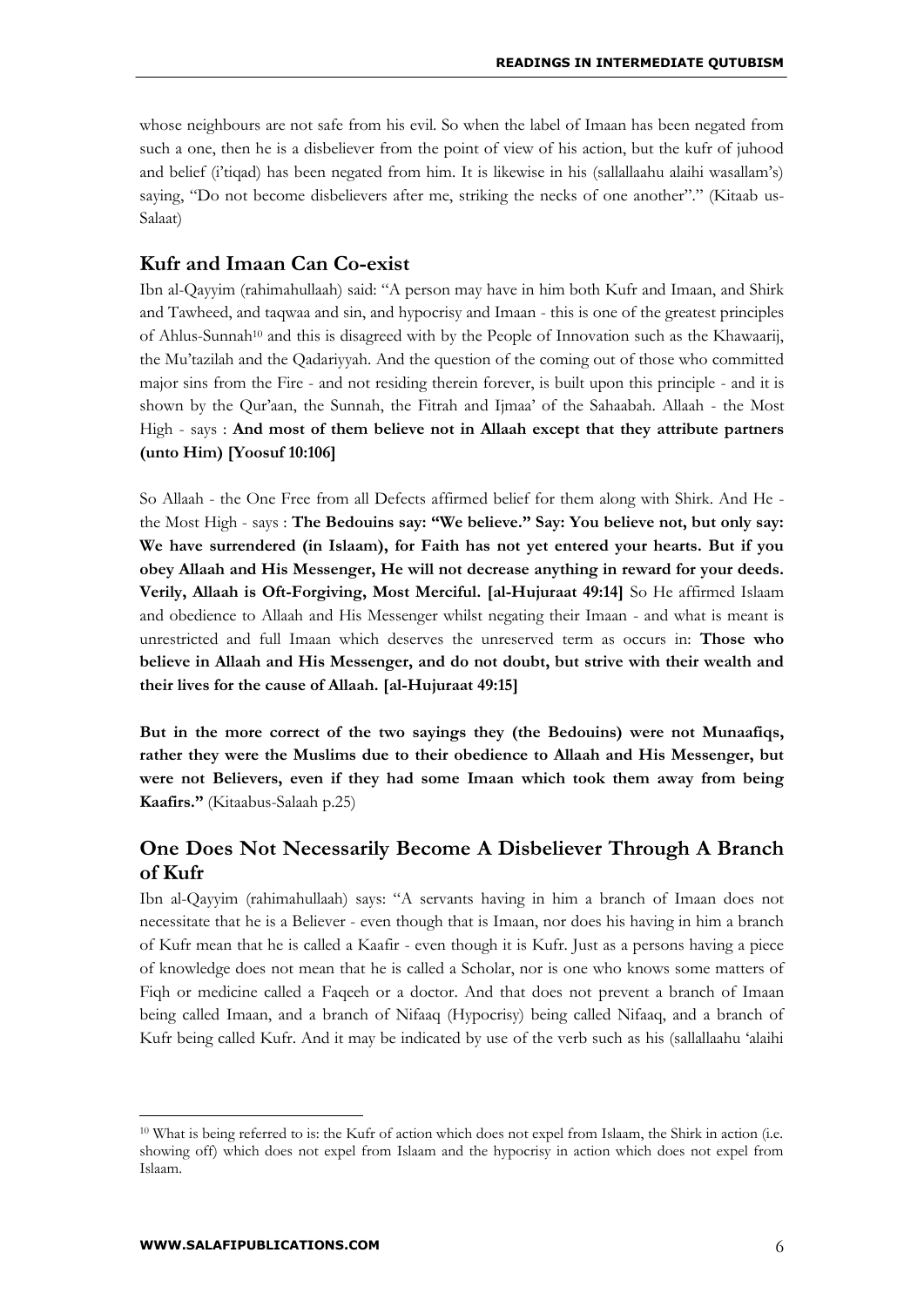wasallam) saying: "He who abandons it has committed kufr."<sup>11</sup> and: "He who swears by other than Allaah has committed kufr."<sup>12</sup> It is reported with this wording by al-Haakim in his Saheeh so he from whom appears a characteristic of Kufr does not deserve to be called an outright Kaafir, and likewise one who commits something haraam - it is said that he has done Fisq (a wicked act), not that he has become a Faasiq by that act - and he is not called a Faasiq unless that overcomes him. And likewise the fornicator and the thief and the robber is not called a Believer (outright) even though he does have Imaan, just as he is not called a Kaafir even if what he has done is characteristic of Kufr since all sins are branches of Kufr and all acts of obedience are branches of Imaan." (Kitaab us-Salaat p.19)

## **In Defence Of The Tyranny Of The Unjust Or Of the Welfare Of The Innocent?**

Ibn al-Qayyim - may Allaah have mercy upon him - said: "This is a great topic, containing much benefit and due to ignorance of this topic a great mistake has fallen upon the Sharee'ah…" up until he said, after mentioning that the basis of the Sharee'ah is built upon the welfare and benefits of the servants: "…The Prophet (sallallaahu 'alaihi-wasallam) legislated for his ummah, the obligation of rejecting the evil so that by its rejection, the goodness that Allaah and His Messenger love is obtained. And when rejecting the evil leads to what is more evil and more hated by Allaah and His Messenger then it is not allowed to reject it - even if Allaah hates it and detests those who perform it (the evil). And this is like rejection [inkaar] against the kings, and the ones in authority by coming out against them [with arms etc. to fight them] - **for verily, that is the basis and foundation of every evil (sharr) and every tribulation (fitnah) till the end of time**."<sup>13</sup>

Stated Shaikh Ibn Uthaimeen, "These words are very good (i.e. Imaam al-Albaanee's). Meaning, that those people pass judgement against the Rulers of the Muslims, that they are disbelievers, what benefit do they achieve by judging them to be disbelievers? Are they able to put an end to them? They are not able. And when it is the case that the Jews have occupied Palestine for around 50 years, yet despite that the Islamic Ummah has not been able in its entirety – Arabs and Non-Arabs alike – to remove them from their place! **How then, after this, can we go and strike those who rule over us with our tongues (i.e. make takfir of them) while we know that we are not capable of putting and end to them, and that blood will be shed, and the taking of wealth will become lawful, and even the honours of people. And then we will not even have achieved the desired result!! Therefore, what is the benefit – such that if a person was to believe – in that which is between him and his Lord – that amongst the rulers is one who is a disbeliever in truth, with the kufr that ejects from the religion what then is the benefit in announcing this and spreading this, except the kindling of tribulation?!**" (Fitnah of Takfir, p.74)

<sup>&</sup>lt;sup>11</sup> Saheeh - related by at-Tirmidhee  $(10/90)$ , an-Nasaa.ee  $(231-232)$  and al-Haakim  $(1/7)$  and it was authenticated by al-Albaanee in Kitaab ul-Imaan of Ibn Abee Shaybah (46)

<sup>&</sup>lt;sup>12</sup> Saheeh - related by Aboo Daawood (3235), atTirmidhee  $(7/18)$ , Ahmad  $(2/34)$ , al-Haakim  $(4/297)$  and others and al-Albaanee authenticated it in Irwaa ul-Ghaleel (2561).

<sup>13</sup> Ibn al-Qayyim in 'I'laam ul-Muwaqqi'een an Rabbil-Aalameen.'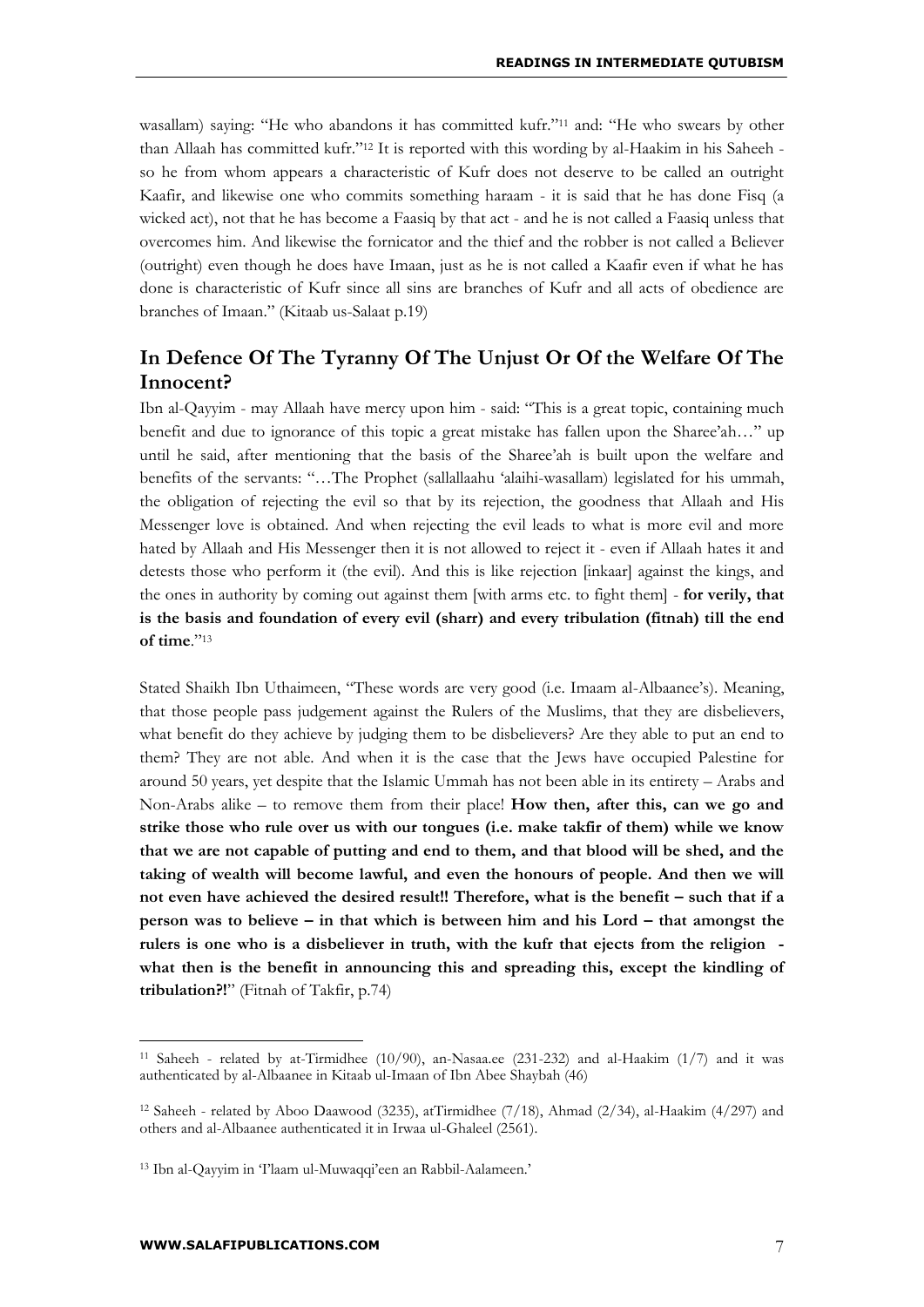The unlawfulness of rebelling against a tyrant ruler is a matter of aqeedah and occurs in all of the books of creed, from the earliest times to this day of ours14. And the great wisdom in this is clear for every sane person to understand – **until even if the ruler becomes a disbeliever** with the Muslims having a proof (burhaan) from Allaah, then still Ahl us-Sunnah would forbid rebellion due to what it might cause of the loss of life and the cause of corruption upon the earth, and instead enjoin patience. And anyone who might be instrumental in causing such a catastrophe, then the way of Ahl us-Sunnah is to cut them off, **for the better good of the society at large and not in order to support the tyranny of the sinners or the oppressors or the disbelievers**!!!<sup>15</sup>

And unfortunately, this matter has not been comprehended well by the newly-arisen foolish minded who accuse those who call for patience and calm, of being paid workers and spies for the authorities – a great and mighty slander indeed.

### **The Methodology of Advising the Rulers<sup>16</sup>**

Shaikh Abdul-Azeez ibn Baaz was asked, "Is it from the manhaj (methodology) of the Salaf to criticise the Rulers from the minbar (the pulpit)? And what is the manhaj of the Salaf with respect to advising the Rulers?" He responded:

"It is not from the manhaj of the Salaf to publicise the faults of the Rulers and to mention such things from the pulpit because that leads to disorder and the absence of hearing and obeying the ruler in what is good. It also results in (the people) becoming engrossed (with these matters, arguing and debating) which causes harm and produces no benefit. **The followed path with the Salaf however, is to give naseehah (advice) with respect to the matters which are between themselves and the leader, writing to him, or by reaching him through the scholars who keep in touch with him (to advise him) until the ruler is directed towards the good...**

And when the fitnah occurred in the time of 'Uthmaan (radiallaahu anhu) some of the people said to Usaamah ibn Zaid (radiallaahu anhu), 'Will you not speak to 'Uthmaan?' So he replied, 'You think that I will not talk to him without letting you know about it (also). Indeed, I will certainly talk to him regarding that which concerns me and him without initiating a matter which I do not love to be the first to initiate.'

<sup>14</sup> It is a shame that the sect of Mohammad Qutb has made this issue subject to Ijithaad. Refer to "Dhaahirat ul-Irjaa" (p.263). But this should hardly be surprising, for if Tawheed is subject to Ijithaad, it would not be unreasonable for issues of methodology to also be subject to Ijithaad!!

<sup>15</sup> Ibn Sa'd relates in his Tabaqaat al-Kubraa (7/163-165), "A group of Muslims came to al-Hasan al-Basree seeking a verdict to rebel against al-Hajjaaj [a tyrannical and despotic ruler]. So they said, "O Abu Sa'eed! What do you say about fighting this oppressor who has unlawfully spilt blood and unlawfully taken wealth and did this and that?" So al-Hasan said, "I hold that he should not be fought. If this is a punishment from Allaah, then you will not be able to remove it with your swords. If this is a trial from Allaah, then be patient until Allaah's judgement comes, and He is the best of judges." So they left al-Hasan, disagreed with him and rebelled against al-Hajjaaj – so al-Hajjaaj killed them all. Al-Hasan used to say, "If the people had patience when they are being tested by their unjust ruler, it will not be long before Allaah will give them a way out. However, they always rush for their swords, so they are left with their swords. By Allaah! Not even for a single day did they bring about any good."

<sup>16</sup> Of course, this advice is irrelevant to those who consider all nation states and all the rulers of today to be apostate, in absolute terms, as do vast majority of Qutubists.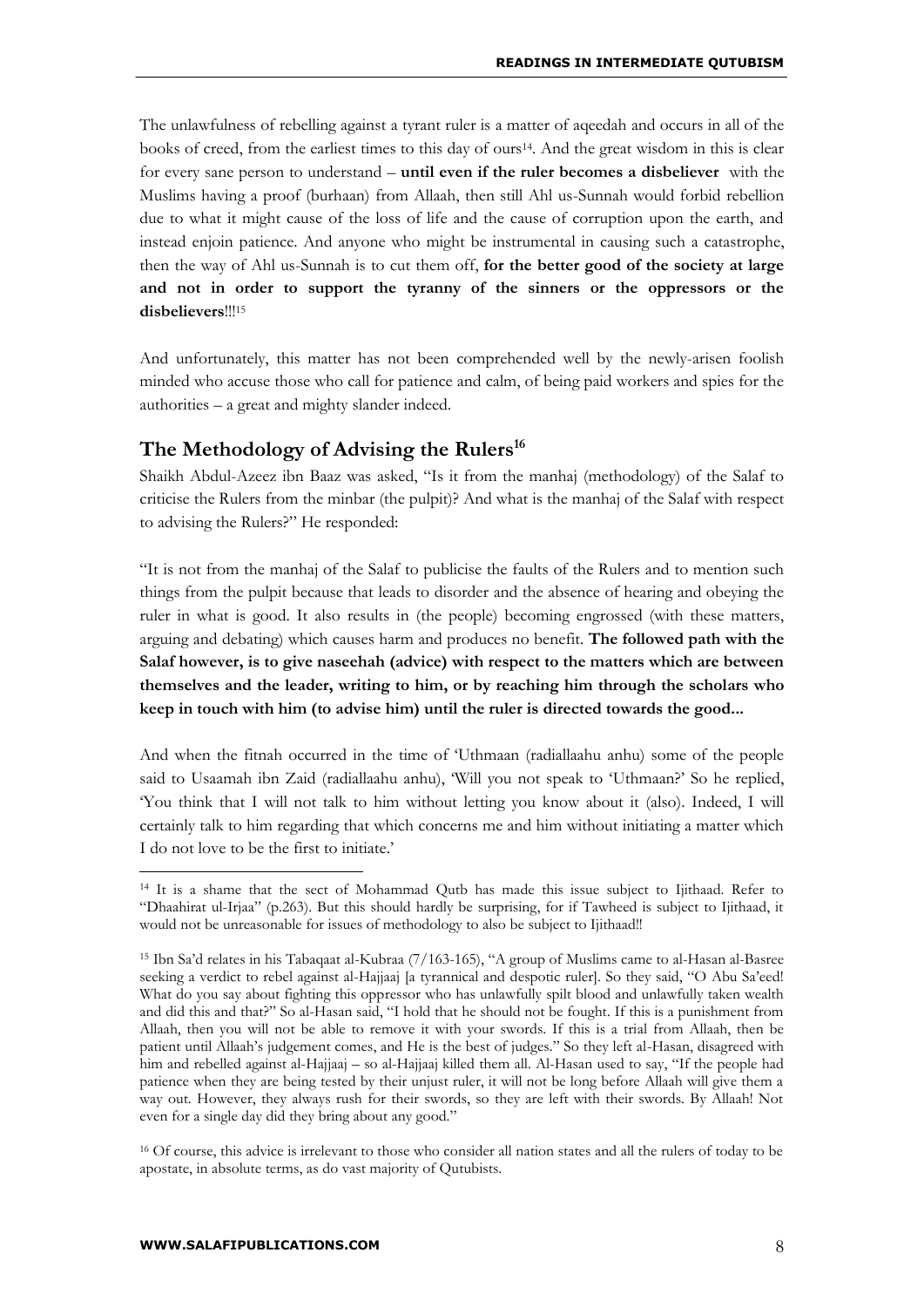And when they (the Khawaarij) opened up the evil in the time of 'Uthmaan (radiallaahu anhu), and rejected 'Uthmaan openly, the fitnah, the killing and the mischief, which has not ceased to affect the people to this day, was brought about. And this caused the fitnah to occur between 'Alee and Mu'aawiyyah and 'Uthmaan was killed for these reasons...

(Furthermore) a large number of Companions and others besides them were killed due to this open rebellion and the open proclamation of the faults (of the ruler), until the people began to hate the one charged with authority over them and killed him. We ask Allaah for success.' End of the words of the Shaykh.

It is authentically reported from the Messenger (sallallaahu alaihi wasallam) in the hadeeth of 'Iyaad ibn Ghunm who said, "The Messenger of Allaah (sallallaahu alaihi wasallam) said, '**Whoever desires to advise the one with authority then he should not do so openly, rather he should take him by the hand and take him into seclusion (and then advise him)**. And if he accepts (the advice) from him then (he has achieved his objective) and if not then he has fulfilled that which was a duty upon him."'<sup>17</sup>

Imaam al-Barbahaaree, "...If you find a man making supplication against the ruler, know that he is a person of innovation. If you find a person making supplication for the ruler to be upright, know that he is a person of the Sunnah, if Allaah wills. Fudayl ibn 'Iyaad said, "If I had an invocation which was to be answered, I would not make it except for the ruler." It was said to him, "O Abu 'Alee, explain that to us," he replied, "If I made an invocation for myself, it would not go beyond me. Whereas if I make it for the ruler, he is corrected and through that, the servants and the land are set in order.".<sup>18</sup> We are ordered to make supplication for them (i.e. the rulers) to be upright. **We have not been ordered to make supplication against them, even if they commit tyranny and oppression, since their tyranny and oppression reflect only upon themselves but their rectitude is good for themselves and the Muslims**..."<sup>19</sup>

### **The Best Form of Jihaad**

From Abu Sa'eed al-Khudree who reports that the Messenger of Allaah (sallallaahu alaihi wasallam) said, "**The most superior form of Jihaad is to say a word of truth in the face of an oppressive ruler**."<sup>20</sup>

Speaking the truth, face to face, in front of the tyrant ruler<sup>21</sup>, even if one knows he will be slain – as occurred with Sa'eed Ibn Jubair and Hamzah – and remaining steadfast, calm and reposed in

<sup>&</sup>lt;sup>17</sup> Reported by Ahmad  $(3/403)$  and Ibn Abee 'Asim  $(2/521)$  with a saheeh isnaad.

<sup>18</sup> Abu Nu'aym in al-Hilyah (8/91) with a saheeh isnaad and Khallaal in as-Sunnah (no.9)

<sup>19</sup> Sharh us-Sunnah.

<sup>20</sup> Refer to Saheeh Jaami us-Sagheer of Imaam al-Albani, and it is Saheeh. It is reported by Abu Umaamah and Taariq bin Shihaab also.

<sup>&</sup>lt;sup>21</sup> Or perhaps an apostate ruler, since Qutubism preaches - without exception and with total absolution – that all of today's rulers are apostate.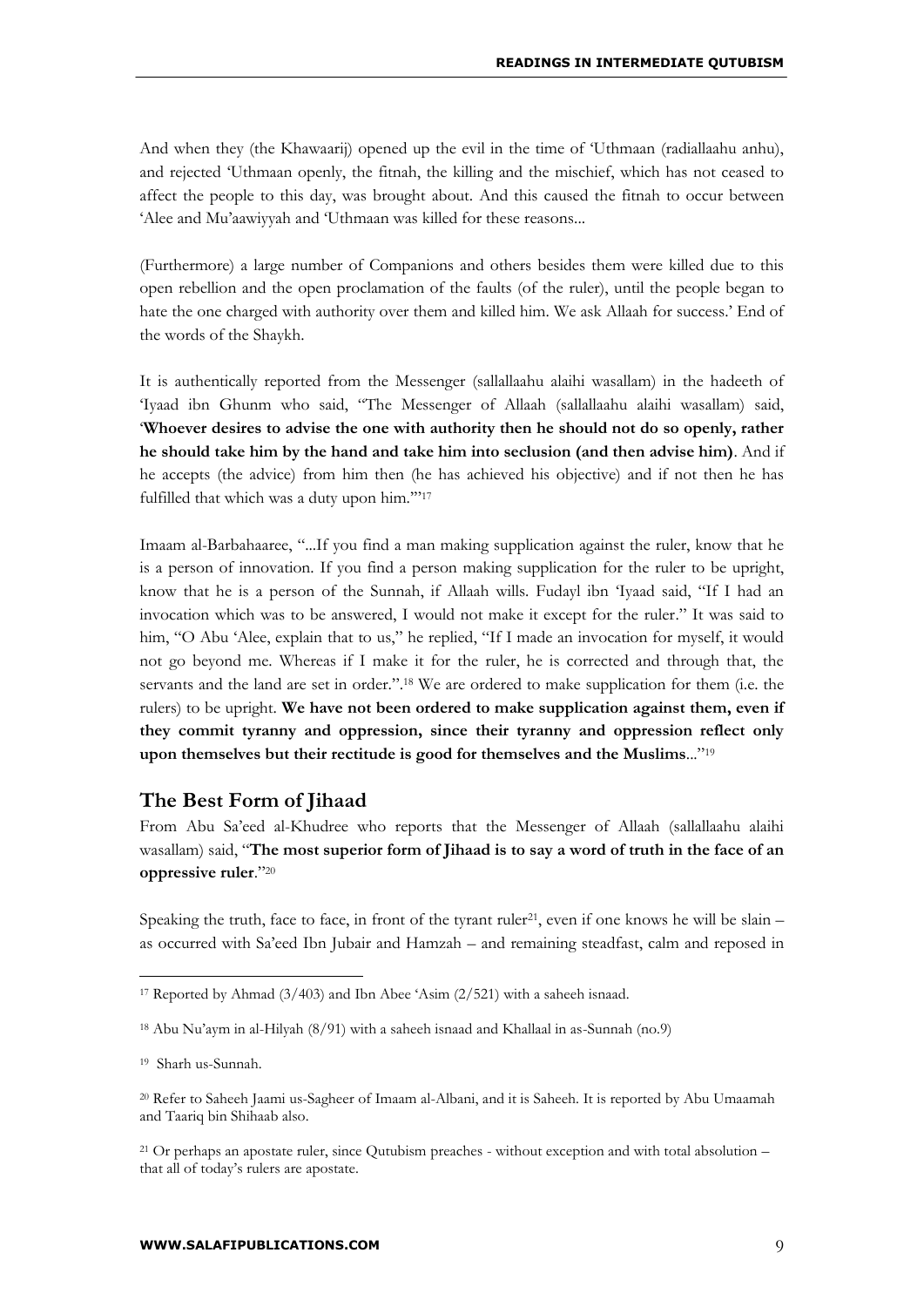all of that, until the meeting with the Lord, is indeed the most superior form of Jihaad. Speaking from the lands of the Disbelievers (having performed Hijrah to them), writing in the magazines, openly proclaiming in the sermons and upon the pulpit, setting up an "Amnesty International"<sup>22</sup> recording and distributing cassettes of rebuke and rejection, and cursing via the Internet is indeed the most superior form of Cowardice. We pray that Allaah joins us with the likes of Sa'eed Ibn Jubair and Hamzah and separates us from the sect of Mohammad Suroor and the sect of Mohammad Qutb.

## **The Basis of Jihaad**

Shaikh Abdur-Rahmaan bin Nasir as-Sa'dee, said, "Jihaad, is of two types. The jihaad by which the correction and purity of the Muslims is intended and rectification of their beliefs, manners and all of the affairs pertaining to their lives, both the religious and the worldy affairs. And also (Jihaad) in cultivating them with knowledge and action. This type is the fundamental basis of Jihaad and its support. And it is from this first type that the second type finds its basis, and that is the Jihaad by which those who show transgression against Islaam and the Muslims, from amongst the Disbelievers, Hypocrites, Heretic Apostates and all of the enemies of the religion are repelled and held at bay." Wujoob ut-Ta'aawan bain al-Muslimeen (p.7-8). Shaikh Abu Anas Hamad al-Uthmaan commented, "And this is what our Scholars have remained upon. They consider that the Jihaad against the Innovators is the basis and the Jihaad of the disbelievers and heretical apostates branches off from that Jihad." (Refer to Zajar al-Mutahaawan of Shaikh Hamad al-Uthamaan)

## **What Type of Knowledge Is Obligatory Upon Every Muslim?**

Stated Shaikh ul-Islaam Ibn Taymiyyah, "There is no doubt that it is obligatory upon every individual to have a general overall Imaan in what the Messenger (sallallaahu alaihi wasallam) came with. Likewise, there is no doubt that knowing what the Messenger (sallallaahu alaihi wasallam) came with in detail is fard alal-kifaayah (a collective obligation). Since, this enters into contemplating over the Qur'aan, comprehending and understanding it, having knowledge of the Book and the Wisdom and preserving the Reminder, and calling to the way of the Lord and with Wisdom, beautiful admonition and arguing in ways that are best. And similar matters which Allaah has made obligatory upon the Believers – then it is fard alal-kifaayah (collective obligation) upon them.

However, regarding that which is obligatory upon every individual, then this will vary according to their varying abilities, understandings and requirements, and what they are individually ordered with. So what is obligatory upon the one who has the ability in hearing part of the knowledge, is not obligatory upon the one who is not able. Similarly, what is an obligation upon the one who hears the texts and understands them – with regards to the detailed knowledge – is not an obligation upon the one who does not hear the detailed knowledge. Likewise, there is an obligation upon the Muftee (one who gives legal verdicts), the Muhaddith (scholar of hadeeth) and the debator, that which is not an obligation upon those are not of them."<sup>23</sup>

<sup>22</sup> Such as the CDLR of Mohammad al-Mis'ari and those behind him, such as Salman al-Awdah and others.

<sup>23</sup> Majmoo' ul-Fataawaa (3/312)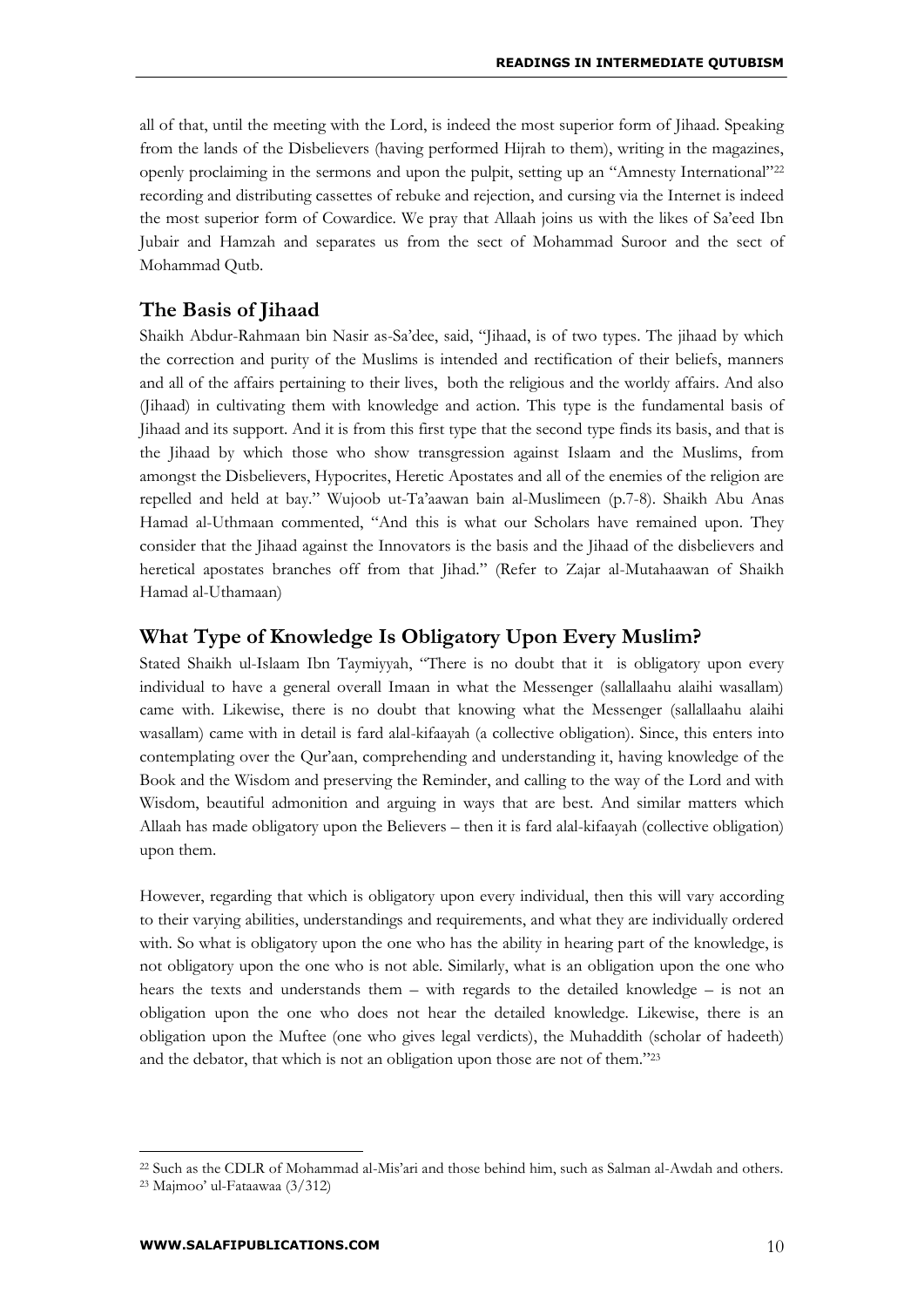And the knowledge of current affairs, fiqh ul-waaqi' (in the usage of the Political Activists) does not enter into the obligatory type of knowledge, rather it is for the most erudite and firm of Imaams and specialist scholars, not every person.

## **The Scholars of Haid and Nifaas?!**

Dr Ali bin Muhammad bin Nasir al-Faqihi, when asked about the reasons for the presence of doubts about the scholars – in the context of ruling by the Sharee'ah of Allaah and the desire of the political activists to establish it, replied: "Verily, the way of these people is just like those of the very first times in that they desire to separate the youth from the Scholars when they say, 'the scholars do not understanding anything' and when they speak evil about the key figures of the Ummah from amongst the Scholars. They also cause doubts about these scholars by their actions, so they say, 'they do not understand anything of current affairs, and nor of the affairs of the society or what Islaam requires [in the current times], they only understand specific issues' such as what is said for example, 'the issues of womens menses and impurities'.

Something similar was stated by their likes (of the earlier times) as occurs in the book of ash-Shatibi 'al-I'tisam' when he mentions about a person from the Innovators that he said, '**the thought of Ibn Seereen and Hasan al-Basri is one that does not extend beyond the cloths of menstruation**!! And another one said, '**Certainly, the thought of ash-Shafi'ee and Abu Haneefah does not go beyond the women's undergarments**'!!

This is what is meant, that those scholars, such as Hasan al-Basri, Ibn Seereen, Imaam ash-Shafi'ee, Imaam Abu Haneefah, those who are leaders of the Ummah, they say about them that they do not understand anything but that.

**As for these contemporary ones, then they have come out with the same claims but with different ways and means. So they say, 'These scholars do not understanding anything of current affairs, fiqh ul-waqi', all they know is this particular fiqh, that of women's menses and impurities.**

**So the purpose behind this is to separate the youth from the scholars, for when they have achieved such a separation between the youth and the scholars who give them understanding of the religion of Allaah, it then becomes possible for them to make them confused and enter them into whatever ideas they wish. And in such a manner have succeeded, because they have separated the society from this particular scholar or that one.** 

And the mischief-makers are capable of spreading whatever ideas they wish amongst the youth – because when the minds of the youth are corrupted, they fall into errors by which they harm themselves, the society they live in and the da'wah too. This is because these youth begin to seek understandings from each other, reading the hadeeths to one another and extracting the rulings from them (by themselves), and then begin implementing all this, in their views and in their desires. Yet if they had returned to the scholars, they would have explained all of this to them.

And the Khawarij, when they read the hadeeth, "One who fornicates, does not do so while he is a believer…", they said that such a one is a disbeliever, and they built their principle upon this.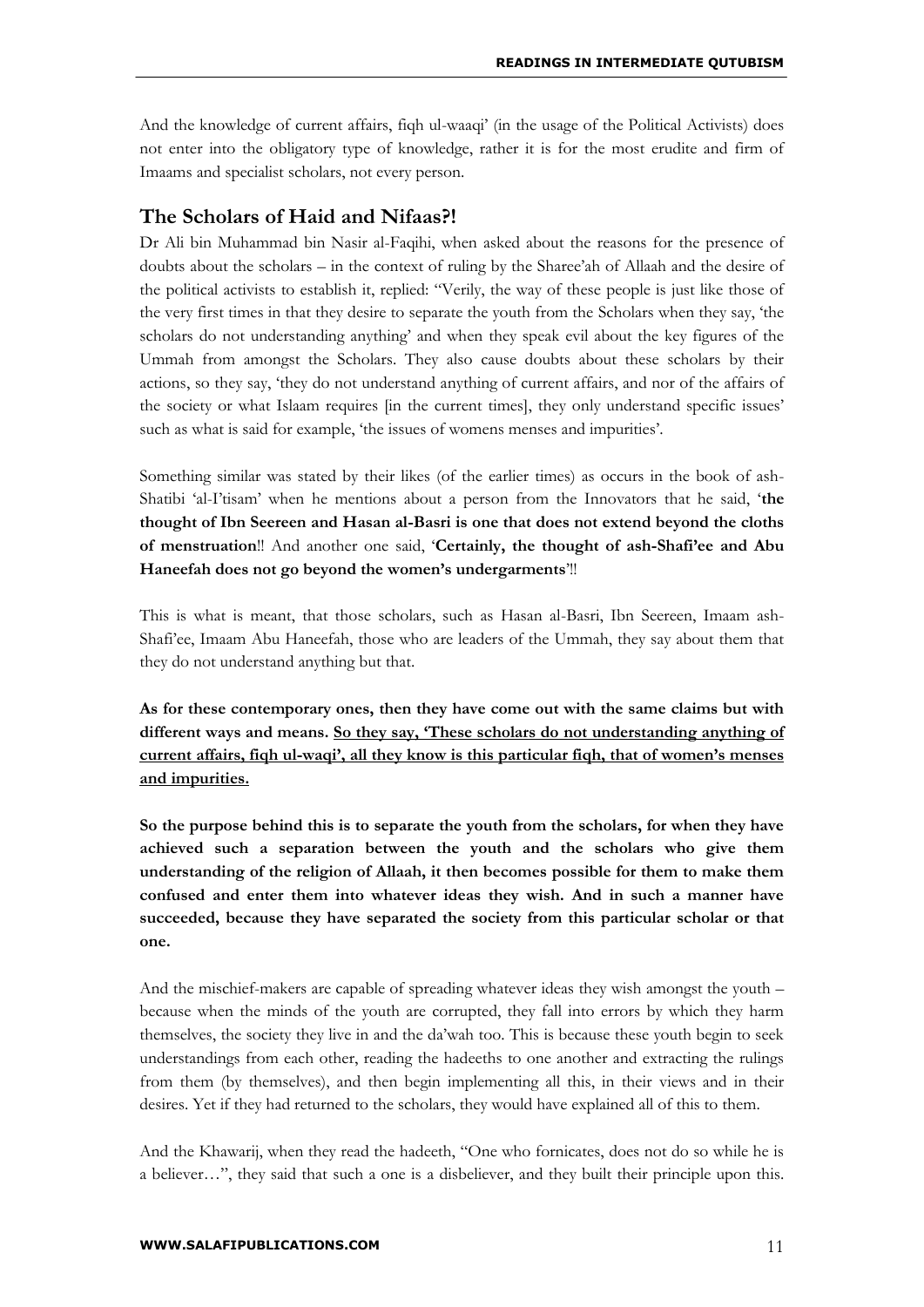However, if there was a scholar amongst them, he would have said, "Come, there is another hadeeth, reported by Abu Dharr himself, 'Whoever dies upon Tawhid will enter Paradise, even if he fornicated and stole'."

**Therefore, the scholars are the ones who explain matters to the youth. But as for these people, then they cause doubts about the key figures of the Ummah, their goal being to separate the youth from the scholars so that they eventually do not understand anything and then begin to follow them in whatever they desire.**" (al-Furqan no. 101)

## **Manhaj: The Doorway To Paradise Or Hellfire!**

Shaikh Salih al-Fawzaan was asked: "Is [entry into] Paradise and **Hellfire dependent upon the correctness of one's Manhaj** (methodology)?"

His reply: "**Yes. When a person's manhaj is correct he will be in Paradise. So if he is upon the manhaj of the Messenger (sallallaahu alaihi wasallam) and the manhaj of the Salaf us-Saalih, he will become one of the inhabitants of Paradise by Allaah's permission. And when he travels upon the manhaj of the misguided strayers, he is threatened with the Hellfire**." (Al-Ajwibah al-Mufidah p.77)

Imaam al-Albaani was asked, "Some of the youth differentiate between the aqidah of the Salaf and the manhaj of the Salaf so you see some of them upon the aqidah of the Salaf yet they allow themselves to work with some of the methodologies that exist today, even though there maybe what opposes the manhaj of the Salaf within them in terms of practice. So is there a binding link between the aqidah and manhaj of the Salaf in the practical implementation of the Salafi manhaj?"

The Shaikh replied – in powerful and revealing words: "That which I believe and worship Allaah with is that there are both generalities (in similarity) and specific (aspects) between the Salafi manhaj and aqidah. Aqidah is more specific than manhaj as all of you know. Aqidah has a link with what is called – in the view of many of the Jurists – the "knowledge of tawhid", and this is the chief and fundamental aspect of Islaam. However, manhaj is more vast than aqidah or tawhid. As for those who claim that the differentiation that has come in this question (between aqidah and manhaj), **then they desire by this to make it permissible for themselves to adopt ways and means in their daw'ah to Islaam which the Salaf us-Salih were not upon**. To say this in a different way, they consider that they have the liberty to adopt whatever ways and means they think will help them to convey (and actualise) Islaam, and you are aware of the examples of this type or these types of means.

For example, open demonstrations and rallies in order to force the rulers to turn their attention to what the society complains about and similar matters. So we say that what has come in the Book and the Sunnah and what the Salaf us-Salih were upon with respect to objectives, goals and ways and means are sufficient for the Ummah. **However, the reason which leads some of the people to permit themselves to adopt these ways and means, in fact it is correct for me to say that they permit themselves to blindly-follow the disbelievers in the ways that they have adopted in order to actualise what they call either democracy or social justice and**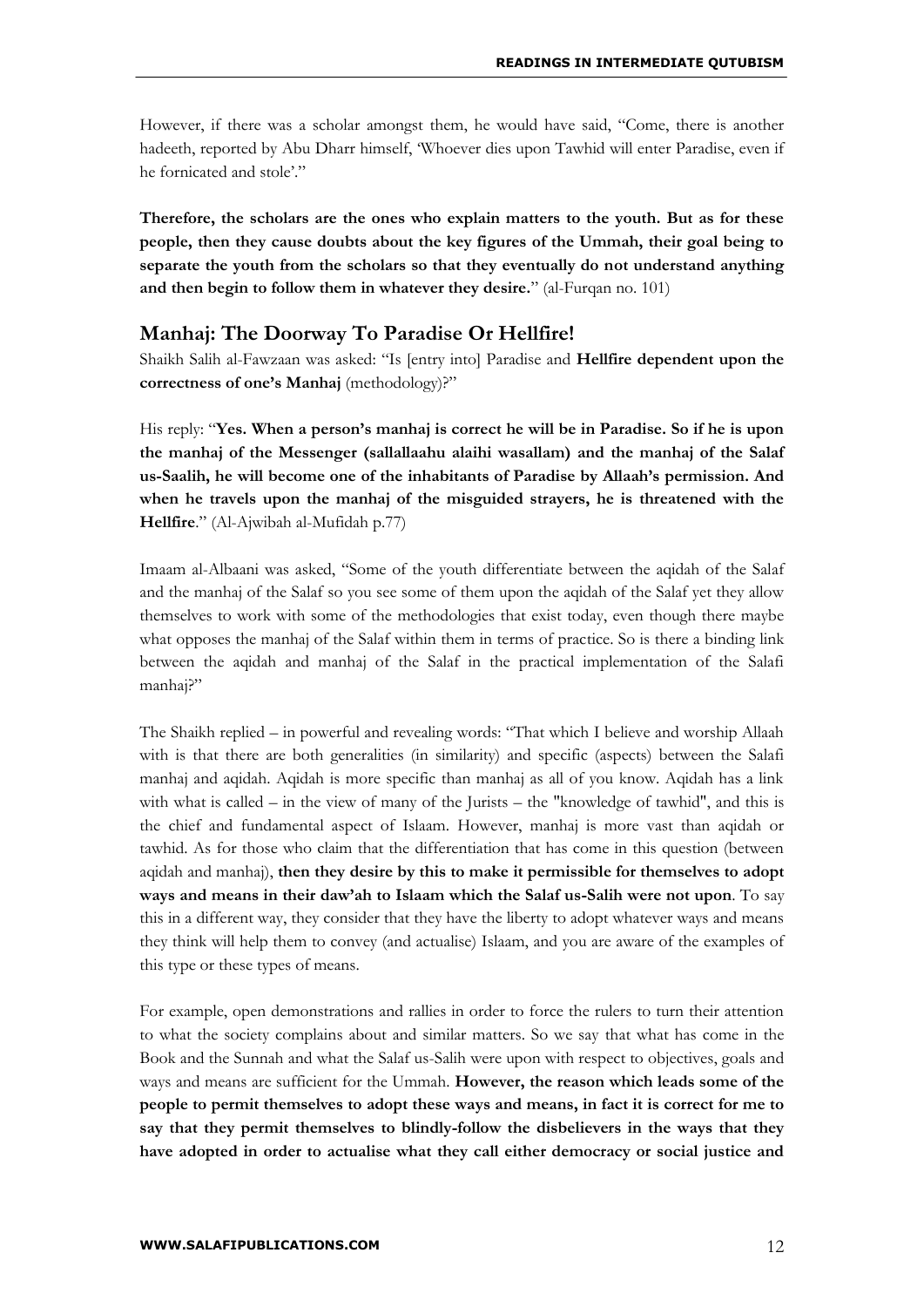**other such words which have no reality to them**. So they – I mean these Muslims – permit themselves to blindly follow the disbelievers in these ways and means.

We say, our Lord, the Mighty and Majestic has made removed us from having any need, by our Shari'ah, of this separation which has been explained (i.e. between aqidah and manhaj) and that we should be needy of the disbelievers and that we should take from their ways and means, which might be good for them, (but) only because they have no Shari'ah by which they guide themselves. It is for this reason that we say that manhaj is more vast than aqidah and tawhid, **hence it is necessary to adhere to what the Salaf us-Salih were upon with respect to both these affairs**; **the one that is vast (manhaj) first and foremost** and the one that is more narrow (tawhid), meaning aqidah." (Al-Asaalah Magazine, Vol 22).

## **Between the Salafi Manhaj and the Qutubi Manhaj**

Imaam al-Albaani said, in words that uncovered the great fabrication and pusillanimous claim of Salman al-Awdah against  $him^{24}$  that the noble Shaikh supported the activities of the revolutionaries in their Qutubi manhaj in Algeria, "If you know this caller, then recite to him the saying of the Most High**: "O you who believe, if a sinful person comes to you then verify (the information**)" to the end of the verse. And he (sallallaahu alaihi wasallam) said, "It is sufficient falsehood for a person to narrate everything that he hears".

And Imaam al-Albaanee also stated in the message he sent to the leaders (of the various parties) in Algeria, "…**And that the Prophet (sallallaahu alaihi wasallam), indeed, he began setting up the Muslim state by calling to Tawheed and warning from worshipping the false gods and then cultivating whoever responded to his calls upon the Sharee'ah rulings until they all became like a single body, such that if one part of it complained, the rest of it responds with alertness, as occurs in the authentic hadeeth**… so whoever wishes to establish a Muslim state in truth then let him not gather the masses into a lump, and nor bring them together despite the differences in their thoughts and their (ideological) nurturing, as is the way of well-known Islamic groups today. Rather, it is a must to unite their way of thinking and understanding upon the correct Islamic foundations: the Book and the Sunnah upon the understanding of the Salaf us-Saalih…"<sup>25</sup>

Imaam Ibn Baaz, said, responding to the claim that the activists of Algeria had alleged he supported them and advised them to take up arms, "If one of the Algerian du'at (callers) had said about me that I had said to them, "They should assassinate the police or that they should take up arms in their call to Allaah then this is an error and is not correct. Rather it is a lie. The Call to Allaah occurs with good mannerisms, "Allaah said, the Messenger said". It occurs with reminders, admonition, encouragement and discouragement. This is how the Call to Allaah takes place, just as the Prophet (sallallaahu alaihi wasallam) and his companions were in the Makkah al-Makarramah before they had any power or authority**. They did not used to call the people to take up arms, rather they called them with the verses of the Qur'aan, good words, and** 

<sup>24</sup> In the cassette "Kalimat Haqqin Fee Mas'alat il-Jazaa'iriyyah".

<sup>25</sup> As occurs in his letter dated, 19 Jumaadah al-Aakhirah 1412H and the a photocopy of this letter can be found in Madarik un-Nadhar pp.335-336 2nd edition.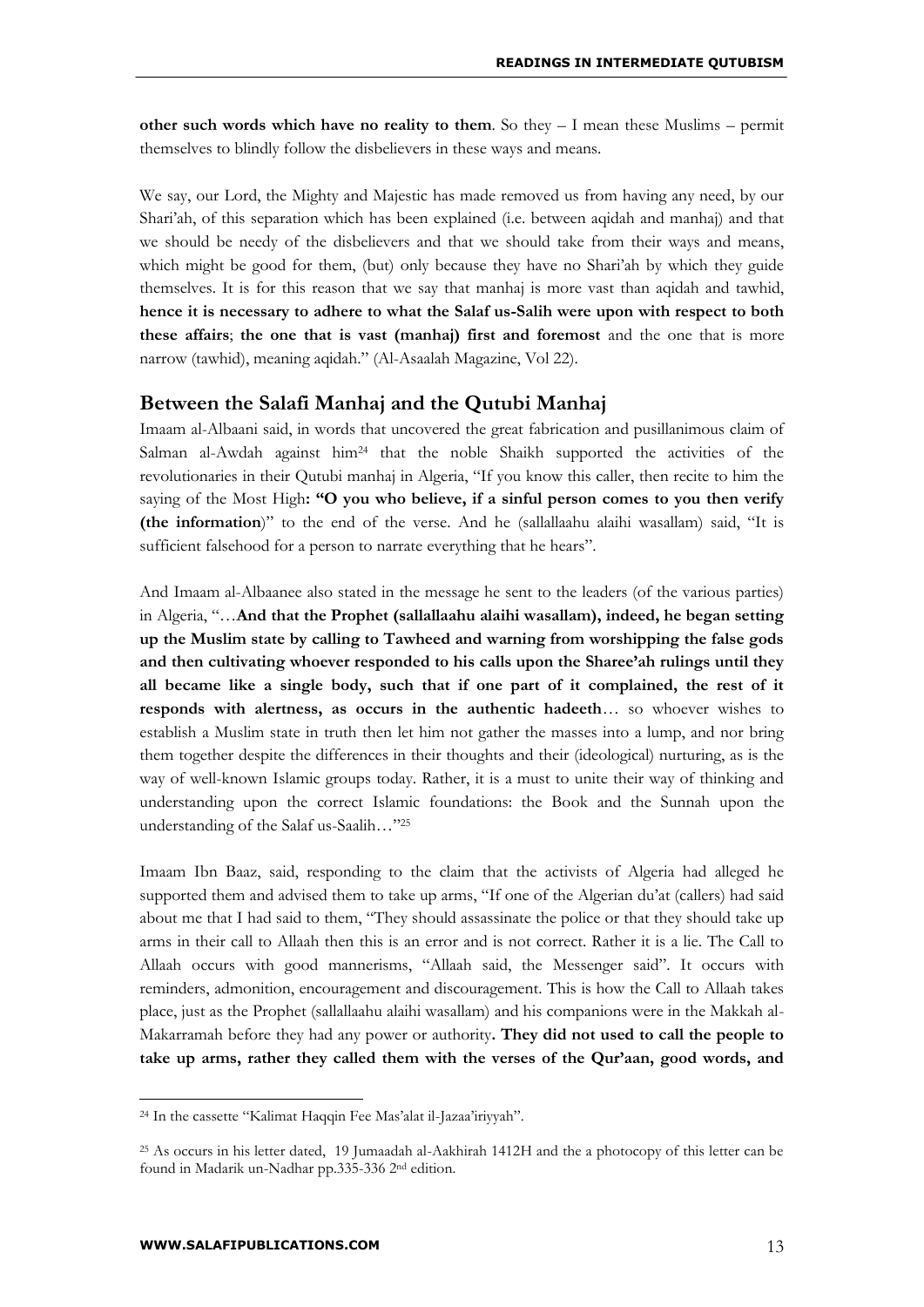**good mannerisms, since all of that is closer to rectification and is closer to the acceptance of the truth. As for calling with assassinations, killing, fighting and the likes, then that is not from the Sunnah of the Prophet (sallallaahu alaihi wasallam) and nor is it from the Sunnah of his Companions. However, when Allaah gave him control over Madinah and when he emigrated to it, he had authority and power in Madinah and then Jihaad was legislated as well as the establishment of the Hudood laws. He (sallallaahu alaihi wasallam) made Jihaad against the Mushrikeen and established the Hudood after Allaah ordered him with this.**" (Cassette Recording on 26<sup>th</sup> Dhul-Hijjah, 1414H, being an exposition of the forgery of Salman al-Awdah against Imaam Ibn Baaz – refer to Madaarik un-Nadhar (pp. 346-348 2nd Edition).)

Shaikh Ibn Uthaimeen was asked, "Did you also advise (the Algerians) to continue in their position against the authorities in Algeria? The Shaikh replied, "We have never said anything of the sort." The questioner said, "In the severity of these situations is hijrah (emigration) to the lands of disbelief legislated?" The Shaikh replied, "It is obligatory to have patience. **Since the land is a land of Islaam, the call to prayer is announced for the five prayers and both the Jumu'ah and congregational prayers (i.e. Eid, funeral and daily prayers) are established therein. Hence, it is obligatory to have patience until the command of Allaah arrives**."<sup>26</sup> (Cassette recording Shawwaal, 1414H, quoted in Madaarik un-Nadhar, and also in Baraa'ah Ulamaa il-Ummah Min Tazkiyaat Ahl il-Bid'ah, checked by Shaikh Ibn Uthaimeen himself).

And this is the advice of the Imaams of the Era**, being in perfect harmony with the methodology of the Prophets in Calling to Allaah** and being in perfect opposition to that of the newly-arisen foolish-minded whose prattling caused the deaths of many thousands of innocent Muslims in the most atrocious of ways!<sup>27</sup>

### **The Khawaarij**

<u>.</u>

Shaikh ul-Islaam Ibn Taymiyyah said, "And the way, seerah, of the Muslims has never ceased upon this (methodology). They did not declare them (i.e. the Khawarij) to be apostates like those whom as-Siddiq (radiallaahu anhu) fought against. And this despite the command of the Messenger of Allaah (sallallaahu alaihi wasallam) to fight against them, as occurs in the authentic hadiths, and also despite what has been reported about them in the hadeeth of Abu Umaamah, collected by at-Tirmidhi and others<sup>28</sup> that they are "the most evil of those who are killed under the sky and how excellent is the one killed by them". **Meaning that they are more harmful to the Muslims than others, for there are none which are more harmful to the Muslims than them, neither the Jews and nor the Christians. For they strived to kill every Muslim who did not agree with their view, declaring the blood of the Muslims, their wealth, and the slaying of their children to be lawful, while making takfir of them**. And they considered this

<sup>&</sup>lt;sup>26</sup> Compare with the statements of al-Hasan al-Basri quoted in "Elementary Qutubism" (Important Principles).

<sup>&</sup>lt;sup>27</sup> Refer also to the Important Principles outlined in "Elementary Qutubism".

<sup>28</sup> And it is Saheeh – Refer to Saheeh Sunan at-Tirmidhee (no.2398) of Imaam al-Albani.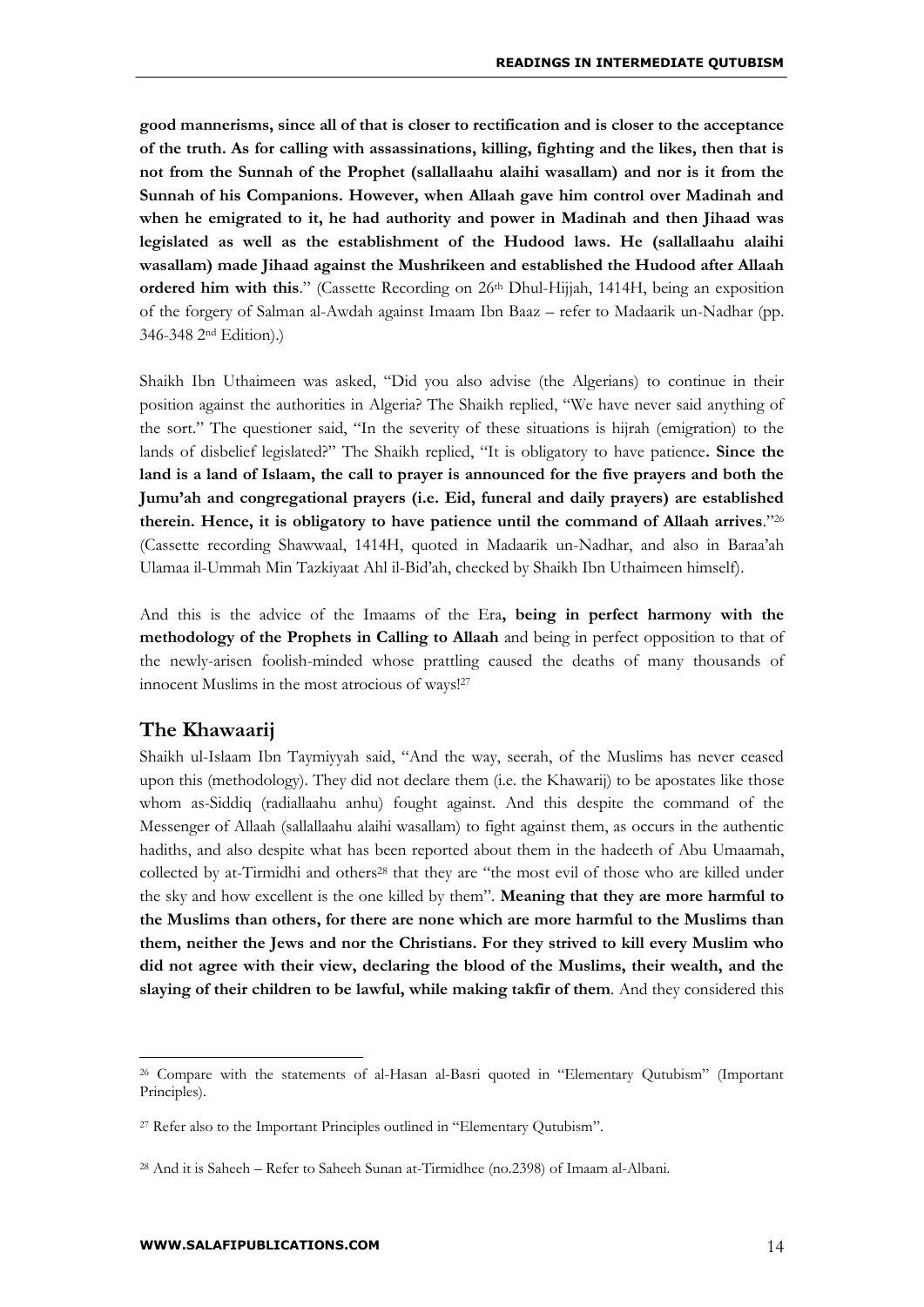to be worship, due to their ignorance and their innovation that caused to stray…" (Minhaj us-Sunnah 5/248)

Ibn Hubairah said concerning the hadeeth of Abu Sa'eed al-Khudree, "In this hadeeth is proof that fighting the Khawarij comes before fighting the pagans, mushrikeen. **And the wisdom in that is that in fighting against them is a preservation of the capital of Islaam29**, whereas in fighting the people of Shirk there is the seeking of increase (in capital**). So preserving the capital comes first**." (Fath ul-Bari 12/301)

### **In Disagreement Alongside Agreement**

Ayub as-Sakhtiyaanee would call all of the People of Innovation, "Khawaarij" and would say, "**Verily, the Khawaarij differ in their names, but are agreed upon the use of the sword**." (Al-I'tisaam 1/113). Abu Qilaabah said, "**Never does a man introduce and innovation except that he makes lawful the use of the sword**." (Al-I'tisam 1/113 and ad-Daarimee 1/58 no.99). And he also said (as narrated through Ayub as-Sakhtiyaanee), **"…And certainly their saying differs but they have united upon the sword, and I do not consider their destination to be but the Fire.**" (Ad-Daarimee (1/58 no. 100)

And after you have read and re-read and digested and understood and memorised what we have mentioned above concerning the greatest of affairs of this Noble Religion and its distinct and unique Salafi Manhaj let us now embark on our study of Intermediate Qutubism….but before we do that, lets look at the following (we only want to make things easy!!!)

<sup>&</sup>lt;sup>29</sup> That is a preservation of the lives of the Muslims, their livelihood and welfare, as well as the capital and infrastructure of the state.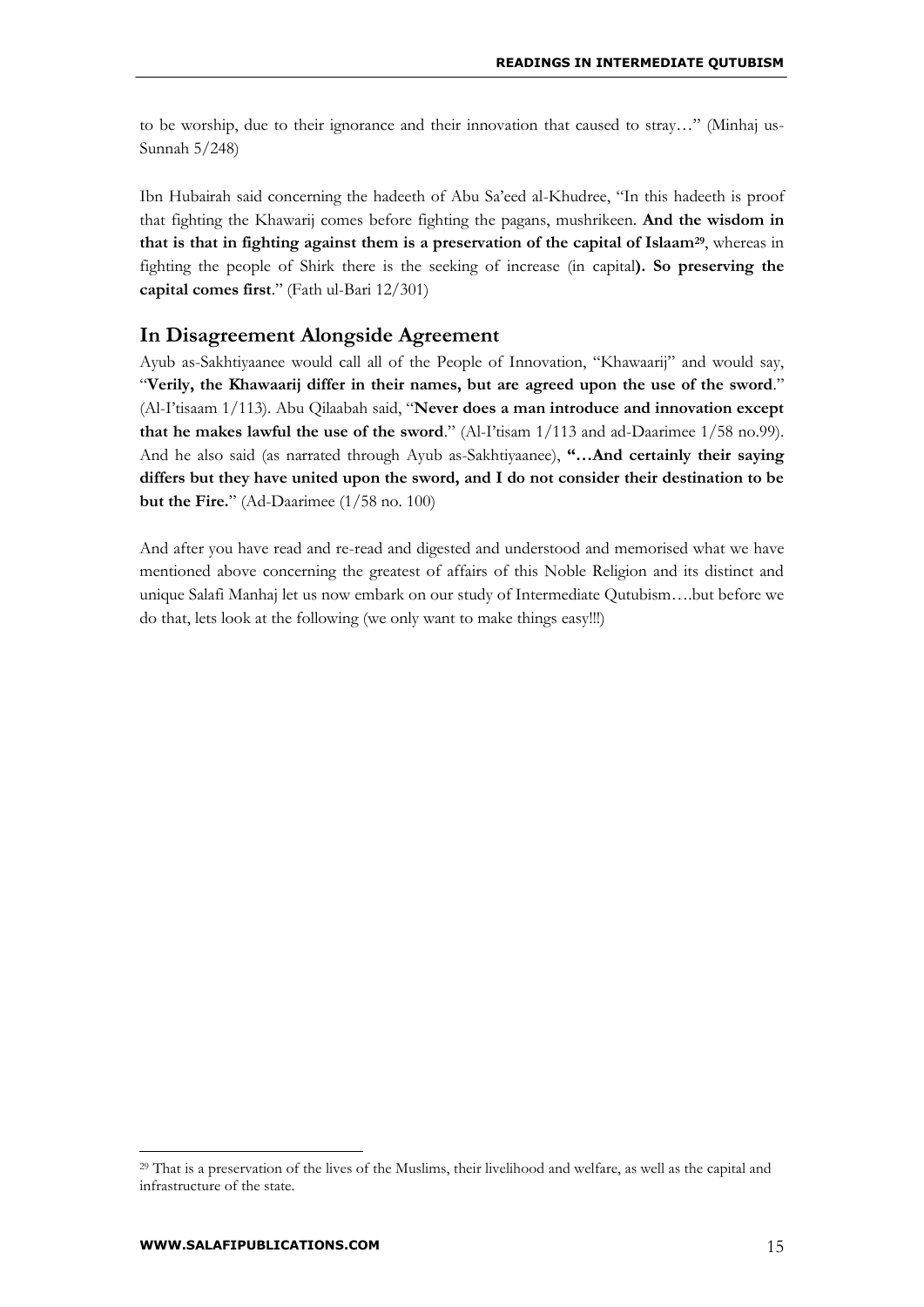## **The Qutubiyyeen Follow the Footsteps of the Shayaateen in Making Takfeer of the Muslimeen**

**K**now O Sunni, that there are three types of Qutubism:

### **A) Classical and Puritanical Qutubism**

The core and basis of which is al-Haakimiyyah, Takfir of Nation States and Muslim Societies, and Destructive Jihads against the Ummah. And Classical Qutubism is expounded in the books of Sayyid Qutb such as az-Zilaal, Milestones and others.

### **B) New Qutubism (Qutubiyyah Jadeedah), Suroorism and Turaathism**

These types have further refined and developed the concepts of Classical Qutubism to include democratic and partisan elements in order to reach the same overall objective, and amongst the key figures in his regard are Mohammad Qutb, Mohammad Suroor, Abdur-Rahman Abdul-Khaliq, and others. The latter added the mainstream Bannaawi concept, which is the accommodation of all and sundry, be he a Sunni, Bid'iyy or Innovating Heretic.

### **C) Qutubism of the Common People Ignorant of the Foundations of Islam**

A relaxed, casual and pacifist type of Qutubism, which exists merely as a thought in the mind of the average Muslim, who does not assert Qutubism, but considers that the root of all the Ummah's problems lie in the Rulers, the Scholars, the plots and plans of the Disbelievers and the absence of Sharee'ah rule. This type of Qutubism emerged long after "the Qutubi Fallout"<sup>30</sup> (i.e. the emergence, explosion and proliferation of the original thought in the mid-60s) and represents a general orientation and mindset which is not strong or significant enough to create a polarisation between the individual and his actions and the external secularist, "apostate nation states" – such that he becomes an activist and joins a movement that "actually does something". However, the emergence of this particular mindset (due to the particular climate in the Muslim lands), allowed many individuals to set up political groups and Islamic parties (over the last 4 decades) all centred around the concept of Islamic rule, Khilaafah and rulership – all of them rallying support from the Muslim masses, who were ready to accept these calls – despite their being far removed from the methodology of the Prophets in calling to Allaah.

<sup>30</sup> Fareed Abdul-Khaliq (one of the former Murshids of Ikhwaan) said: **"We have pointed out in what has preceded that the spread of the ideology of takfir occurred amongst the youth of the Ikhwaan who were imprisoned in the late fifties and early sixties, and that they were influenced by the ideology of the Shaheed Sayyid Qutb and his writings. They derived from these writings that the society had fallen into Jahiliyyah (of kufr), and that he had performed takfir of the rulers who had rejected the Hakimiyyah of Allaah by not ruling by what Allaah has revealed, and also takfir of those ruled over (i.e. civilians), when they became satisfied with this." (**Ikhwan ul-Muslimoon Fee Mizanil-Haqq' p.115)

Imaam al-Albaanee said, in his commentary upon Aqeedat ut-Tahaawiyyah, "…This is in opposition to the the belief of the Khawarij and the Mu'tazilah who judge that such an individual will abide eternally in the Hellfire. They are agreed upon this, even though they differ as to whether such a one ought to be labelled a disbeliever or a hypocrite.**A new generation has arisen which have followed (those before them, i.e. the Khawarij) in performing takfir of the Muslims, both the rulers and the ruled. They have gathered in groups, in Syria (Shaam), Makkah and other places. They have held the same misconceptions similar to those of the Khawarij with respect to the texts (of the Book and the Sunnah) which negate faith from the one who performs certain actions**." And this was written in the early 70s.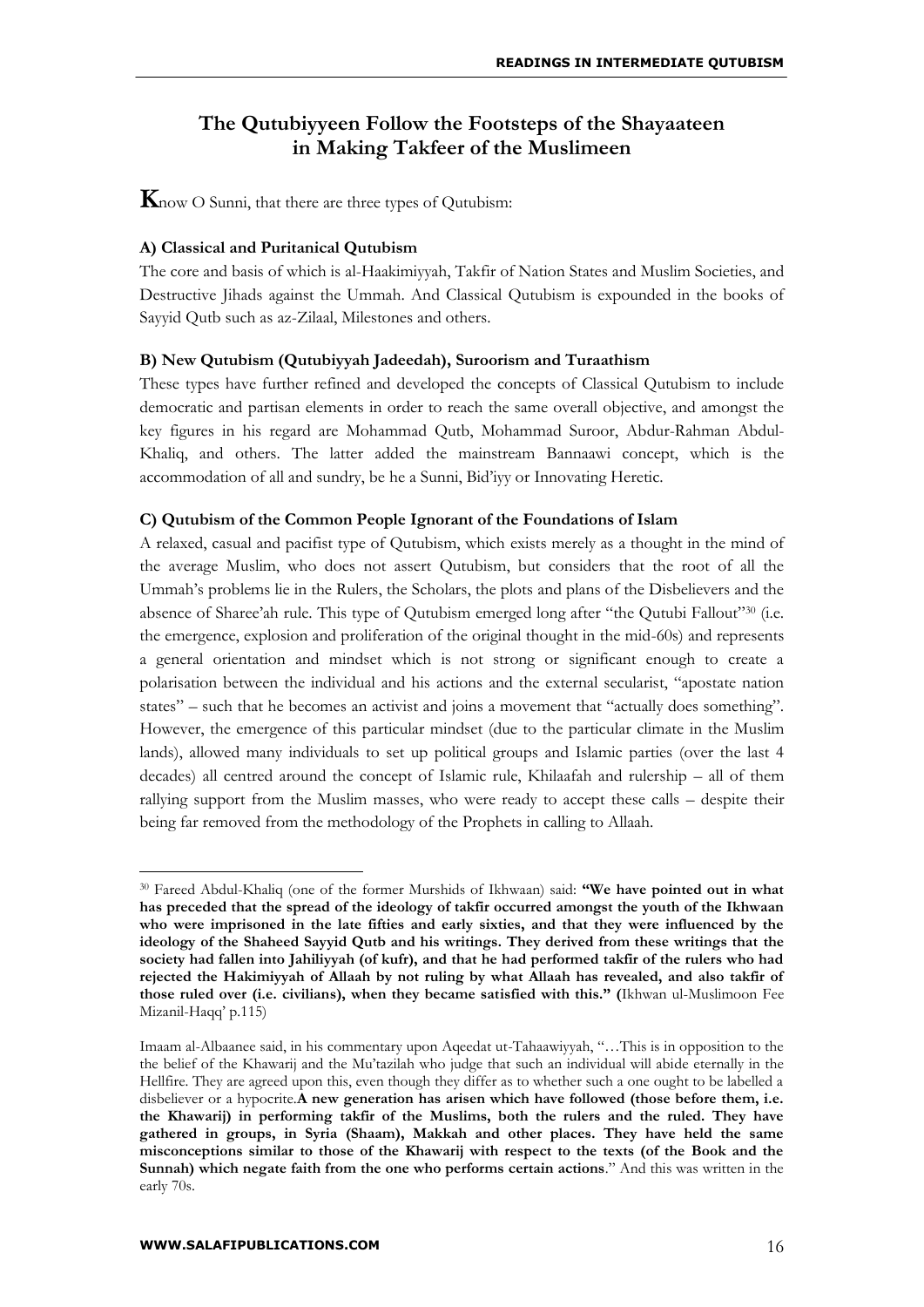**K**now O Sunni, that there are three types of Qutubists:

#### **1) The Original Qutubists**

Nurtured and cultivated upon the books of Sayyid Qutb – be they Soofee, Ash'aree, Mu'tazilee, Aqlaanee, Jahmee in their basis (asl) – but united in their methodology of takfeer and rebellion – and the use of the sword. The Originals have hatred for the Ulamaa of Ahl us-Sunnah, declaring them apostates along with the Rulers, and accusing them of being spies and paid workers.

#### **2) The Converted Qutubists**

Salafi in their Aqeedah, but poisoned by the teachings of Sayyid Qutb and the da'wah they have received from the Original Qutubists. The Converted maintain (outward) respect for the Ulamaa of Ahl us-Sunnah and take that which supports their new methodology from their verdicts but abandon everything that goes against it. Some of them fall into repugnant slandering and revilement of the Senior Ulamaa due to the virulent effects of the Original Qutubists upon them.

#### **3) Assorted Qutubists**

The spectrum of those in between the two groups above, some of whom are guided to the way of the Salaf in Aqidah, due to mixing with the Converted Qutubists, and others who guided to the way of the Innovators in Aqidah and Manhaj, due to mixing with the Original Qutubists – yet all of them being affected by the methodology of Qutubism and sharing it as an ideal. This group is too broad to be categorised further, due the great number of variations of types of people that can exist within it. Hence, you see a large number of Innovatory movements and individuals with different innovatory beliefs, ideas and practices, all sharing in their Qutubism – all of this being the result of the effects of "the Qutubi Fallout" upon the Ummah – during the 60s and onwards and due to the uptake of and proliferation of these thoughts amongst many individuals, groups and parties. Yet amongst themselves, they will have differences in issues of aqeedah, and will refute each other on these issues, however, they all share the same methodology.

**K**now O Sunni, that the steps taken by the Original Qutubists to perform takfir of the Muslims are along the following lines:

#### **The First Step:**

They begin by NOT performing takfir of any ruler EXCEPT the one who totally replaces the Sharee'ah (100%), that is complete Istibdaal (and without Istihlaal or I'tiqaad, or Juhood), **and they, alongside this takfir of theirs, readily admit that this form or ruling by other than what Allaah has revealed does not even exist in practical terms**. They declare the person who does not perform takfir by this to be a Murji' so that he flees from Irjaa' and instead falls into the trench of takfir.

#### **The Second Step:**

When they have got you to accept this, they then move onto the next step, which is NOT performing takfir of any ruler EXCEPT the one who totally replaces the Sharee'ah (100%) OR the one who replaces most of the Sharee'ah (anything from around 50% - 95%). That is partial Istibdaal (and without the presence of Istihlaal or I'tiqaad or Juhood). This is because the Majority Istibdaal shares with Total Istibdaal, in principle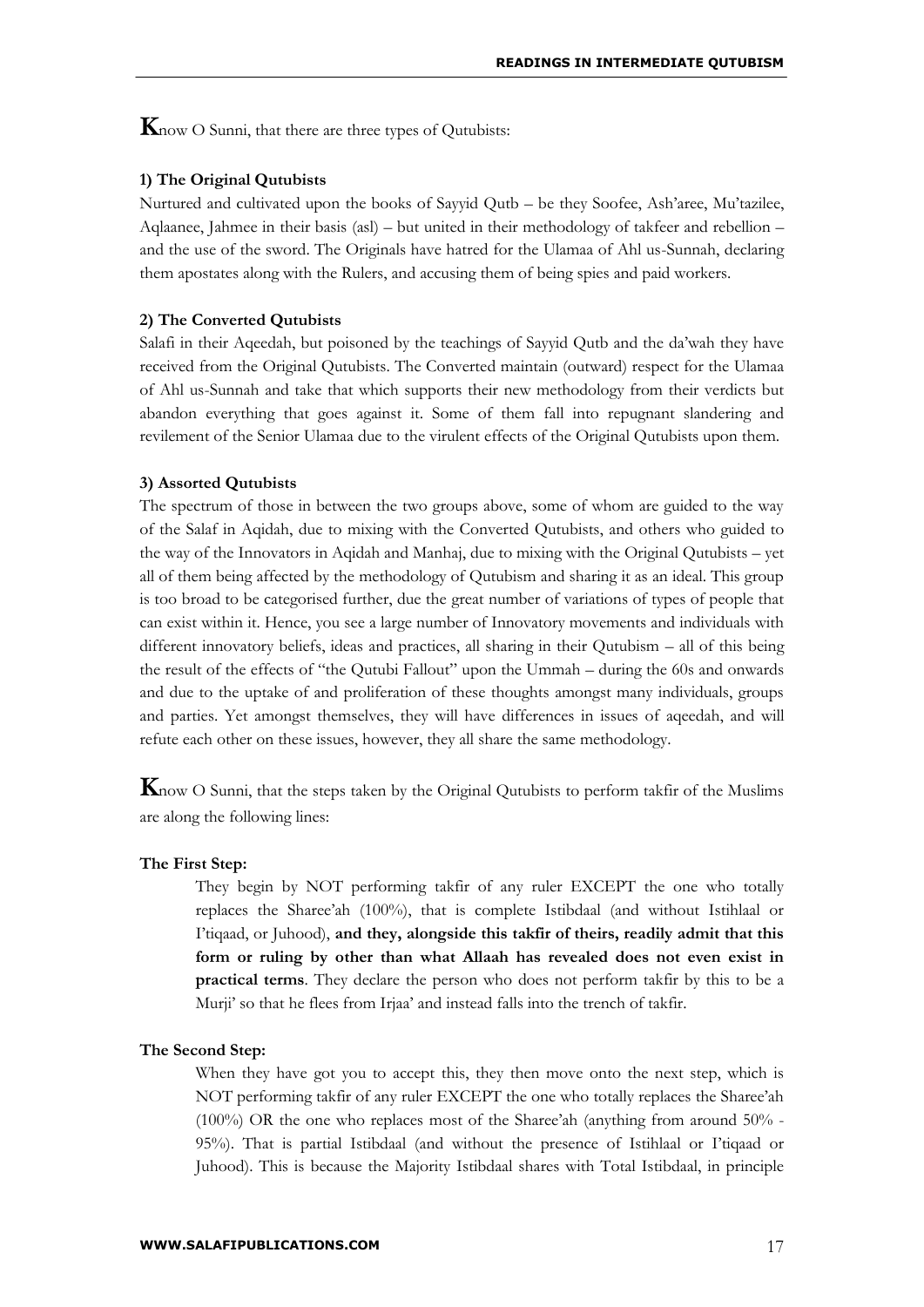and hence deserves the same ruling. And if you make a distinction between them, then the Qutubist says, "Where is the proof for this distinction?" And then they move from majority Istibdaal to minority Istibdaal (5%-45%), and make takfir on this basis (and in the absence of Istihlaal, or I'tiqaad or Juhood).

#### **The Third Step:**

When they have got you to accept this they then move onto the next step which is NOT performing takfir of any ruler EXCEPT the one who totally replaces the Sharee'ah (100%) OR the one who partially replaces the Sharee'ah (the majority or minority part of it) OR the one who judges by other than what Allaah has revealed in certain issues (and without the presence of Istihlaal or I'tiqaad or Juhood). That, is takfir by every type of ruling by other than what Allaah has revealed.

#### **The Fourth Step:**

When they have got you to accept all of the above, they then say that they do not perform takfir except after the proof has been established (Iqaamat ul-Hujjah). So you think they are not Takfiris after all. Then they say that there are those things which are "ma'loom min ad-deen bidh-dhuroorah", that is, matters that are known about the religion by necessity, and that the obligation to rule only by what Allaah has revealed is one of them. Hence, there is no excuse for the Rulers and therefore they are all apostate.

And this leads to the takfir of all of the Rulers, without exception.

**O**nce Shaytaan has led them through these steps, there now follows the next level of steps:

#### **The First:**

So they begin by saying that if the Rulers are apostates then all of those assisting and supporting the Rulers amongst those involved with the Government at the higher level, such as the Ministers, Diplomats and so on must also be apostates, since they are pleased with a rule other than that of Allaah.

#### **The Second:**

Then they say that all of those that perform the policing of the state and maintenance of it, such as the Army and Police, they too are apostates because they are helpers and maintainers of this apostate regime.

#### **The Third:**

Then they say that all of the communities in the state are apostate too because they do not reject this evil but instead they refer to the judgements of the law courts of the state, indicating that they, like the Rulers and their helpers, are also pleased with a rule other than that of Allaah.

This is their Takfir of the Rulers and those ruled over.

#### **The Fourth:**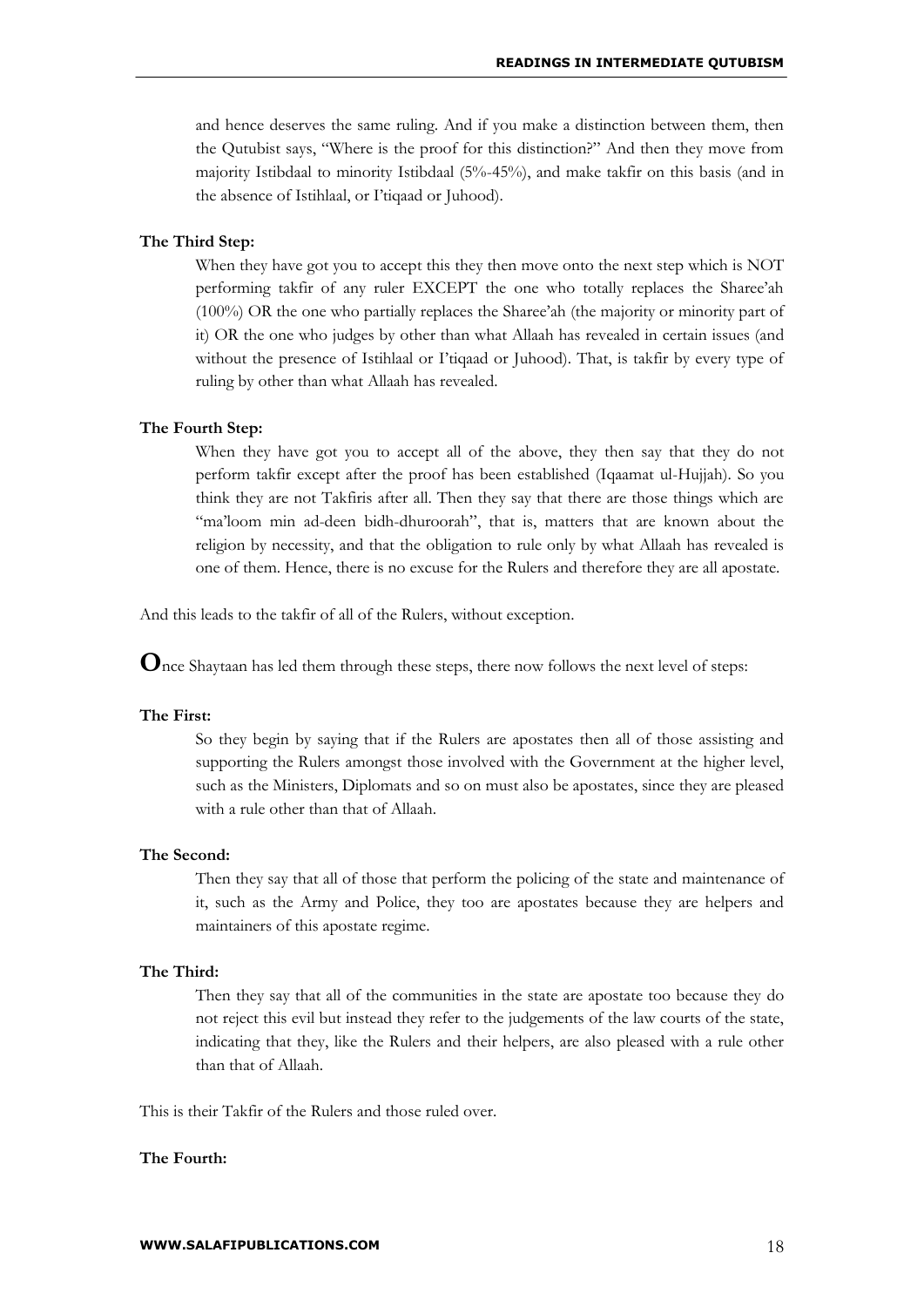The next step involves the Sinners. They perform takfir of those who persistently commit the major sins, like singing, fornicating, gambling and drinking. They perform takfir because of their viewpoint that the sinners' persistence in the actions of disobedience give evidence to Istihlaal (i.e that they have made these sins lawful).

**O**nce Shaytan has led them through these steps with respect to the Rulers and Subjects, there follows the next step:

#### **The First**:

When you say to them "Al-Albani said" they say to you, "Al-Albani is a Murji, Jahmi', we do not take from him". And when you say "Ibn Baz and Ibn Uthaimeen said" they say, "Don't you know that they are the Scholars of the State, and hence are Paid Workers and not scholars? So take from them in the issues of Women's Menses and Impurities but do not take from the laws pertaining to Jihaad and matters of the Current Affairs. Rather take these types of affairs from the Rabbannee scholars, such as Sayyid Qutb, Hassan al-Bannaa and Mohammad Qutb and Mohammad Suroor."

#### **The Second:**

So when you say, "Qutb is a Jahmee in Sifaat", they say, "Ibn Hajar and Nawawi??" (although there is a difference wider than that between the heavens and earth between them). Then if you say "Qutb is a Raafidee and reviled Uthmaan, Mu'aawiyyah and the Sahaabah", they say, "Have you forgotten the various stages of this man's life?". Then if you say "Qutb spoke with Wahdat ul-Wujood" they say "Excuse this Reviver for using these expressions, and if you do not read az-Zilaal, you will never know the true meaning of Laa ilaaha ilallaaha".

**K**now O Sunni that amongst their most apparent signs are:

- Their eagerness and desire to spread the books and writings of Sayyid Qutb, especially the Takfiri books amongst them such as 'az-Zilaal' and 'Milestones' (Ma'aalim fit-Tareeq).
- Their great happiness when a new party or group is set up. If you want to really make them happy set up a new group, don't bother about what its beliefs are but make sure you wail and scream about the Rulers and the Tawaagheet of this world.
- Their hatred of ascribing themselves to Salafiyyah and calling themselves Salafi.
- Their hatred of the Salafi Mashayikh such as Shaikh al-Albani, Shaikh Ibn Baaz, Shaikh Rabee' bin Haadee and Shaikh Muqbil bin Haadee.
- Their wailing and shouting that no Islamic state exists today, despite the fact that the reasons are more than apparent and abundantly clear.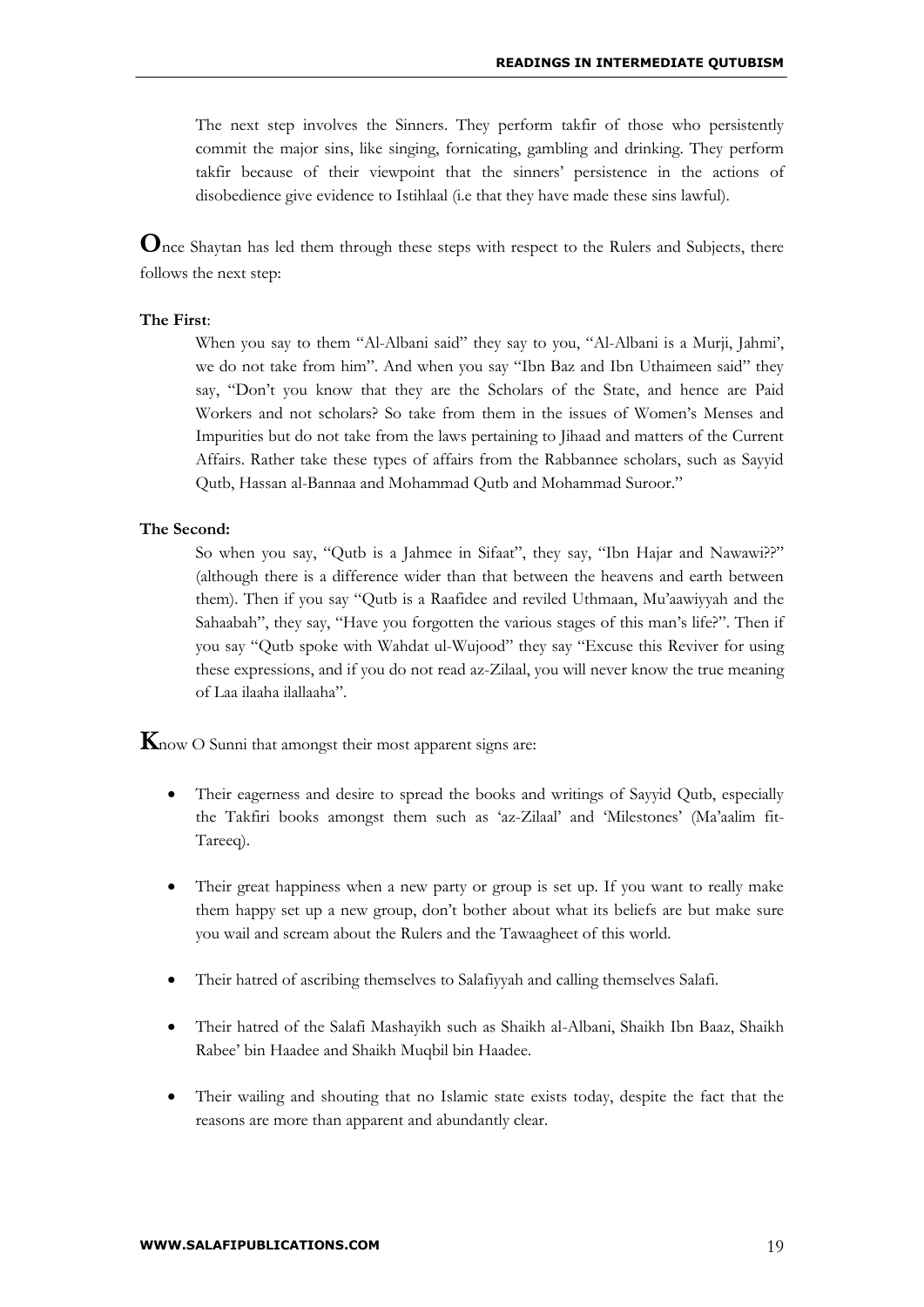- Accusing everyone who opposes them to be a spy and a supporter of the New World Order.
- Their refutations lack knowledge and only contain accusations, attacks and poor mannerisms.
- Their belittlement and mockery of the science of al-Jarh wat-Ta'deel (criticising groups, movements and individuals for their innovations and heresies).
- Their picking and choosing from the verdicts of the scholars, such that what supports their ideology is taken and what is against it is rejected – such as their rejection of the verdicts of the Ulamaa on Tawheed ul-Haakimiyyah, their rejection of the verdicts of the Ulamaa on Sayyid Qutb, their rejection of the verdicts of the Ulamaa on the innovated principle of al-Muwaazanah, their rejection of the verdicts of the Ulamaa concerning the manner of advising the Rulers
- Basing their al-walaa and al-baraa (loyalty and disownment) on the issue of al-Haakimiyyah only. So if you reviled Uthmaan (radiallaahu anhu) or mocked Moosa (alaihis-salaam) or performed takfir of the Companions, or followed Jahm in the Names and Attributes of Allaah, or even called for the abolition of Slavery, no harm done, in the presence of Imaan! This is because Imaan is al-Haakimiyyah and al-Haakimiyyah is Imaan – as explained by their sayyid. And **their actions prove** that they are Murji'ah in truth! For it is not possible for any Sunni, Salafi to defend a Jaahil who knew nothing about the affairs of the religion, and then make him into an Imaam equivalent to the two Shaikhs of Islaam!! Rather, this is only done by one who is either ignorant of the true realities or who is a Bid'iyy who has an innovation or a desire to hide.
- Their making a distinction between the various types of innovations so that if their mentors and leaders fall into them, they defend them and abandon defending the Sunnah. And all of this is from the extremism of their Irjaa'. Until even if they fall into kufr, such as mockery of the Prophets and calling for the abolition of parts of the Sharee'ah, then that must be defended and excused.
- And much more….

**F**inally, O Sunni, when you detect any of the above, in any of those whom you have befriended then say: "**I seek refuge in Allaah from the whisperings of the devils and From that they should descend upon me.**"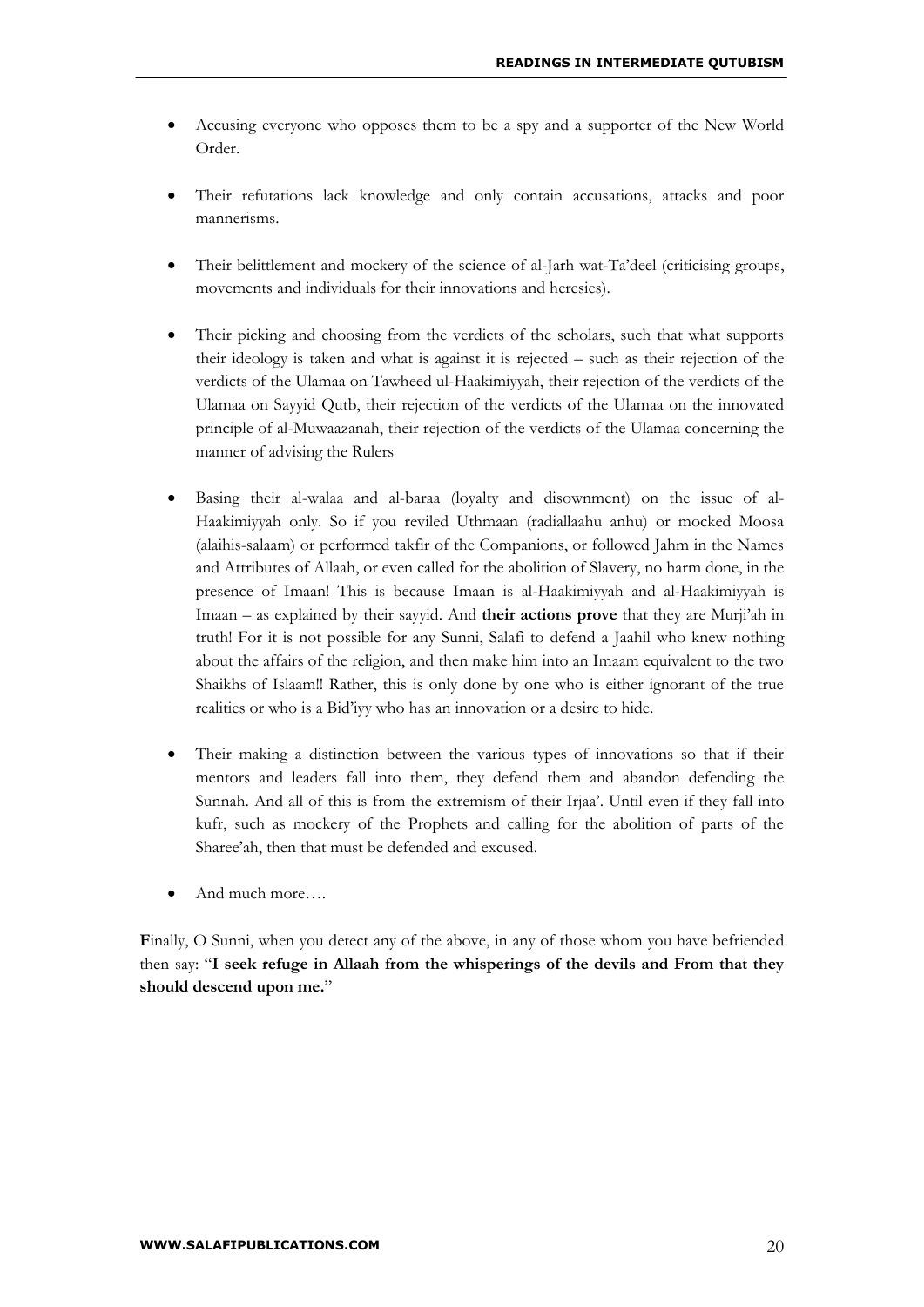## **Lesson 1 : All Or Nothing?! Kufr Or Imaan?!**

#### **Texts**

[A] Stated the sayyid of the Qutubists, "Certainly, the [underlying] issue in all of this is the issue of [either] **Imaan or kufr, Islaam or Jaahiliyyah, and the legislation or the desire. And certainly there is no in-between state in this affair**. There is no truce or any treaty (in this affair)! The believers are those who judge by what Allaah has revealed – they do not

- 5 distort a single letter from it, and nor do they replace any of it whatsoever. And the disbelievers, the oppressors and sinners, they are the ones who do not judge by what Allaah has revealed**. Either the rulers are upholding the Sharee'ah in its complete entirety (kaamilatan), and hence they are within the confines of Imaan, or they are upholding other legislations, those for which Allaah has not given any authority.**
- 10 **Hence, they are disbelievers, oppressors, and sinners**. And either the people [those 15 ruled over] accept the law and decision of Allaah from the rulers and judges in their affairs, so that they are believers … and if not then they are not believers. **And there is no middle path between this path or that path, and nor is their any evidence and nor is there any excuse (ma'dhirah) and nor any seeking to use the excuse of an attainable benefit (maslaha)…**" (az-Zilaal 2/887-888)

[B] He also stated, completing his thought and ideology, "Certainly, the one who obeys a person in regard to a legislation that he has [devised] himself, **even if it was in a very minute matter** (juz'iyyah sagheerah), then he is a pagan (Mushrik**)**. **And if he was a** 

- 20 **Muslim originally and then did this (obeyed someone in other than the Sharee'ah), then he has left Islaam and entered into Shirk as well… regardless of whether he continues to repeat "Laa ilaaha ilallaaha" with this tongue after that – the while he takes from other than Allaah and obeys other than Allaah.**" (az-Zilaal 3/1198).
- 25 [C] "**The delegate of Alee bin Haaj in The Algerian Front (FIS), called al-Hashimi Sahnooni used to label everyone who did not perform takfir of the rulers with this name, "Murji".** So when I asked him, what was his reference point for this, he said, '**Mohammad Qutb and 'Abdur-Rahman Abdul-Khaliq'**." (Narrated first hand by Abdul-Malik ar-Ramadhaanee, author of Madaarik un-Nadhar)

30

[D] The Khariji of the UK, Abdullaah Faisal states, "…The reason why these hypocrites tell you to "forget about the shariah and concentrate on yourself" **is because the Kaafir Paymasters of the Wicked Scholars have dismantled the shariah**. (Cassette: Devils Deception of the Murji'ah)

35

[E] Abdullaah Faisal states, "These apostate leaders, these wicked scholars, and these students who blindly follow them are the enemies of Allah, the Rasool (saws) and al-Islam. When you are a sincere believer and truly love Allah, you could never take the enemies of Allah as friends. You would hate even the shadow of such a person who would cement the

40 throne of the apostate leaders**. The next question that arises is, will Allah let the layman off on Judgement Day, who is blind following a sheikh or scholar, claiming that he is ignorant? The answer is NO and is supported by strong evidence from the**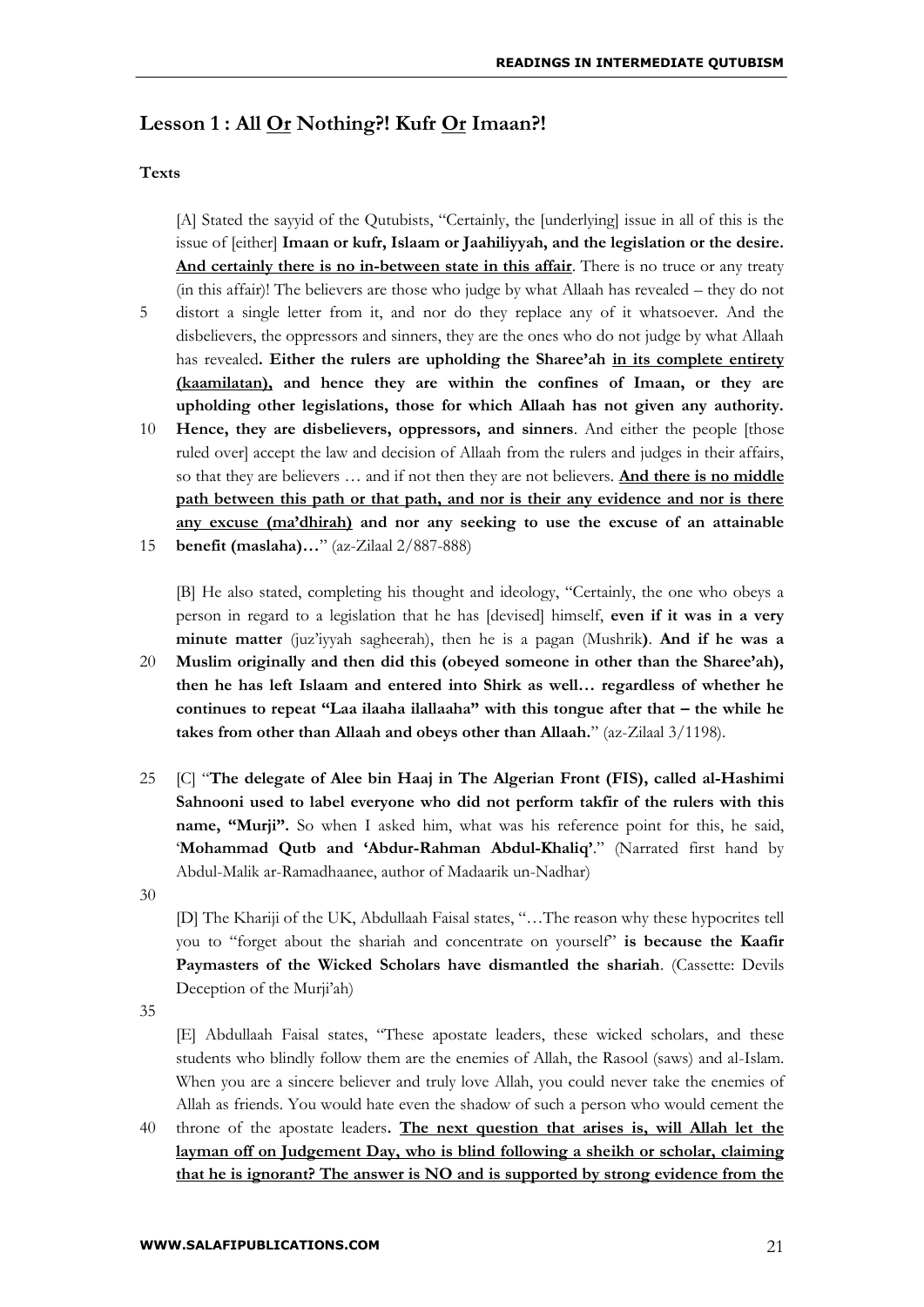**Quran**….These ayats clearly refute those who claim that **the followers are ignorant and those who make excuses for them due to ignorance**… The Murji never will cease in his

- 45 attempts to circumvent Allah's law and decree. The Murji is always looking for a loophole by which he may escape his duty and responsibility to Allah, and by which he may mislead others to do the same. **In doing so, the Murji claims that you can practice what is called "al –uthru bil jahl" which means to make an excuse for the sinner because he is ignorant…**" (Cassette: Devils Deception of the Murji'ah) [And the meaning he is trying
- 50 to get across is the same as that expressed by Sayyid Qutb, Chief of the Khawarij of the 20<sup>th</sup> century, as occurs above. He also excludes the excuse of ignorance for the layman, as his chief has done in the quotations above].
- 55 [F] Stated Ali Timimi, "**Also among their deviant concepts was that the removal of the sharia and its replacement by secular law was only a sin, albeit kufr duna kufr**" and he also stated about the Salafis, "**Murji'ah not Salafis**" - making this the subject heading of his message. (Well known and distributed email message of early 1999)
- 60 [G] He also stated, in response to the questionn, "**In a message dated 97-03-09 18:43:57 EST, you write: [A Questioner] " You quoted several sources that say that total rejection of shari'a and adoption of secularism is Kufr. no problems there. Now what about those who rule by partial shari'a? For example Jordan or Egypt or Pakistan? What about Saudi?"**
- 65 [Ali Timimi] The issue that needs to be understood in this matter is what is the reference point for judgment. **If the reference point is the sharia and only the sharia**, then any deviation is what Ibn 'Abbas and others among the Salaf referred to as kufr duna kufr or an [act] of unbelief less than [true] unbelief. **If the reference point is secular law or a mixture of sharia and secular law (like with Tartars), then this is an apostate state**
- 70 **and it is required by the sharia to forcefully topple that government**. (See Ibn Taymiya's fatwa and Ibn Kathir's tafsir cited in the previous posts.)…" Then after establishing that all of Jordan, Pakistan and Egypt do not have complete Sharee'ah rule, he then continued, "…As for Saudi Arabia, the first Article of its Basic Laws (March 1992) states, "God's book and the Sunna of the Prophet, God's prayers and peace be upon him,
- 75 are its constitution..." [See Middle East Contemporary Survey, ed. Ami Ayalon, (Tel Aviv: The Moshe Dayan Center, 1992), Vol. XVI, p. 691] This does not negate the existence of secular laws in the Kingdom. Indeed, there are a large number of secular codes given the title of nizam." (Email communication as dated above). [Note: This contains takfir of every single Muslim nation state in existence and a call to openly rebel against and topple the
- 80 government – the very legacy of Sayyid Qutb: Refer to "Elementary Qutubism" Lesson 2]

[H] Stated Abdullaah Faisal, the Khariji of the UK, "**…and those who propagate and defend the false aqeedah of "Kufr dun al Kufr"** have gone against the ijma of the ummah in this regard…" also "**They travel all over the world and get paid handsomely** 

85 **from the Apostate Saudi Regime to propagate the aqeedah that lends credence to "Kufr dun al Kufr"**…" (Cassette: Devils Deception of the Murji'ah)

[I] Stated Salman al-Awdah, "The banners that are being raised in the whole of the Islamic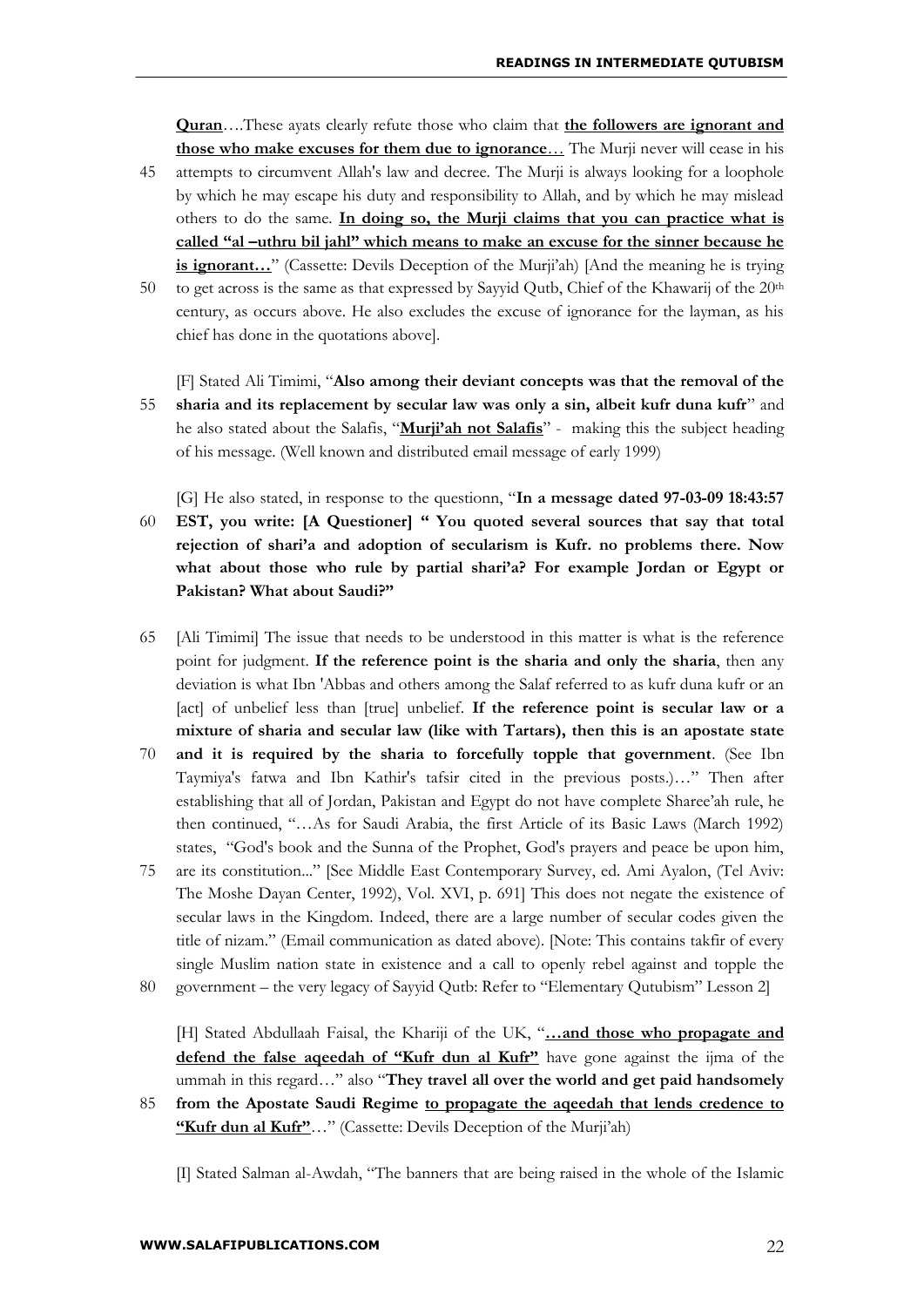world today, are the banners of secularism." (Cassette: Yaa LaJarraahaat al-Muslimeen)

90

[J] Stated Safar al-Hawali, "As for judging to the Sharee'ah – **that ancient claim** – then the truth is that nothing remains of the Sharee'ah with us, save what the people of the manmade god (Taaghoot) call, "The Personal Affairs", and some of the Hudood laws whose objective is to ensure safety". (Wa'd Kissinger p.137)

95

<u>.</u>

[K] Stated Safar al-Hawali, "And it is our great hope **that Afghanistan will become the first starting point and building block for the Islamic State**, and this is not difficult for Allaah" (Cassette: Sharh at-Tahaawiyyah no. 2/266)

#### **Explanation and Comments**

[1] The essential basis of the philosophy of Qutubism is that a nation state is only excluded from the description of apostasy when complete and total Sharee'ah rule is found therein. As for any deviation from this norm – in the sense that complete and total Sharee'ah rule is not found and is not the sole reference point – then this renders a Muslim state to be an apostate state and justifies the spilling of blood and the confiscation of wealth and the appearance of turmoil - revolution. As for those ruled over, then the principle applied to them is that if they obey those in authority above them in other than the Sharee'ah, then they too are apostates – and there is no plausible excuse for them  $-$  rather, mere obedience, in and of itself, renders them apostate too<sup>31</sup>. Hence, absolution is the name of the game. It follows, that the mere presence of secular law necessitates the takfir of those ruled over, since necessarily, they will have to submit to some of the laws besides the Sharee'ah that exist in the land.

References: [A] Lines 3, 7, 12 - [B] - [E] Lines 36, 40-44, 47-49 - [G] 66, 68-71 And refer to "Elementary Qutubism" Lessons 2 & 3.

[2] The basis for the judgement of takfir and apostasy upon a ruler or individual is now no longer based upon the well-known tafseel of the Salaf (concerning the kufr of belief and the kufr of action<sup>32</sup> or "kufr doona kufr"). The Qutubi mode of thought that is being discussed here necessitates that the basis for the judgement of apostasy upon the ruler (and the whole government apparatus, anyone connected to it and those ruled over) is the presence or absence of complete and total Sharee'ah rule in a nation state. As such, it is no longer necessary to resort to the tafseel of the Salaf (concerning "kufr doona kufr") since due to the prevailing

<sup>31</sup> Refer to Elementary Qutubism: Lesson 3, [D] for a good comparison from the words of Sayyid Qutb concerning "al-Haakimiyyah" and it being the sole basis for a person's Islaam to be valid.

<sup>&</sup>lt;sup>32</sup> Even if we consider that not ruling by the Sharee'ah rule is the major kufr of action (which expels from the religion absolutely), then still the basis for the judgement of apostasy upon the ruler is his commission of an act which necessitates major kufr – and there can be preventative barriers to this judgement of takfir, such as being compelled due to force or out of fear, or due to a misconception and so on. And the ruling remains restricted to the ruler. This way of looking at things is different to the Qutubi way, which is making takfir of nation states, ruler(s), and those ruled over because of the mere existence of secular laws in the land and the Sharee'ah not being the sole reference point. This absolution and orientation is actually taken from Sayyid Qutb. Refer to "Elementary Qutubism" Lessons 2 and 3.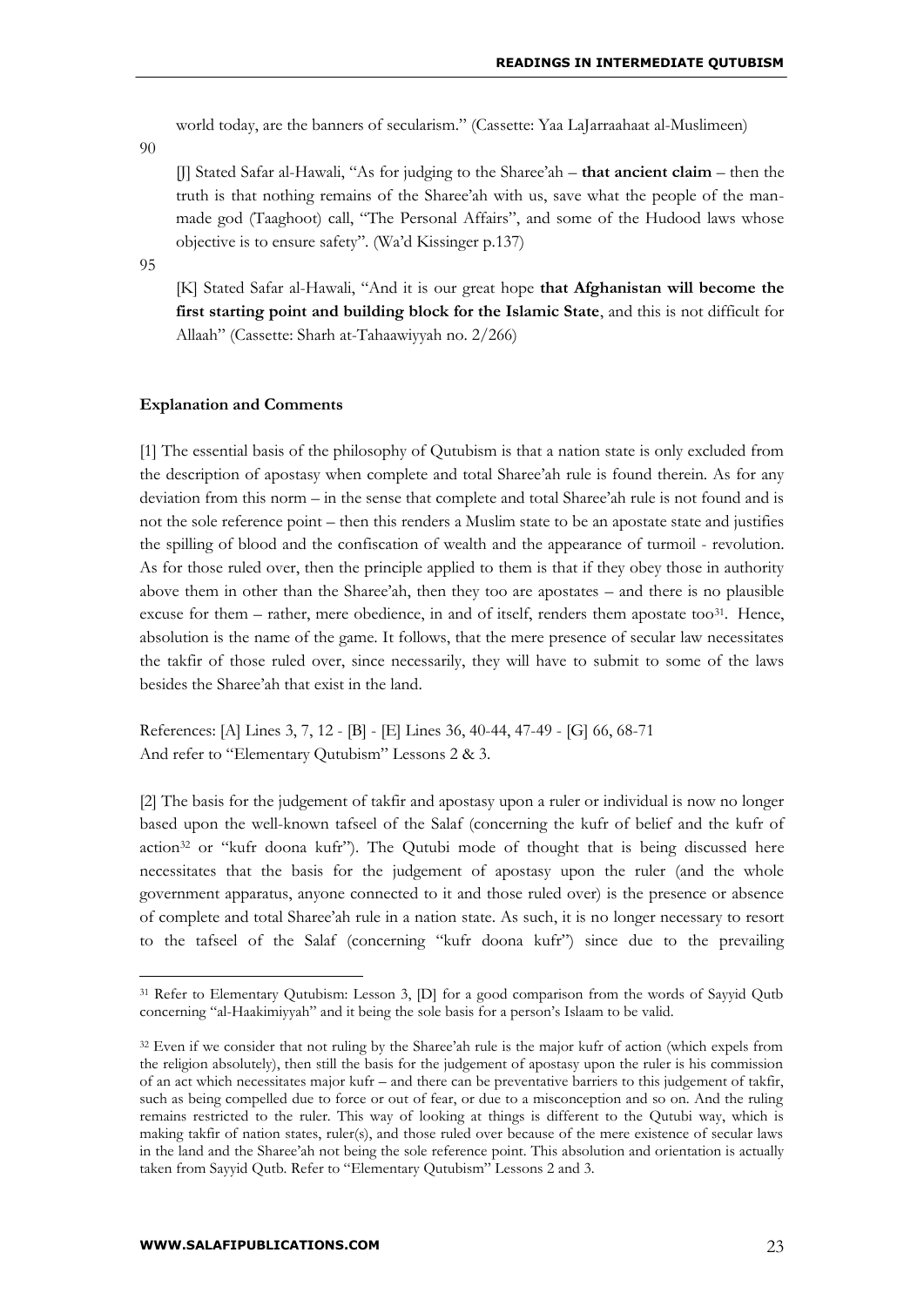circumstances of today (in the Qutubi mode of argument) the tafseer of Ibn Abbaas is irrelevant to our times and abrogated. It is for this reason, that you see the Qutubists – in all their varying forms, whether Surooriyyah<sup>33</sup>, Qutubiyyah Jadeedah<sup>34</sup>, Qataadiyyah<sup>35</sup>, Faisaliyyah<sup>36</sup> and other than them – making takfeer of all Muslim societies or nation states, and any of those connected to the governing body and calling for Marxist type revolutions and rebellious overthrows and topplings, and using the hadeeth of Dhul-Khuwaisarah at-Tameemi, the Father of the Khawarij, to justify open rejection of the Rulers<sup>37</sup>.

References: [E] 36-37 – [G] 66, 68-71 And refer also to Elementary Qutubism: Lesson 2 and Lesson 4.

[3] Hence, we see the Qutubists waging a great war against the tafseer of Ibn 'Abbaas concerning "kufr doona kufr" – some of them claiming it is a weak narration<sup>38</sup>, others claiming it is abrogated, and others claiming it is irrelevant to our times and yet others ascribing to those who adopt the tafseer of Ibn 'Abbaas in this issue as "oppressing" Ibn Abbaas?!!<sup>39</sup> .

## References: [F] 54-56 – [H] And Refer to **Appendix 1: Clarification of the Statements of the Two Shakirs**

[4] It is the view of the Qutubists that all Muslim nation states are states of Secularism<sup>40</sup>, and they include within that Saudi Arabia, deducing from all of this that there is no single Muslim society in existence, from the point of view of the existence of Sharee'ah rule. This particular explanation, is synonymous to the explanation of Sayyid Qutb and his use of the term "Societies of Jaahiliyyah" and also his Takfeer of nation states by the mere existence of secular laws in greater or lesser degrees. It is for this reason that you saw the likes of Safar al-Hawali, student of Mohammad Qutb, and Salman al-Awdah, disciple of Mohammad Suroor, portraying to the youth and the society around them that Afghanistan will – in their hopes – be the first Islamic state. The cassettes of the two aforementioned activist thinkers were replete with this theme, and they

<sup>33</sup> The sect of Mohammad Suroor.

<sup>34</sup> The sect of Mohammad Qutb.

<sup>&</sup>lt;sup>35</sup> The sect of Abu Qataadah.

<sup>36</sup> The sect of Abdullaah Faisal.

<sup>&</sup>lt;sup>37</sup> Refer to Lesson 4: Freedom of Speech.

<sup>&</sup>lt;sup>38</sup> This narration has come through numerous chains of narration with the same meaning and import, even though one particular isnaad has weakness in it. The whole Ummah has taken the tafsir of Ibn Abbaas with acceptance including Shaikh ul-Islaam Ibn Taymiyyah, Ibn al-Qayyim and the Imaams of our times.

<sup>39</sup> Such as the Activist, the Thinker, Mohammad Qutb who called the narration of Ibn 'Abbaas "madhloom Ibn 'Abbaas".

<sup>40</sup> And we do not deny the secularist nature of many Muslim countries, however, our discussion here is related to the machinations of the Qutubists in the Arabian Peninsula and their designs for it. Compare the view of the Qutubists with the statement of Shaikh Salih al-Fawzaan below.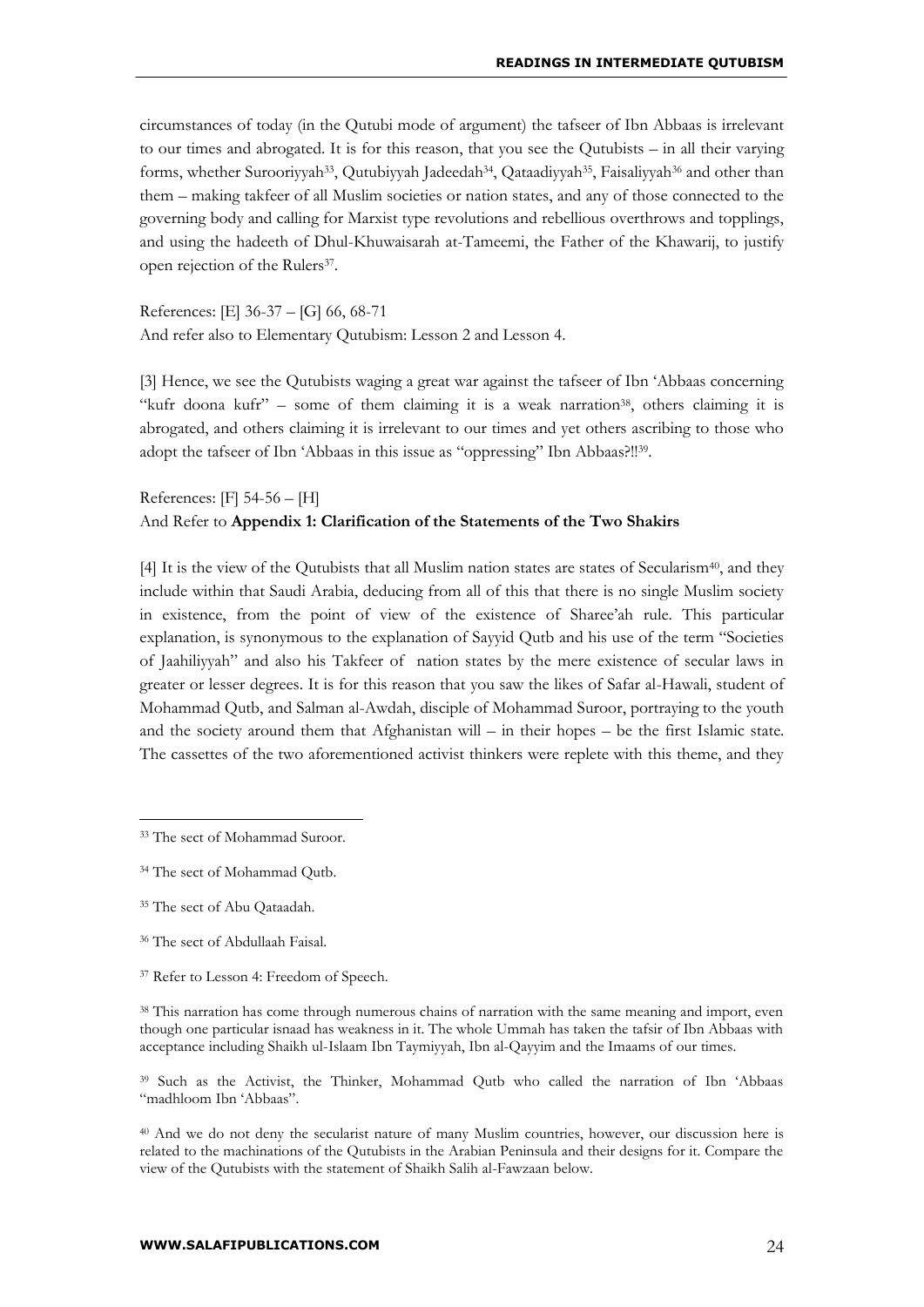forced it into the minds of the youth day and night, morning and evening, the while they did nothing but lie and oppose the Ulamaa in all of that<sup>41</sup>.

References:  $[\Pi - [\Pi] - [K]$ 

[5] Built upon all of what has proceeded, those who do not agree to the Qutubi mode of thought are then accused of being Murji'ah - because they do not perform takfir of the rulers and of nations states and Muslim societies – the actual legacy of Sayyid Qutb (who accused those who did not agree with him to be "defeatist" and "lenient") - echoed in the words of those poisoned by his teachings. The basis of this accusation of Irjaa' is built upon the Qutubi notion that any deviation from total and complete Sharee'ah rule (from the point of its being a reference point) is apostasy, and is major kufr (absolutely). And anyone who does not agree to this viewpoint and avoids absolute takfir of the rulers, nation states and Muslim societies and adopts the tafseel of the Salaf in this regard is guilty of Irjaa' – since (according to the Qutubi mode of thought) he interpolates this act and makes the basis of this kufr to be what is in the heart of the various beliefs and motivations, proving thereby that he (according to the Qutubi mode of thought) restricts kufr to the heart only.

References: [C] – [E] 47-49 – [F] 56

<u>.</u>

[6] Because of the particular orientation expounded by Sayyid Qutb in [A] and [B] above and in his writings in general, the Qutubists have latched on to some of the verdicts of the Salafi Ulamaa concerning ruling by other than what Allaah has revealed which  $-$  in their estimation  $-$  give strength to their methodology. And to this end they have employed some of the viewpoints of

#### <sup>41</sup> **WHAT THE ACTIVISTS HIDE FROM THE WORDS OF OUR SCHOLARS**

Shaikh Salih al-Fawzaan was asked, "What is your advice to the one who says that this dawlah (state) wages a war against the religion and causes repression against the du'at (callers)?**"**

**Answer:** "The Saudi state ever since it began has always aided the religion and its adherents. And it was not founded except upon this basis. And whatever it does at the moment in spending material wealth to support Muslims in every place, setting up centres and mosques, sending du'at (to other countries), printing books – at the forefront of which is the Noble Qur'an -, opening centres of learning and faculties of knowledge, **and its judging by the Islamic Shari'ah (Tahkeemuhaa lish-Sharee'at il-Islaamiyyah)**, and also setting up a separate body for enjoining the good and forbidding the evil in every city – then all of this is a clear and evident proof of it's aid to Islam and its adherents**. And this is thorn (shajiyyun, lit. grievance, distress) in the throats of the people of hypocrisy (Ahl un-Nifaq) and the people of evil and dissension (Shiqaq). And Allaah is the Aider of His religion even if the pagans and the biased partisans may detest it.**

And we do not say that this state is perfect from every single aspect and that it does not have any mistakes. Mistakes occur by every single person and we ask Allaah that he helps this state in correcting its mistakes. **But if this person (who makes such a claim) was to look at his own self, he would find mistakes that would prevent his tongue from speaking about others and make him feel ashamed of looking at others**." (Al-Ajwibah al-Mufeedah p.117)

And the one who said the likes of these words and portrayed it to the youth, day and night, morning and evening was Salman al-Awdah. He was asked, as occurs on the cassette, "Limaadhaa Yukhaafoona Min al-Islaam" the following, "The structure of the rule in Libya is not hidden from you, and what it contains of fighting against Islaam and the Muslims. So what is obligatory upon the Muslims there? Should they flee with their religion?" He replied, "**This is in every country**!!!"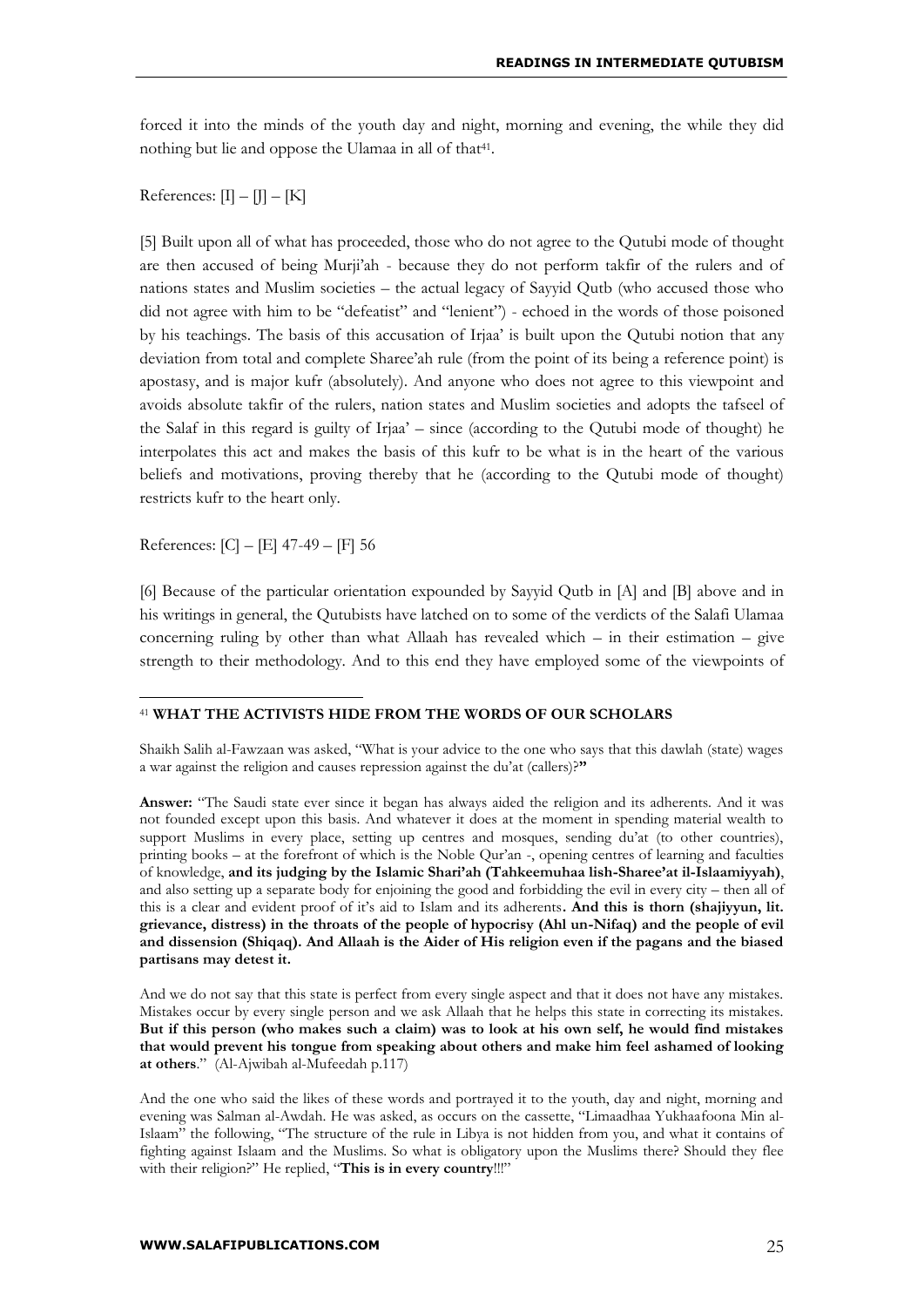our Ulamaa<sup>42</sup> – who, and all praise is due to Allaah, choose their viewpoints, without their being poisoned by the writings of Sayyid Qutb, or due to their desire to perform takfir of the Muslims, or due to their desire to call for Marxist type revolutions, or due to their desire to gather all the groups of Bid'ah into one group so that they can bring about the "Jamaa'ah" of the Muslims.

And nor do they at the same time call for open rejection of the rulers, and make takfir of nation states, rulers, those ruled over and the sinners, and make the common masses obsessed with political activity and reformative action .

This is because our Ulamaa, and all praise is due to Allaah, were not poisoned with Qutubism and nor did they explain "Laa ilaaha ilallaaha" to mean "al-Haakimiyyah" and nor did they make Tawheed ul-Haakimiyyah and independent category of Tawheed, and nor did they allow cooperation with and accommodation of Ahl ul-Bid'ah, nor did they encourage pointless, fruitless, barren "political activity" and nor did they use their own viewpoints to pass judgement upon nation states, Muslim societies, rulers and ruled, and nor did they have the agenda of Mohammad Suroor or Mohammad Qutb.

Rather, they are Salafi in aqeedah **and Salafi in Manjah**, as opposed to the Qutubists…

<sup>42</sup> Such as the words of Shaikh Salih al-Fawzaan and Shaikh Ibn Ibraaheem, both of whom are talking about complete and total replacement of the Sharee'ah (that is 100% Istibdaal) – and likewise, some of the other general, unrestricted statements of Imaam Ibn Baaz (which are restricted and explained in his other statements elsewhere, and which the Qutubists throw behind their backs).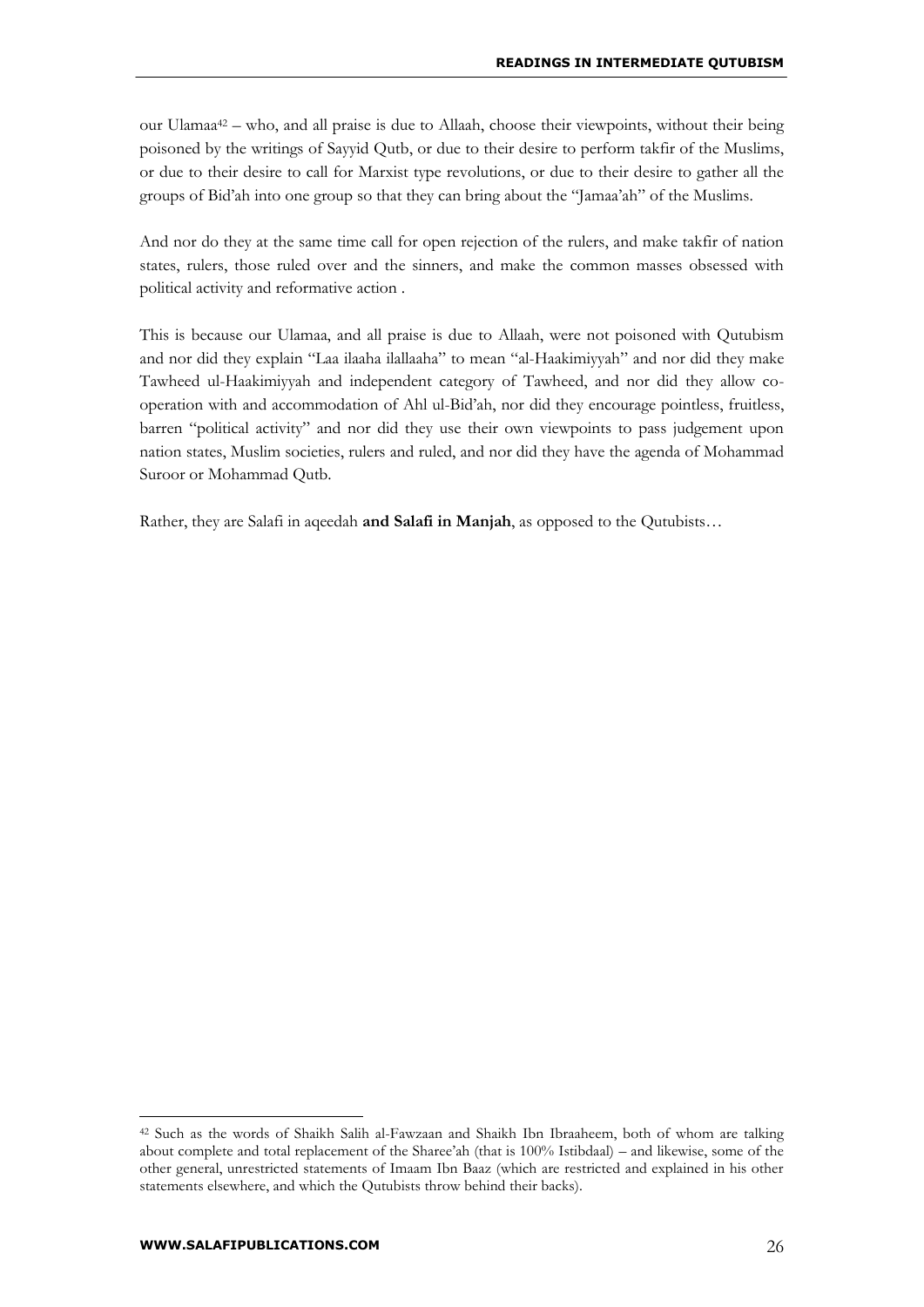## **Lesson 2: Slaves of the Slaves of the Slaves of the Slaves…**

#### **Texts**

[A] Sayyid Qutb and Mohammad Qutb's descriptions of the Scholars are well known and too famous to be mentioned, due to their abundance… "**scholars of the desert**", "**the paid men of the religion**", "**scholars of parchments**", "**scholars of women's menses and impurities**" and much more.

#### [B] Enter Suroorism.

"Uboodiyyah (enslavement) has a number of pyramidal levels today: The first: the president of the United States, George Bush sits cross-legged on its throne, and tomorrow it will be Clinton. The second: they are rulers of the Arabic states, and they believe that the harm and benefit that comes to them is in the hands of Bush, and this is why they perform pilgrimage to them and make oaths (to them) and offer sacrifices. The third, the subordinates of the Arab rulers, amongst the Ministers, their deputies, Army chiefs, and consultative members. All of them show hypocrisy towards their masters, and beatify for them all forms of falsehood, without any (display of) modesty or manhood. The fourth: those employed at the higher levels by the ministers and these people know that the very first condition for their being raised (to higher ranks) is hypocrisy, humbleness and fulfilling every command that is thrown at them..." (Mohammad Suroor in as-Sunnah Magazine, no. 26 1413H)

[B] Stated the same chief of the Khawarij**,** "**My amazement never ceases about those who talk about Tawheed while they are the slaves of the slaves of the slaves of the slaves of the slaves, and their final master is a Christian (i.e. the President of the US).**" (Mohammad Suroor in as-Sunnah, no 16).

[C] Enter the mouthpieces of "Qutubiyyah Jadeedah".

Stated Safar al-Hawali, in his self-aggrandisement, "I will say a word to our Ulamaa'… we do not always throw the blame in one direction only… **especially for the one who lives under contention and in particular circumstances and upon whom (making) flattery and (certain) rules of behaviour are required**… Yes, they have a deficiency in knowing the state of affairs, they have deficiencies which we can complete and perfect… because we have witnessed and lived these events and they have not witnessed these events, on account of the time period that they have lived (i.e. they lived in a different era)…I say: May Allaah reward the Ulamaa, but we will complete (their deficiency) and perfect them, and we shall explain to them the true affairs… and alongside that I say that the fundamental responsibility is upon us foremost, we the seekers of knowledge… and some of those Ulamaa have begun to relinquish the affair (to others) because he is coming to the end of his age… so they are thinking about who will succeed them, they think 'Who?'…" (Cassette: "Fa Firroo Ilallaah")

[D] Salman al-Awdah states, "**Indeed, the positions of religious authority have become a monopoly in the hands of the well-known bands [of individuals], amongst those who excelled in the art of compromise and deception**. And, in the view of the authorities, they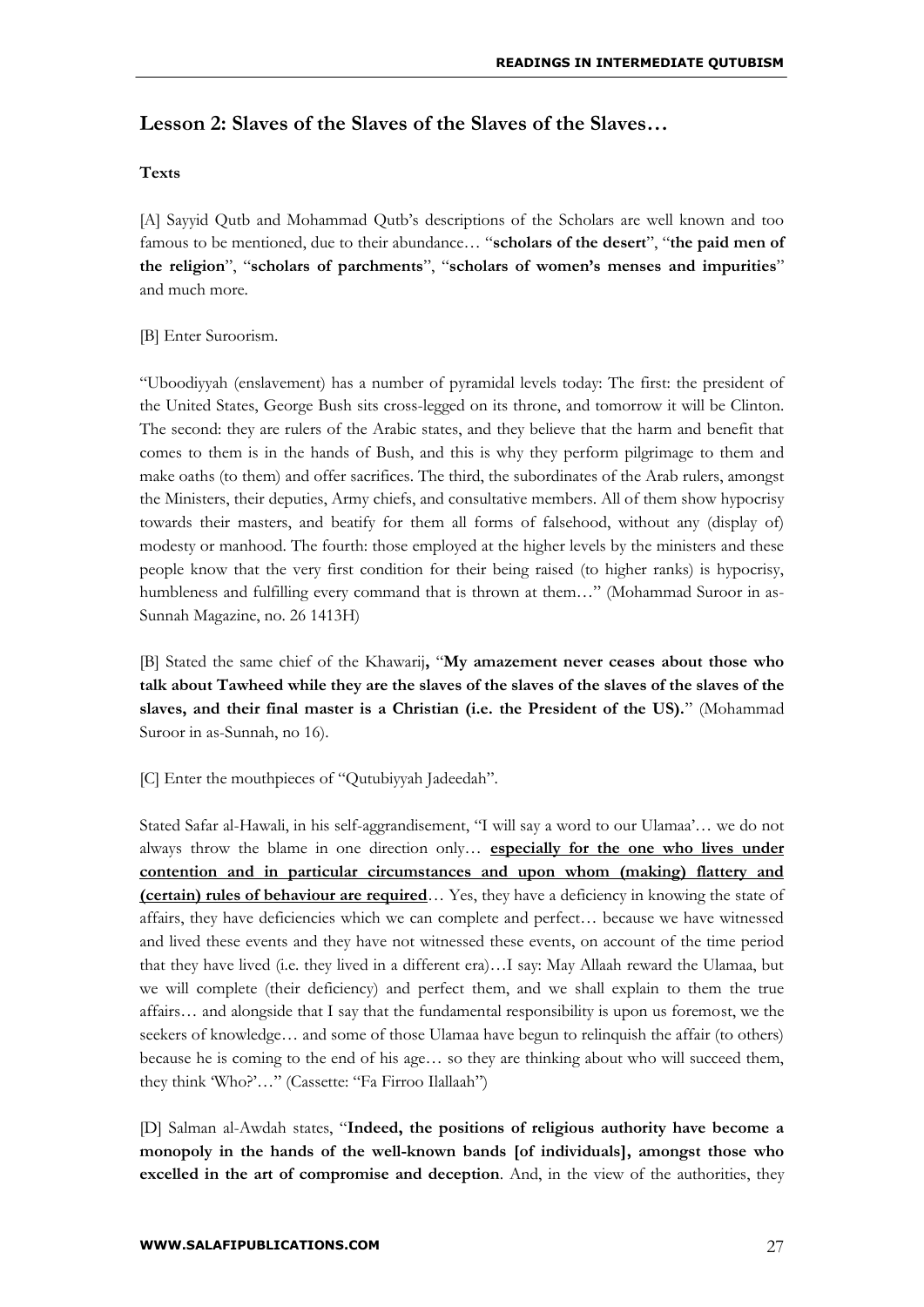have become the chief spokesmen in the name of Islam and the Muslims despite the fact that they have no role to play except in two matters, 1) Announcing the commencement and end of Ramadan and 2) Attacking those whom they call extremists." **(**Cassette: Haqeeqat at-Tatarruf')

[E] Salman al-Awdah also states, "**In the Islamic world today are many faces, for whom no responsibility is left concerning the affairs of the religion – and sometimes they have the responsibility for giving verdicts, or about religious affairs – so they have no other role except to announce the beginning and end of Ramadaan**". (Cassette: Waqafaat Ma'a Imaam Daar ul-Hijrah). [Those who are meant by Salman al-Awdah include the Scholars of Saudi Arabia and various Committees for religious verdicts such as the Lajnah and the Hay'ah. And what makes this clear is his statements elsewhere. See Lesson 3, [I])

[E] Stated Ali Timimi, ridiculing the Imaams of the Sunnah, "Another manifestation of the new world order in which we find ourselves and to which I and other brothers have commented on this forum for the past few years **is the re-interpretation of concepts of the Islamic religion in order to support the new world order in the name of the Sunna and Salafiya…** Also among their **deviant concepts** was that the removal of the sharia and its replacement by secular law was only a sin, albeit **kufr duna kufr**." (Well-known and propagated email message)

[F] Barked the Khariji of the UK, Abdullaah Faisal, "The students and admirers of these wicked scholars, are also kaffirs as well. **They travel all over the world and get paid handsomely from the Apostate Saudi Regime to propagate the aqeedah that lends credence to "Kufr dun al Kufr" and to remain quiet and give silent consent to the tyrants and oppressors** who have attempted to overthrow Allahs governance on earth!!…" (Cassette: The Devil's Deception of the Murj'ah!!).

[G] Hounded the aforementioned, "…The reason why these hypocrites tell you to "forget about the Sharee'ah and concentrate on yourself" is because **the Kaafir Paymasters of the Wicked Scholars have dismantled the shariah, and they don't want for you to overthrow their paymasters<sup>43</sup>** . **They go as far as to claim that it is the Qadr of Allah for these tyrannical rulers to be ruling the earth**. (This is actually the aqeedah of the Jabriyya)…" (Cassette: The Devil's Deception of the Murj'ah!!).

#### **Explanation and Comments**

[1] When it is the case that all nation states and Muslim societies are apostate, then the first of those to be blamed (rather than the sins of the Ummah, and the Shirk and Innovation found therein) are the Scholars, the Inheritors of the Prophets. In the Qutubi mode of thought the scholars are responsible because they give silent consent to the oppression and tyranny being committed by the rulers by not ruling by what Allaah has revealed, and because they do not declare them to be disbelievers and scream, shout, bark and hound in the faces of these rulers, which is something that the Qutubists do (albeit, while they are thousands of miles away, out of sight and out reach from the hands of the corrupt rulers – unlike that great and noble Mujaahid, Sa'eed Bin Jubair, who made his Jihaad face to face unlike the Cowards of Qutubism, who record

<sup>43</sup> Because in the view of this Khariji and his likes they are supporting the New World Order.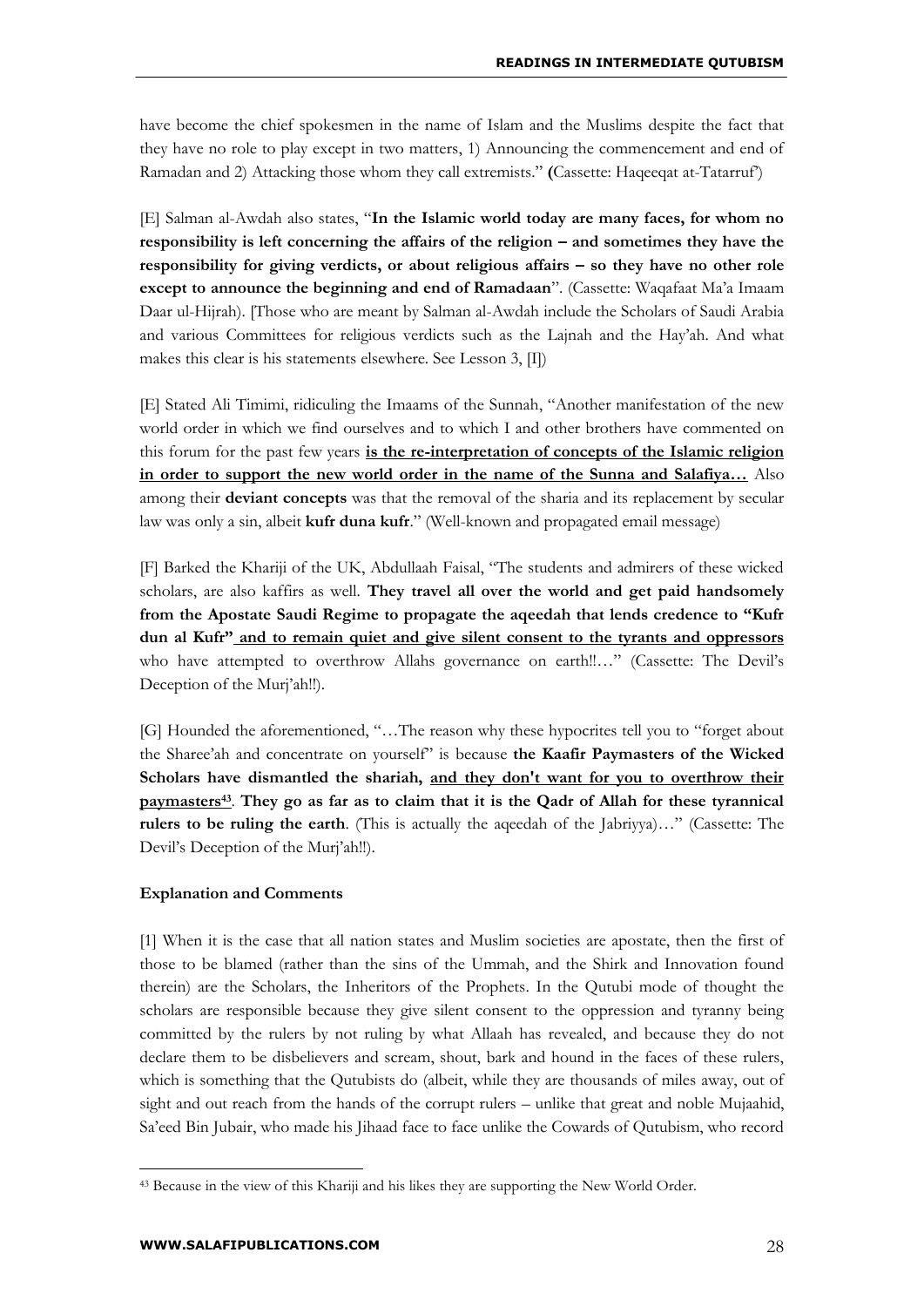cassettes, spreading them amongst the people, or give sermons in remote locations, or sit in the lands of the non-Muslims and curse day and night – or sit behind their screens with anonymous email accounts, making takfir and cursing day and night, then spreading it in all four corners of the globe – knowing that their arch-enemies, the corrupt rulers will probably never witness this form of Jihaad that they thinks they are performing!!).

[2] Following from this, it is either the case that the scholars themselves are apostates, or hypocrites, and if not at this extreme, then they are paid workers, seeking the life of the world. Or they are in such a position that they cannot speak unless the button is pressed, and must humble themselves to the rulers and make flattery of those in authority above them. The wrath (of takfir and tafjeer) directed at the Rulers is also directed at the Scholars by necessity.

[3] Continuing with this throught process, since the "New World Order" represents the coalition of the disbelieving nations, the Jewish Financiers and the secularist visionairies, and is a bid to enslave all and sundry under their devised plan for world domination, then the scholars who "make flattery" of the "Kaafir paymasters who have dismantled the Sharee'ah", the "slaves of the slaves of the slaves of the slaves" must be "re-interpreting the concepts of the Islamic religion in order to support this New World Order" – since why do they keep quite when they have been made the "chief spokesmen of Islaam". Rather such scholars have mastered "the art of deception" and are those from whom "certain rules of behaviour are required" and are in reality, "pawns in the game". Qutubism demands that all of this be portrayed to the common masses, the Sunni amongst them, the Bid'iyy amongst them, the Zindeeq amongst them, rather to all and sundry, regardless of belief or methodology. Since, this makes the common masses lose the trust they have in the Scholars, and allows the Qutubists to gain their trust. This is the desired goal, since Qutubism requires the amassing of recruits "who have understood their aqeedah" (i.e. the Qutubi Aqeedah) so that they can be prepared for either Marxist type revolutions (as occurs in the books of Qutb and ramblings of the Qutubiyyah Jadeedah) or Democratic type elections!! The latter being the type of "Islamic" politics aspired for by the Turaathiyyah, the sect of Abdur-Rahmaan Abdul-Khaaliq and also the Qutubiyyah Jadeedah and being taken as the mechanism of reform – **as a matter of methodology**, not from the point of view of "the lesser of two evils" – (!!!) – but in the guise of the lesser of two evils!!<sup>44</sup>

[4] All of what we have mentioned causes the Ummah as a whole to lose trust in the Imaams of the Da'wah, the Imaams of Ahl us-Sunnah, and brings about revilement after abuse and all sorts of repugnant slanders and fabrications against the people of knowledge – the route to all of that being the orientations of Qutubism and the psychological mindsets it creates in both the Sunni and the Bid'iyy alike. For this reason, you will note that in all the groups of Bid'ah there is a common theme (despite the fact that they have different sayings and different underlying beliefs) – namely, that the rulers are disbelievers and the scholars are corrupt and they are the cause of all evil and the way of reform is to reform the issues of rule and rulership by way of revolutions and removing the "state scholars". You find this general theme in Hizb ut-Tahreer, al-Muhajiroun,

<sup>44</sup> And our Ulamaa, those amongst them who allow, entering into elections, do so from the point of view of resorting to it as the final straw, as a means to removing the lesser of the two evils. As for the Qutubists, then they have made it a principle of their methodology, since the methodology of calling to Allaah, is subject to Ijtihaad to them anyway! As for their fraudulent use of the verdicts of our Ulamaa, such as Imaam al-Albani and Shaikh Ibn Uthaimeen, then inshaa'allaah we will expose it in "Advanced Qutubism".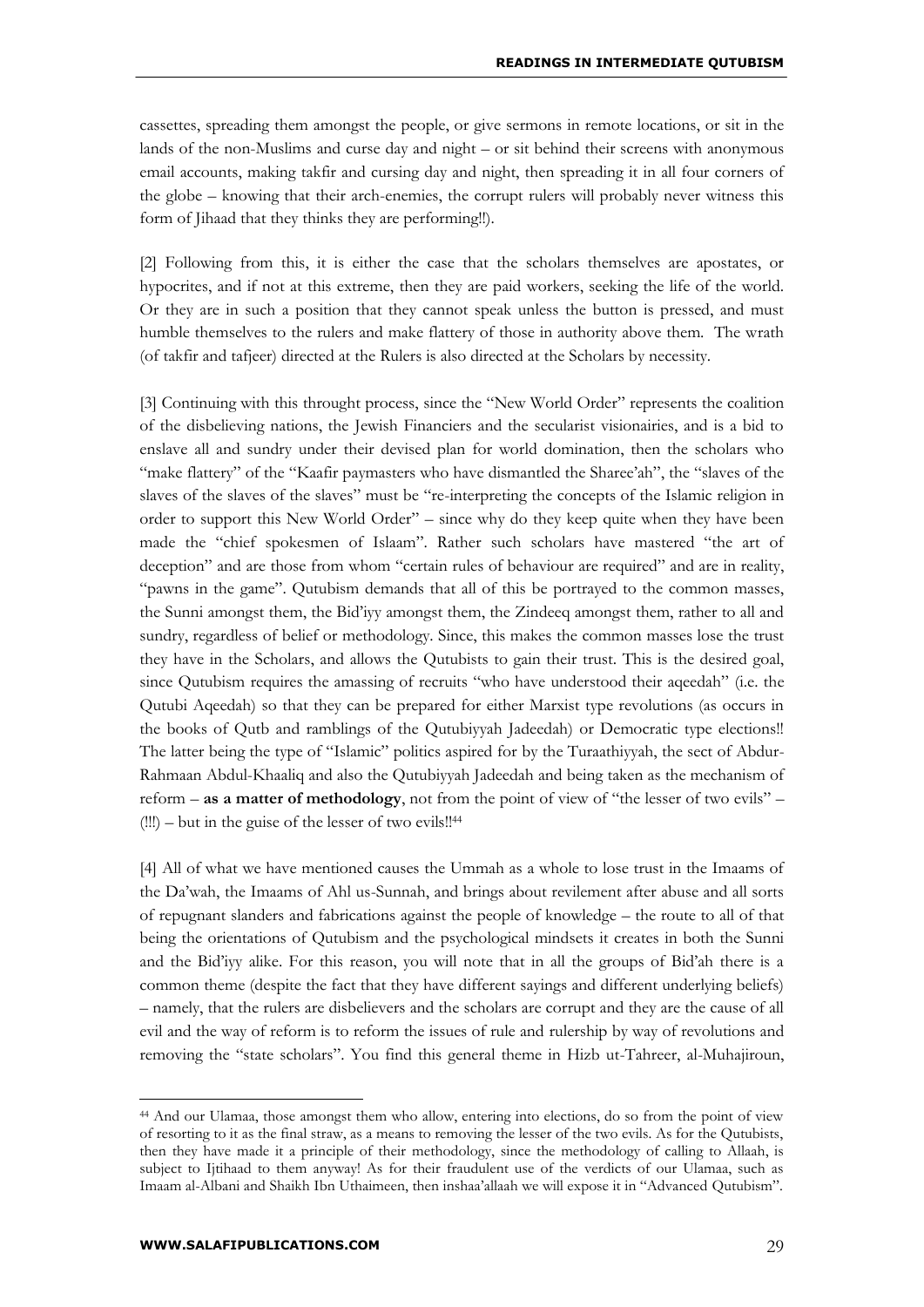Ikhwan ul-Mufliseen, the various offshoots of Ikhwaan (from amongst the Takfiri groups), the Iranian Raafidah, all the Ikhwani organisations in the West, and some of the Soofiyyah and Jahmiyyah of today. **So they differ in their sayings, but are united in the use of the sword** – despite the fact that they will often refute each other. And even if they say, we do not allow the use of the sword; their beliefs and teachings will inevitably lead them to it.

[5] Shaikh Salih al-Fawzaan was asked, **"**Respected Shaikh, yourself and the your brothers who are Ulamaa in this country are Salafis – and all praise is due to Allaah – **and your method in advising the rulers is that of the Sharee'ah and as the Prophet (sallallaahu alaihi wasallam) has explained** – and we do not purify over and above Allaah's estimation of him -, yet there are those who find fault with you **due to your neglect in openly rejecting the various oppositions [to the Sharee'ah] that have occurred. And yet others make excuses for you by saying that you are under the control and pressure of the state. <sup>45</sup> So do you have any words of direction of clarification to these people?"**

**Answer:** "There is no doubt that the rulers – just like people besides them – are not infallible. Advising them is an obligation. However, attacking them in the gatherings and upon the pulpits is considered to be the forbidden form of backbiting. And this evil (munkar) is greater than that which occurred from the ruler since it is backbiting and because of what results from backbiting such as the sowing of the seeds of discord, causing disunity and affecting the progression of da'wah. Hence what is obligatory is to make sure advice reaches the rulers by sound and trustworthy avenues, not by publicising and causing commotion.

**And as for reviling the Scholars of this country, that they do not give advice [to the rulers], or that they are being controlled in their affairs, this is a method by which separation between the Scholars, the youth and the society is desired, until it becomes possible for the mischief-maker to sow the seeds of his evil. This is because when evil suspicions are harboured about the Scholars, trust is no longer placed in them and then the chance is available for the biased partisans to spread their poison.** 

**And I believe that this thought is actually a schemed plot that has come into this country, and those who are behind it are foreign to this country. It is obligatory upon the Muslims to be cautious of it.**" (Al-Ajwibah al-Mufeedah).

And the schemed plot is indeed from the likes of Mohammad Suroor, Chief of the Khawarij of today, and likewise, Mohammad Qutb, Chief Spokesmen for the Kharijism of his brother, Sayyid Qutb – and most certainly from the likes of Safar al-Hawali and Salman al-Awdah the puppets and mouthpieces who had their strings pulled – but have now come to life themselves…

Enter the Scientific Salaf Movement…

<sup>45</sup> That is the "Lords of Current Affairs" who were kind enough to make these excuses and portray our Scholars in a slightly "better light"... but maybe that was to make the poison more edible.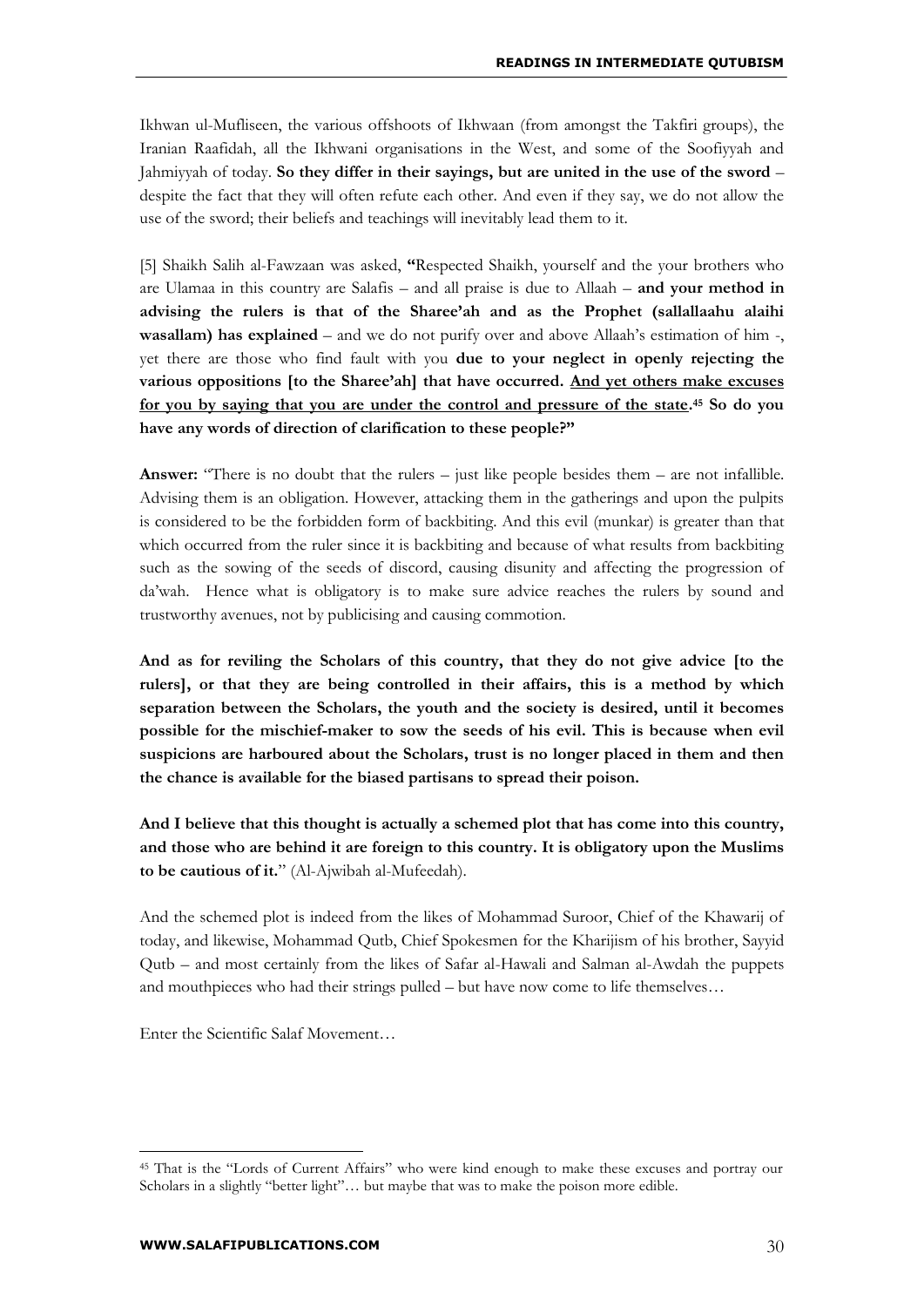## **Lesson 3: The Scholars and Fiqh ul-Waaqi'**

[A] Sayyid Qutb and Mohammad Qutb's descriptions of the Scholars are well known and too famous to be mentioned, due to their abundance… "**scholars of the desert**", "**the paid men of the religion**", "**scholars of parchments**", "**scholars of women's menses and impurities**" and much more.

Enter Turaathism.

[B] Stated 'Abdur-Rahmaan Abdul-Khaaliq, "Ibn Baaz is under the control of the government" (Refer to the cassette, Maa Hiyal-Fitnah, a refutation of this by Falaah Ismaa'eel). He described the Saudi 'Ulamaa - in the cassette 'al-Madrasah as-Salafiyyah': "**Their da'wah does not equal anything because their da'wah is restricted to a few issues of Tawheed ul-Uloohiyyah.**" And he stated, "**…And we are not in need of this battalion of mummified scholars who live in our time with their bodies but in other than our times with their intellects and verdicts**" (Khutoot Ra'eesiyyah Li Ba'th al-Ummah al-Islaamiyyah p.76). [He is talking here about the scholars who know nothing of the affairs pertaining to the laws of the Sharee'ah and know only about "**women's menses and impurities**", and he singles out in particular Imaam ash-Shanqeetee. The scathing attacks of 'Abdur-Rahmaan Abdul-Khaliq against the Salafi Imaams and their Mashayikh is a firmly established matter with the people of knowledge and for which he was severely criticised. His efforts led to a lot of the Kuwaiti youth claiming that the likes of Imaam Ibn Baaz, Shaikh Ibn Uthaimeen and others were "scholars of women's menses and impurities" and were ignorant of fiqh ul-waqi' and what is similar to all of that.]

[C] Salman al-Awdah states, **"Do you want the scholar to remain limited only to the rulings of sacrifices, game, rituals, women's menses and impurities, ablution, ghusl, and wiping over the khuffs?"** As occurs in " (Cassette: Ash-Shareet al-Islami, Ma Lahu wa ma Alaihi).

[D] And he says in the same cassette, "**Where is the benefit (worth) in a scholar if he does not explain the political affairs to the people, those which are the most important of the affairs that they are in need of**."

[E] Salman al-Awdah also states**, "In the Islamic world today are many faces, for whom no responsibility remains concerning the affairs of the religion – and sometimes they have the responsibility for giving verdicts, or about religious affairs – so they have no other role except to announce the beginning and end of Ramadaan**". (Cassette: Waqafaat Ma'a Imaam Daar ul-Hijrah).

[F] Stated Abdur-Rahmaan Abdul-Khaliq, about the Salafiyyah of the Ulamaa of Saudi, "…**however, they are in perfect ignorance (blindness) and in compound ignorance about these types of (present day) difficulties. Hence, this Salafiyyah of Blind-Following (Salafiyyah Taqleediyyah) is not worth anything**". (Cassette: Madrasah Salafiyyah)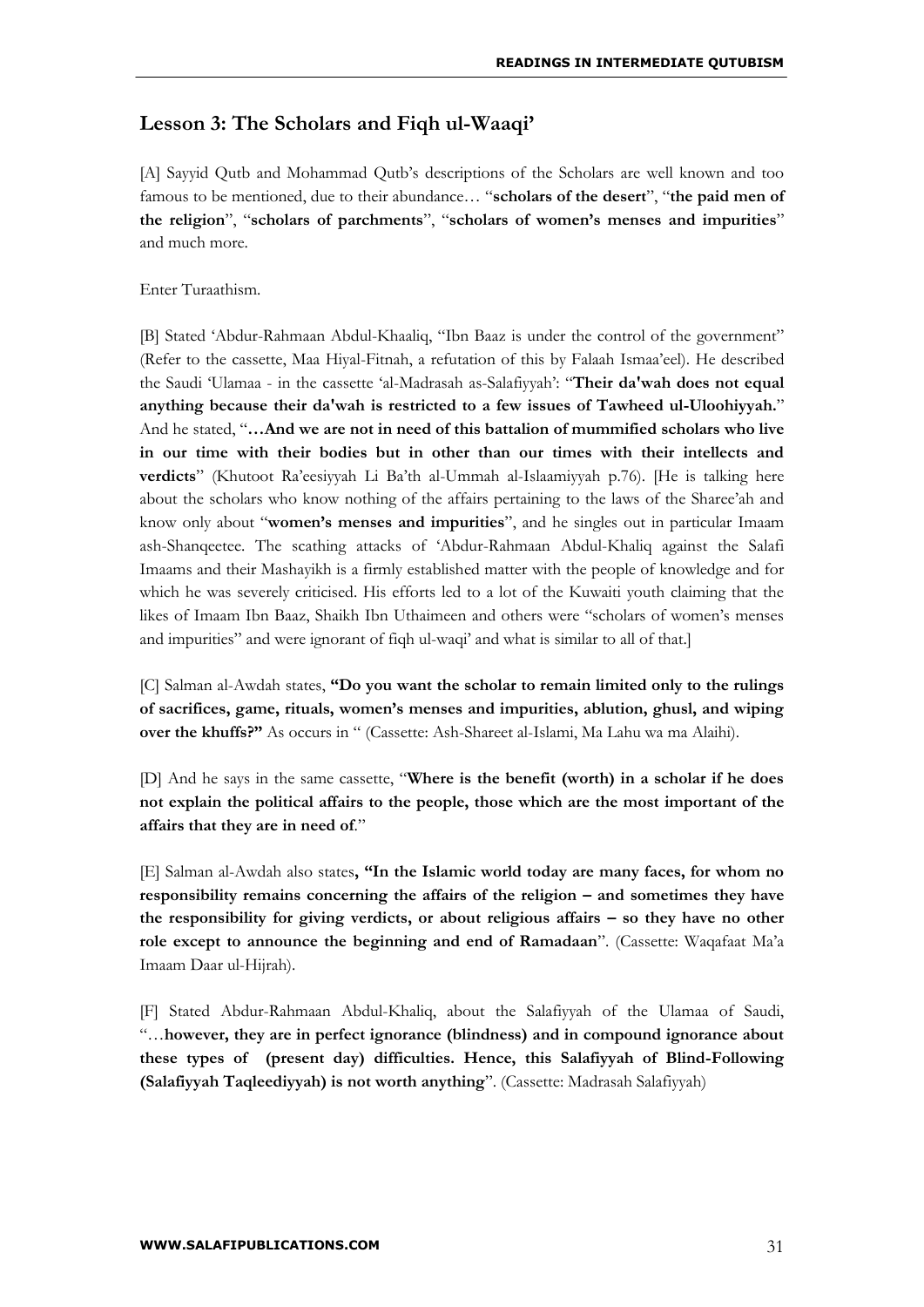[G] Stated the same aforementioned Innovator<sup>46</sup> of Hizbiyyah, "What is the benefit (worth) of a scholar if he recites the verses related to usury but does not even understand the usurious dealings present today? What is the worth of a scholar who is not even capable of refuting the heretic who thinks that cutting off the hand of the thief is strange (i.e. backward)… **And what is the worth of a scholar of the Sharee'ah when if he is called to Jihad and the taking up of arms he says, 'This is not the way of the men of the Sharee'ah. We are only capable of giving fataawaa on issues of halaal and haraam and women's menses and impurities and issues of divorce**." (Khutoot Ra'eesiyyah Li Ba'th al-Ummah al-Islaamiyyah p.76)

[H] Stated Safar al-Hawali, "Yes, **they [the Ulamaa of Saudi, such as Imaam Ibn Baaz, Shaikh Ibn Uthaimeen and others] have a deficiency in knowing the state of affairs, they have deficiencies which we can complete and perfect**… because we have witnessed and lived these events and **they have not witnessed these events, on account of the time period that they have lived (i.e. they lived in a different era)**…I say: May Allaah reward the Ulamaa, but we will complete (their deficiency) and perfect them, **and we shall explain to them the true affairs**… and alongside that I say that the fundamental responsibility is upon us foremost, we the seekers of knowledge… **and some of those Ulamaa have begun to relinquish the affair (to others) because he is coming to the end of his age**… so they are thinking about who will succeed them, they think 'Who?'..." (Cassette: "Fa Firroo Ilallaah").

[I] Salman al-Awdah also stated about the Gulf War , **"…it revealed the fact that there is no correct and trusted knowledge based reference point (for giving verdicts) in existence, one that is able to comprehend the various differences and is able to provide a correct and ready made solution and detailed and proper analysis…"** (Al-Islaah, dated 3/12/1992 ) [Note: He is talking about the Saudi Ulamaa].<sup>47</sup>

[J] And there occurs in the magazine of the Chief of the Khawarij, from the Qa'diyyah<sup>48</sup>, Mohammad Suroor, "**The Gulf war revealed many affairs which became very difficult for the common-folk and the Scholars to understand, those who are accustomed to avoiding getting involved in the political affairs**." (as-Sunnah, vol. 13, p.9)

<sup>46</sup> Abdur-Rahmaan 'Abdul-Khaliq was declared an Innovator by the Muhaddith, and Allaamah, Shaikh Muqbil bin Haadee al-Waadi'ee for making lawful the multiplicity of groups and parties.

<sup>47</sup> Shaikh Abdul-Malik al-Jaza'iri followed up the words of this shameless reviler of the Ulamaa, saying, "Allaah knows that I used to know the very big and destructive errors that Salman had. However, I never imagined that he would reach this level and show such a daring and bold attitude towards the people of knowledge. If anyone had told me of these words of Salman (instead of reading them myself), I would have disbelieved him or I would have interpolated these words. And if it had been permissible for anyone to disacknowledge the striving and the efforts of the scholars, in fact to deny their very existence, then it would not be permissible for the likes of Salman, since he lives in their very midst, amongst the Committee of Scholars and for whom he sometimes displays respect. So is this Committee in his view a reference point of knowledge that is not correct and valid? And are their analyses incorrect?! And are the Shaikhs Ibn Baz and Ibn Uthaimeen untrustworthy such that their presence should be considered to non-existent? O Allaah, this is mighty oppression indeed!" Madarik un-Nadhar p.271-272, 2nd Edition.

<sup>48</sup> Literally "the Sitters", one of the types of the Khawarij who sit and promote and expound the ideas and encourage others, amassing them, to make the actual physical overthrows and revolutions in the lands of the Muslims, the while they themselves sit on their buttocks, in safety and security, being provided courtesy of Her Majesty and of the Land of Milk and Honey, being protected and provided for, enjoying the finer aspects of life…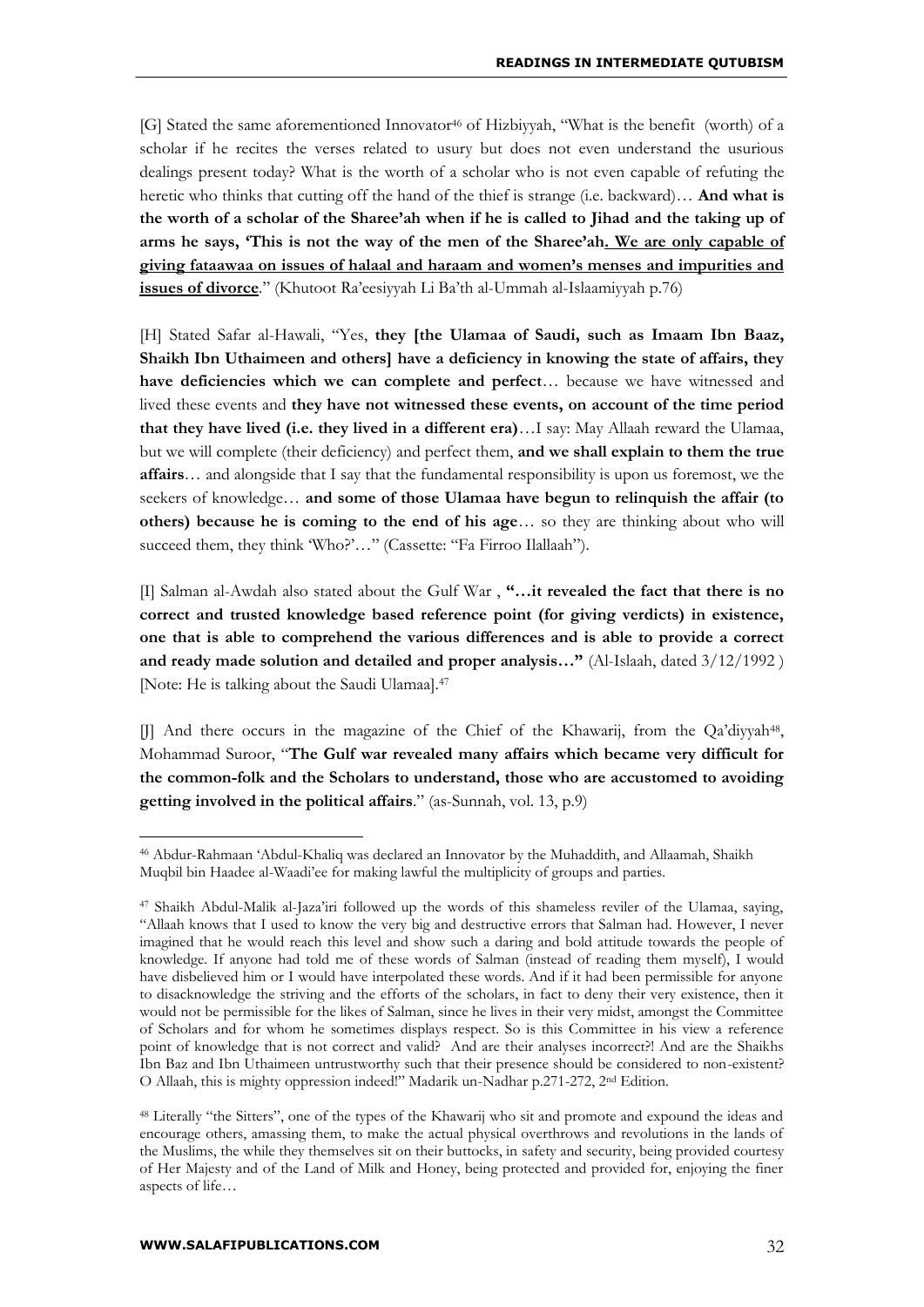#### **Explanation and Comments**

## [1] Shaikh Salih al-Fawzan was asked: "**What is the meaning of 'Fiqh al Waqi' (science of current affairs)?**

**Answer:** "The figh (understanding) that is required is the fight of the book and the sunnah. This is the fiqh that is required and necessary. As regard the gaining of fiqh in the language then that is from the permissible things that the people need such that they gain understanding in the language. Knowing the meanings of the words and their letters. This is what is called fiqh in the language. For example the book 'Fiqh Lugha lil Tha'labee' and other than it.

As for the fiqh when it is used generally as in the saying of Allaah: "**That they may gain fiqh in the religion**." (Surah Tawbah 9:122). And his (sallallaahu 'alayhi wa sallam) saying " Whomsoever Allaah intends to show goodness to He gives him the fiqh in religion."(Bukhari and Muslim). And His saying: "What is wrong with these people…" (Surah Nisaa 4:78) and: "However the hypocrites do not have understanding (la yafqahoon)."(Surah Munaafiqoon 63:7)

The meaning of these (texts) is fiqh in the religion. By knowing the rulings of the Sharee'ah**. This is what is required and this is what the Muslims must hold onto. They must also learn it. However when these people use Fiqh al Waaqi' they do not mean fiqh in the language but rather they mean: to occupy themselves in the affairs of politics and to focus on politics. They use their time and give importance to it. As for fiqh in rulings they call it the fiqh of parts (side issues, mundane issues) and they call it the 'fiqh of womens blood and menstruation.' Such that they call people away from busying themselves with it.**" 49

[2] Shaikh Ibn Uthaimeen said, "Then the 'Fiqh ul-Waaqi' about which it is said is the actual 'Fiqh ul-Waaqi' (i.e. the only one), then what is it based upon? It depends upon the magazines, radio announcements, and newspapers. And how abundant is the circulation of all of this in the newspapers, magazines and announcements. **Therefore, the ways and means of acquiring information in these days cannot be depended upon… When the intelligent person reflects upon the various events that have taken place over the last twenty years, it will become clear to him that all of the events that were supposed to take place did not actually occur. For this reason, we consider that occupying the youth away from understanding the religion of Allaah, the Mighty and Majestic and taking them to being occupied with understanding the current affairs and analysing the magazines, newspapers and broadcasts and what resembles that… we consider that to be an error in manhaj**." <sup>50</sup>

<sup>49</sup> Al-Ajwibah al-Mufeedah (pp.4-5)

<sup>50</sup> From the Cassette "Meeting of Abul-Hasan al-Ma'rabi with the Two Shaikhs, Ibn Baz and Ibn Uthaimeen". And there is no doubt that it was the Political Activists who took the youth away from the Fiqh of the Religion, by calling it the knowledge of women's menses, and instead took them to the knowledge of the reports and magazines of the disbelievers, engrossing them in that, such that anyone who neglected it was backward and living in the dark ages, present in body, but absent in mind.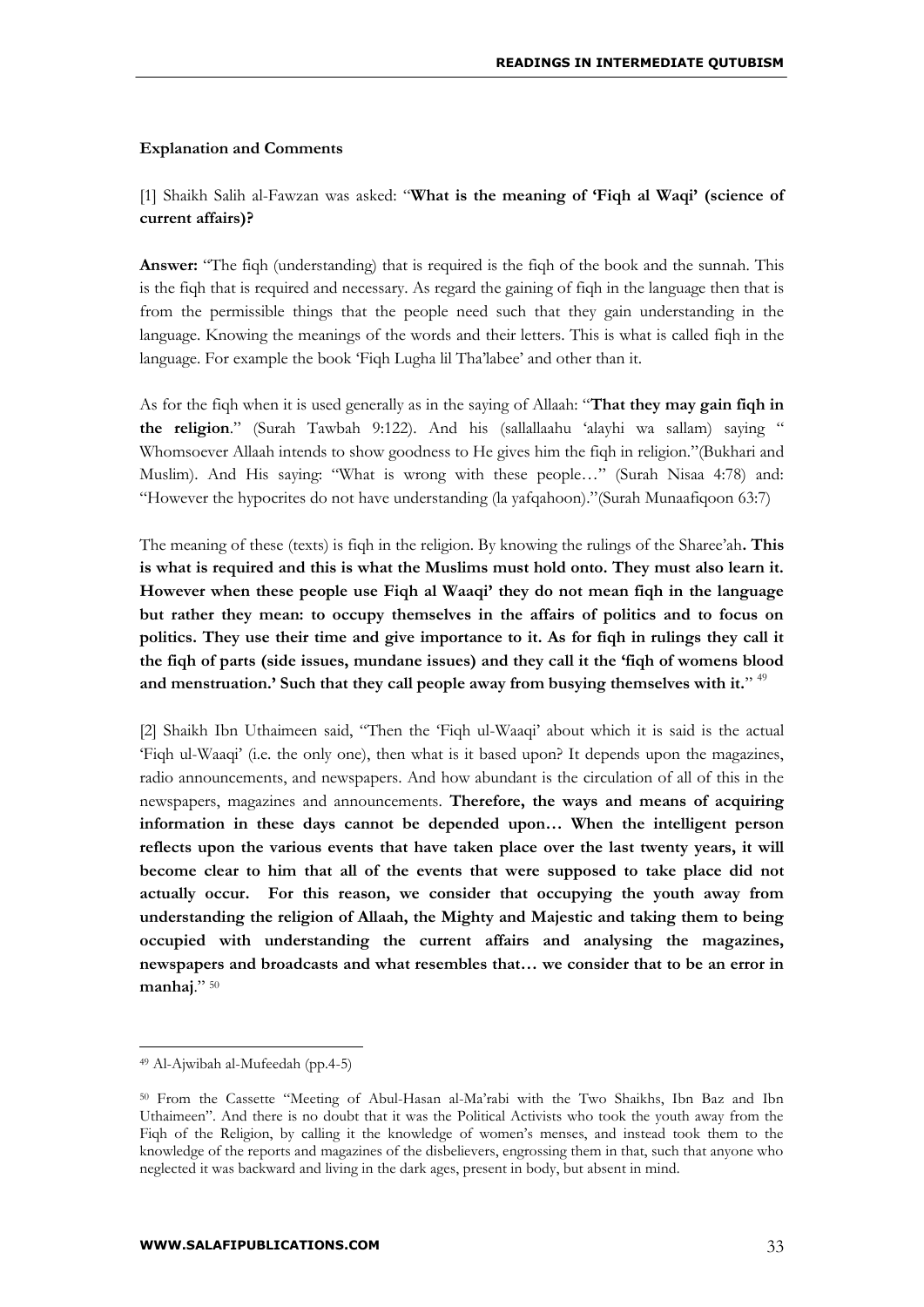[3] Qutubism dictates that the Salafi Mashayikh and Ulamaa – after having been used and abused by the apostate rulers, being their spokesmen and allowing the maintenance of the "status-quo" – are therefore, the most ignorant of what is going on around them, being in essence "mummified", present in body, absent in mind.

[4] Qutubism dictates that the most senior and experienced of the Imaams, the Inheritors of the Prophets, have reached old age and the boundaries of senility, and hence they cannot be completely blamed for the circumstances they are in of "forced flattery" and fulfilling the commands of those above them.

[5] Qutubism dictates that the Salafi Ulamaa' have only ever known of the torn cloths of menstruation, their knowledge not exceeding beyond women's undergarments - having lived, all the while, in a previous lifetime, in perfect ignorance of today's realities, with their heads buried in old parchments and their knowledge of current affairs not exceeding that of the old and barren women of Nisapur.<sup>51</sup>

[5] Qutubism dictates that when it is the case that the most Senior Salafi Ulamaa are unable to deal with the issues of our times, having been forced into silent consent, and having cemented the thrones of the apostate rulers by their defeatism and pusillanimity, it is necessary for the Activist Thinkers, Salafi in their Aqeedah and Modernist in their Orientation<sup>52</sup>, to call for revolution and change, freedom, [fraternity]<sup>53</sup> and liberty.

<sup>51</sup> Most of what has been mentioned above from the Qutubists is the **EXACT** same as what has been stated by Hamzah Yusuf in many of his video-lectures.

<sup>52</sup> In reality, "Qutubist in their Orientation".

<sup>53</sup> That is fraternity between all the groups and sects of Innovation, as we will discuss in "Advanced Qutubism" if Allaah wills.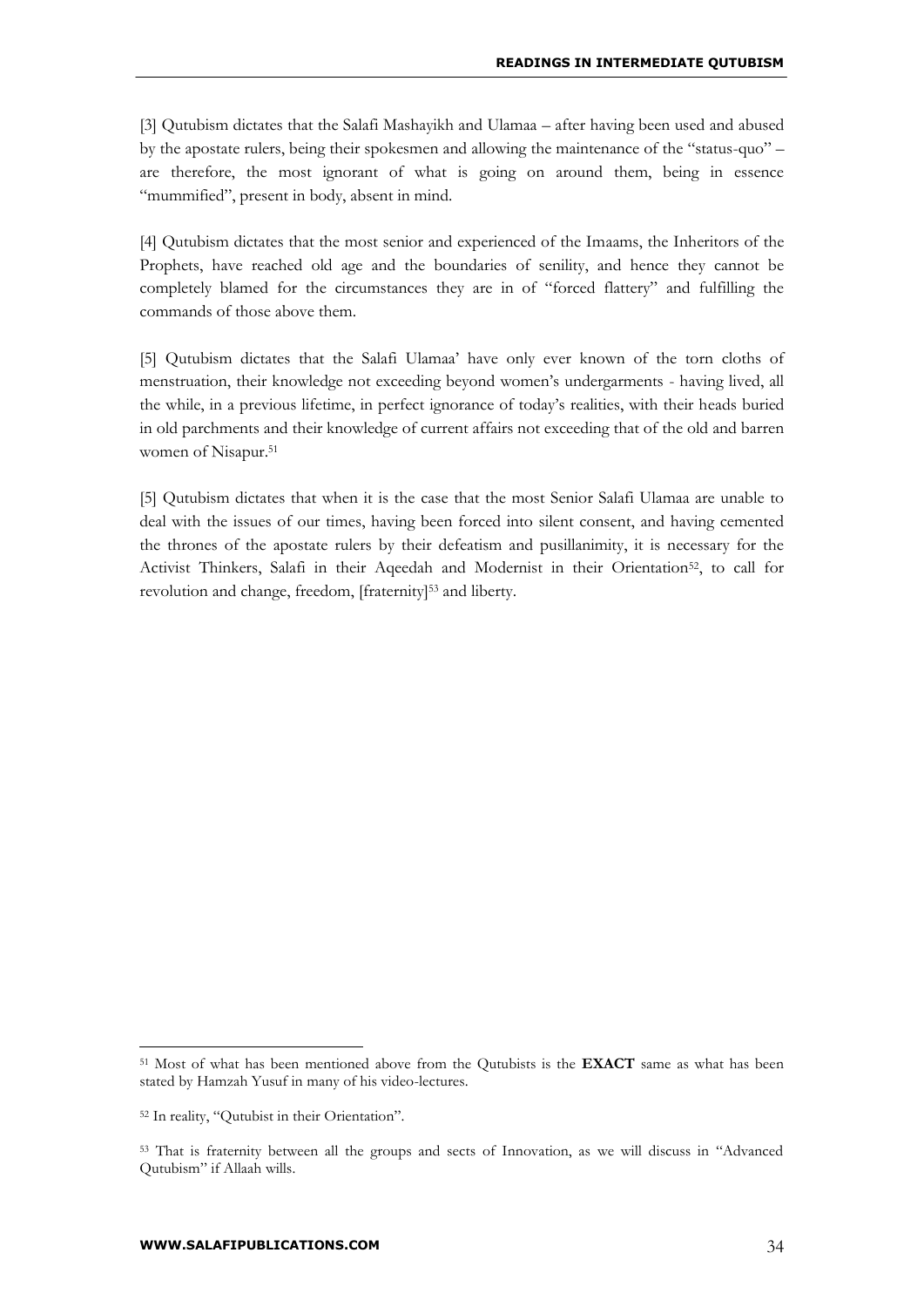## **Lesson 4: Freedom of Speech**

[A] Enter Democratic Kharijism<sup>54</sup>.

1

Salman al-Awdah attempts to argue the case for freedom of speech and open rejection against the Rulers in one of his cassettes called "Why Are We Scared to Criticise? (Limaadhaa Nakhaafu Min an-Naqd?)" **using the example of Dhul-Khuwaisarah, the Father of the Khawaarij**, when he came to the Messenger (sallallaahu alaihi wasallam) while he was dividing the booty and then said, "Fear Allaah and be just".

As for the examples provided in this Lesson of the Qutubist calls for open rejection, giving the right of criticism to the people and other democratic ideals, then they are numerous and too many to mention. For the cassettes and writings of the likes of Suroor, Salman, Safar, Abdur-Rahman Abdul-Khaliq and others are replete with this, and this is acknowledged by the opponents. This is because to the Qutubists, there is no such thing as a Wali ul-Amr in existence and to whom obedience is due upon this earth. Hence, they make it lawful for themselves to enter into what they call "political activity" and "contending with the legal authorities".

From Shaikh Abu Uthmaan Mohammad al-Anjaree of Kuwait who stated that he went directly to Imaam Ibn Baaz and asked him questions related to replacement of the Sharee'ah in Kuwait. He informed the Shaikh about the true realities happening in Kuwait and what was taking place of not ruling by the Sharee'ah in full graphical detail. Then he asked him, are the leaders Kuffaar or "Wullaat ul-Umoor" and should we obey them? And the Shaikh replied in they are Wullaat ul-Umoor and they have the rights of obedience in that which is good. Shaikh al-Anjaree made 20,000 copies of the cassette and distributed it in Kuwait, much to the dislike of the Qutubists. This information can be readily verified from the Shaikh and the cassette is well known anyhow.

The point that is being made is that we are not oblivious to the fact that there is secularization taking place in the Islamic World, however, this does not mean that we now start inventing new methodologies (or reviving old innovated methodologies, such as that of the Khawarij!!) in order to effect change and to reverse the process. Rather, our way is the way of our Ulamaa, the Inheritors of the Prophets, the likes of Imaam al-Albani, Imaam Ibn Baaz, Shaikh Ibn Uthaimeen and other than them (and their statements exist in this course!). As for the sentimentalists and the exaggerationists – who have already demonstrated their way of handling the affairs – such as their handling of Algeria - then may Allaah rid the Ummah of such destructive thoughts, ideas and methodologies, for never have they brought about any good, rather only death and killing!! They jumped to their Qutubism and so they were abandoned to their Qutubism!!

<sup>54</sup> Our noble Brother, 'Abdullaah bin 'Abdur-Rahman al-Atharee, author of "Majallat us-Sunnah??? Tanbeehaat" was a close "buddy" of Salman al-Awdah, having spent years together as the disciples of one of the Chiefs of the Khawaarij of today, Mohammad Suroor. Together, and with due zeal and devotion, they would study the books of Suroor, those in which the manhaj of the Khawarij was propounded, aiding and assisting each other, testing each other, examining each other, as to how much each had learnt and what he had memorised. Until Allaah saved and delivered our noble brother from the sect of Suroor and his sinister machinations. All praise is due to Allaah, who gave us sure and inside knowledge of the Secret Empire of Suroorism, its inner workings and the designated role of its siblings, the likes of Salman al-Awdah and other "pawns in the game" who today have become the Chiefs, whereas in reality they are nobodies, the more serious "fish" being the likes of al-Ahmari and Suroor, who are actually the string pullers. And all praise is due to Allaah for our noble Brother, Abu Muslim Abdur-Razzaaq as-San'aanee, former member of the "International Surooriyyah" and Committee Member of "al-Muntada al-Islaami" whom Allaah delivered and saved and through whom the plots and machinations of al-Ahmari, Suroor, Salman and Safar have been made known to us. And all praise is due to Allaah, who gave us sure insight and certainty about the sect of Muhammad Suroor in the UK throught the hands of Abu Abdullaah (Jinn Buster!!) from Leeds, UK, who was with them for many years and has now exposed their innermost secrets and their plots and plans for the Gulf States, especially Saudi Arabia – khurooj (rebellion!!!). Refer to his revealing book "Nadharaat Fee Firqat us-Surooriyyah,".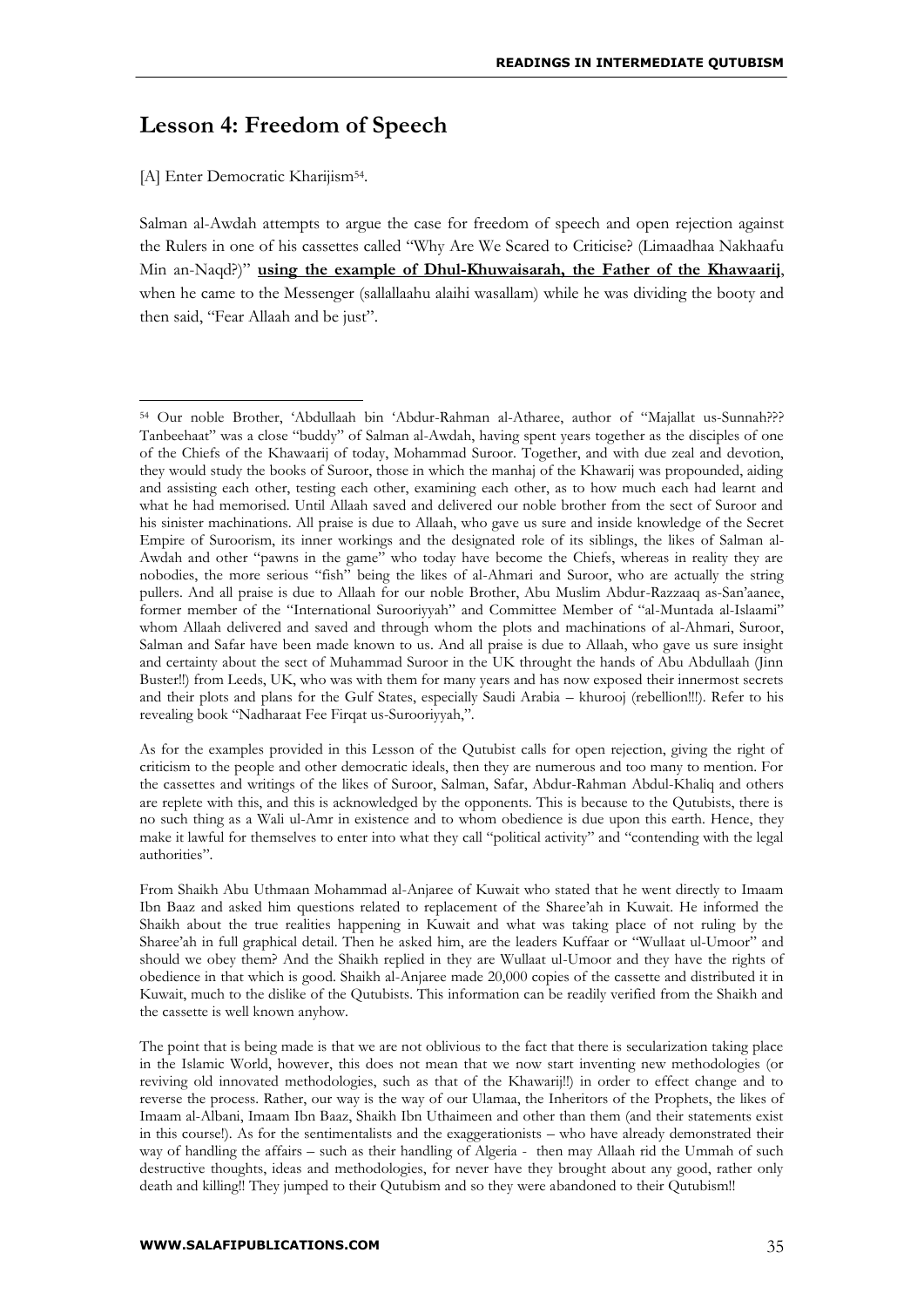Commenting upon this, al-Awdah stated, "One of the people doubted the Prophets division of the booty – and this can be found in every era – and that this division and distribution was not something by which the Face of Allaah was sought. So the Prophet (sallallaahu alaihi wasallam) replied, 'May Allaah have mercy upon the brother of Musa, he was harmed by much more than this and he remained patient'. And it is established in the Sahih that the Prophet (sallallaahu alaihi wasallam) did not order for this man to be seized, the one who doubted in the highest authority, the authority of the Prophet (sallallaahu alaihi wasallam), **and nor did he throw him into prison**, and nor did he open up a discussion to verify matters with him, **and nor did he rule that he should have lifelong imprisonment, or other than that, and nor did he publicise this man's affair, and nor did he expose and humiliate him55**, rather he left him to go freely and did not criticise him with anything, save that he said, 'May Allaah have mercy upon the brother of Musa, he was harmed by much more than this and he remained patient' and he is the Messenger of Allaah (sallallaahu alaihi wasallam), the truthful and believed… This great Prophetic methodology of cultivation has become the adopted and followed Sunnah for many long centuries, after the Prophet (sallallaahu alaihi wasallam), by the Khalifahs, the Rulers, the Scholars, the Callers, or the general folk." End of his words.

[B] After the imprisonment of Abbaasi Madani and Alee bin Haaj in Algeria, and after the turmoil that appeared and butchery that took place (this being the result of the wonderful cassette recordings and understanding of the fiqh ul-waaqi' of the political activists and their encouragement for the arrival of "the dawn of a new era" in Algeria), stated the Revolutionist and Activist Thinker, Salafi in his aqeedah, contemporary in his approach<sup>56</sup>, "Do you know how much Algeria has spent (in human lives) as a state and as an Ummah? **How much as it spent as a price for the enmity shown to the men of Islaam, Abbaasi Madani and Alee bin Haaj and others who are the symbols of the daw'ah and the symbols of Islaam**? **Ten thousand only were killed!!! And still there were foreigners amongst them!!**" (Salman al-Awdah in the cassette: "Mahrjaan Buraidah", on the first side of second cassette).

#### **Explanation and Comments**

<u>.</u>

[1] The author of "al-Qutubiyyah"<sup>57</sup> followed up al-Awdah with the following notes (concerning the first of the statements above [A]), "I have a number of reservations with these words:

**The First:** O Salman, do you say that what that man did and what he uttered was permissible or not? If the answer is 'No' –and this is my suspicion about you – then there is no proof in this incident for you at all (i.e. in that case your justification of open rejection against the rulers is invalid). And if you said otherwise (i.e. Yes), then that is a calamity indeed!!!

<sup>55</sup> I am sure, O Sunni, that you are aware of this Activists game here…

<sup>56</sup> A pleasant and more appealing way of saying "Qutubi in Manhaj".

<sup>57</sup> A book that this a thorn in the throat of the Innovators, wal-hamdulillaah and which has been the subject of a great war. The sect of Mohammad Suroor tried to extinguish its light in the UK, but to no avail. The sect of Mohammad Qutb tried to extinguish its light but to no avail. And the Qutubists in every place tried to extinguish its light but to no avail… indeed it is a hujjah (proof) against them and against their plots and plans against this Ummah.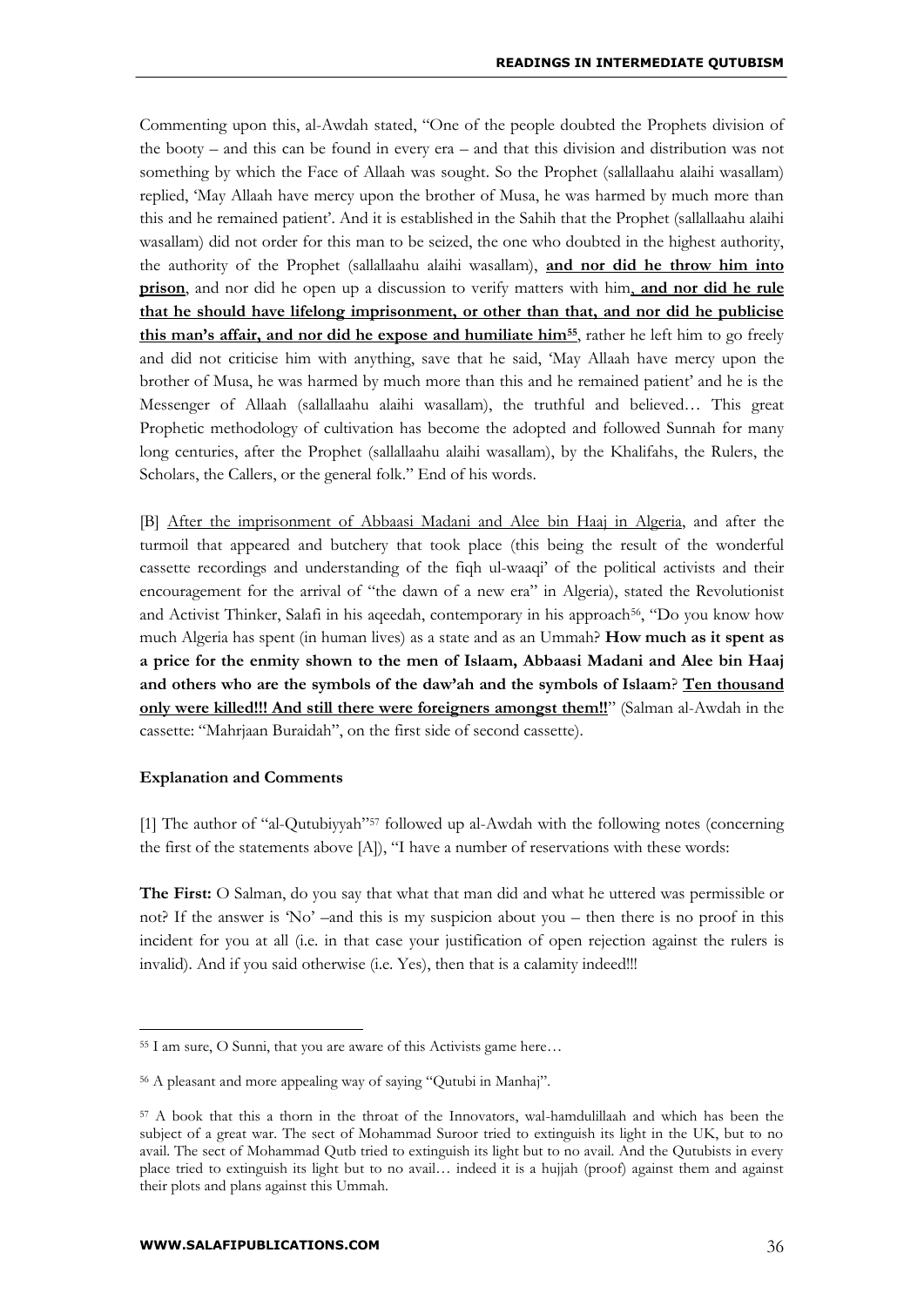**The Second:** The Ulamaa say that that man was the very first seedling of the Khawarij. So do you make it permissible for yourself that your leader and example should be the very first seedling of the Khawarij?!!!

**The Third:** If we accept for argument's sake that this hadeeth does indicate the permissibility of open rejection against the Rulers, since if it is permissible with respect to the Prophet (sallallaahu alaihi wasallam), then it must be more befitting for those besides him. However, this man actually came to the Messenger (sallallaahu alaihi wasallam), face to face and then showed rejection against him. So how does this compare to what you do by going to the mosques, whether for the Friday Khutbah or to give lectures in remote areas and then you criticise, the evil that you see from the rulers in front of all the people, but not in front of the rulers themselves!! So you have not made rejection of the rulers to the rulers themselves, rather you have merely mentioned their faults and shortcomings to the general folk. And there is a big difference between the two.

I also say: Are you one who desires rectification, are you a rectifier or not? If you are a rectifier, then follow the legislated way, since that is the path of the rectifiers and it has been reported in the legislation that the Noble Messenger (sallallaahu alaihi wasallam) said, "The Chief of the Martyrs is Hamzah, and a man who stood in front of a tyrant ruler and ordered and forbade him and is then killed by him." And if you are a mischief maker, then I do not have anything to say about the mischief makers.

**The Fourth:** Salman's statement "…the one who doubted in the highest authority…" Know O reader, that the highest authority in Islaam is the political authority of the Shari'ah which is embodied in the Rulers and those entrusted with authority. And beneath this leadership are others, the first of which is the knowledge-based authority of the Shari'ah which is embodied in the People of Knowledge, such as the Committee of Senior Scholars present amongst us.

And what Salman is really saying is that when it is permissible to doubt in the highest authority, the authority of the Prophet (sallallaahu alaihi wasallam), then it is permissible to doubt in other authorities besides that of the Prophet (sallallaahu alaihi wasallam). So I say to Salman: Don't you see that if you adhered to this principle that the world would become corrupted and the religion would become corrupted. This is because the Sufis will stand and cause doubts in that highest authority (the Prophet) and the authorities besides that, likewise the Rafidah, likewise, the Secularists, likewise the falsifiers. So when this happens, is this not mischief and causing mischief itself?!!

And we could also say, that if that was permissible, then it is also permissible to cause doubts about you as well (i.e. you political activists). So if you were to accept this, there would be such hardship for you that only Allaah would know of it, and if you did not accept this and prevented this, then you have contradicted the very principle that you have established.

**The Fifth:** Salman's statement, "…the Prophet (sallallaahu alaihi wasallam) did not order for this man to be seized, the one who doubted in the highest authority, the authority of the Prophet (sallallaahu alaihi wasallam), and nor did he throw him into prison, and nor did he open up a discussion to verify matters with him, and nor did he rule that he should have lifelong imprisonment, or other than that, and nor did he publicise this man's affair, and nor did he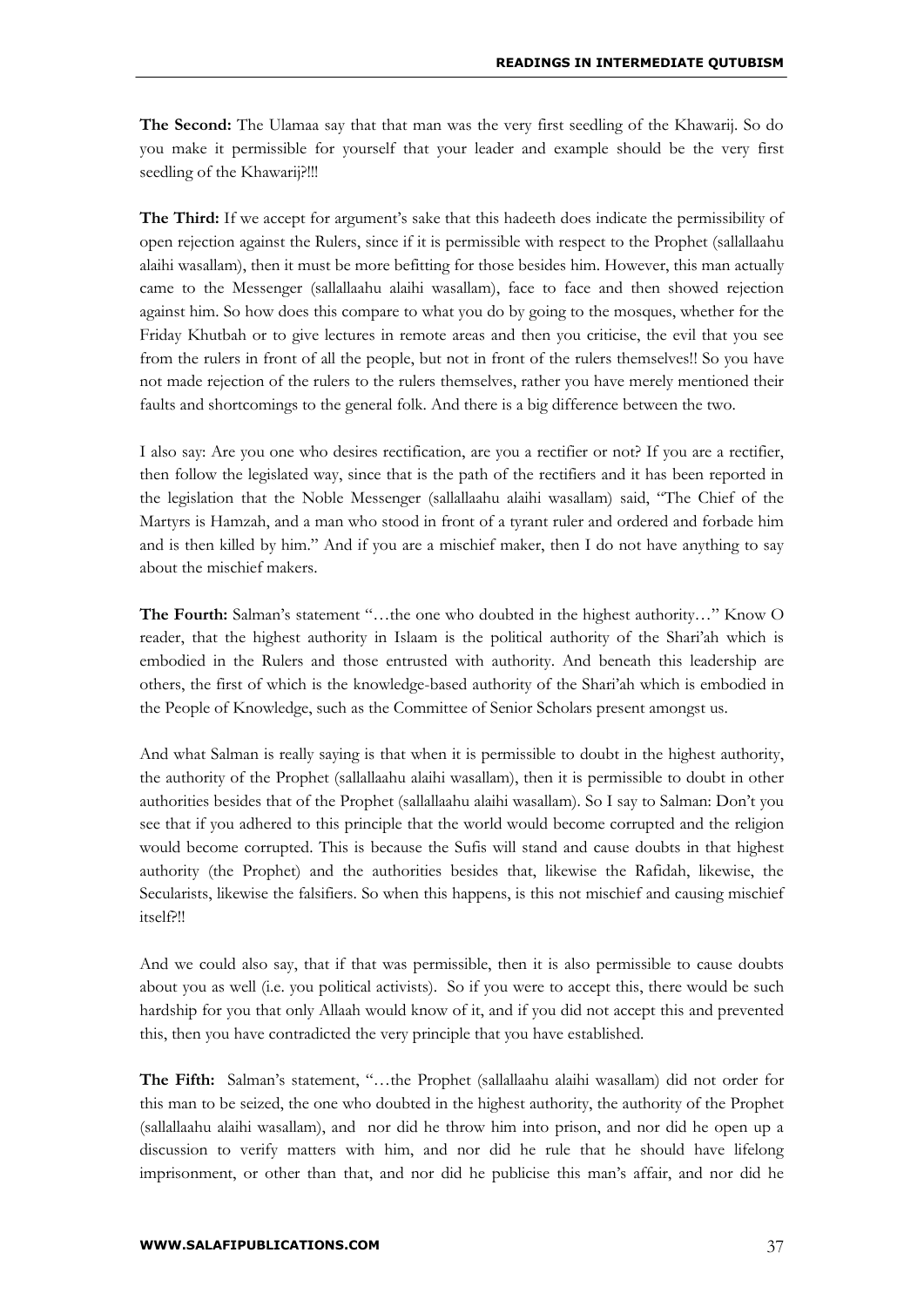expose and humiliate him, rather he left him to go freely and did not criticise him with anything…"

I say: May Allaah pardon us and you O Salman, did you not hear the statement of the Prophet (sallallaahu alaihi wasallam) about this man when he turned and walked away, "**From the offspring of this man will be a people who recite the Qur'an but it will not go beyond their throats. They will exit from Islam like an arrow leaves its bow. They kill the people of Islam and leave alone the idol worshippers58. If I was to reach them, I would slaughter them like the slaughtering of the people of Aad**." (Sunan Abu Dawood 5/122)

So here the Prophet (sallallaahu alaihi wasallam) said, "If I was to reach them, I would slaughter them like the slaughtering of the people of Aad." He desired to kill the man's offspring. Do you not see that if it was possible for him and had the capacity to do so he would have killed the man who is their base and foundation for this act of his. But what prevented him was the fear that the people might begin to say "Muhammad kills his companions."

So after all this is then permissible for you O Salman to say, "…and nor did he publicise this man's affair, and nor did he expose and humiliate him…"? Rather, he did publicise this man's affair and he did expose and humiliate him, likewise he publicised the affair of his offspring and exposed them too. Rather, he ordered for them to be slayed and he explained that they are worst type of people that can be killed under the sky. And what is this other than exposition and humiliation?

**The Sixth:** If this manhaj (of Salman) was established and employed, **then our life would be more in resemblance to that under democracy, so reflect**!!!" (Refer to al-Qutubiyyah pp.93- 98, 2nd edition)

[2] The author of "Madarik un-Nadhr" followed up the second of al-Awdah's statements above ([B]), with the following: That Salman al-Awdah's words indicate two matters, one of which gives evidence to the other: 1) The first is that **he links these 10,000 sacrifices with the imprisonment of the callers** that he has mentioned. If all of those sacrificed were blessed because they were killed for the sake of the callers, then why did not Salman al-Awdah link their "sacrifice" to the taking away of the Sharee'ah from having any role to play in the rule? Alongside the fact that this particular reason existed before any of these (callers) were even born**. Why are these sacrifices only spoken of when the callers are imprisoned?** Where were these sacrifices when the Sharee'ah was removed prior to that? It is known from this that this da'wah (of the revolutionaries) is a da'wah which aggrandises and glorifies the servants of Allaah and their ideas, it is not about glorifying the religion of the Lord of the Servants!! And then this number of 10,000 has actually multiplied numerous times over to this day of ours<sup>59</sup>. 2) The

<sup>58</sup> And their leaders and mentors perform emigration to the Lands of the Idol Worshippers and not to Bashir and Turabi's Sudan or the Afghanistan that was idolised by the Qutubis – until the decadent Qutubi murdered the Salafi Shaikh, Jameel ur-Rahmaan. So they live amidst the Idol Worshippers and plot coups and overthrows in the lands of the Muslims – may Allah kill them and rid the earth of them.

<sup>&</sup>lt;sup>59</sup> According to the world press, the number of lives slaughtered was around 40,000, and this was quoted by Shaikh Ibn Uthaimeen in a cassette dated Muharram 1416H. The Shaikh showed great dismay at the perishing of 40,000 while the Revolutionary and Activist Thinker, Salman al-Awdah rejoiced greatly and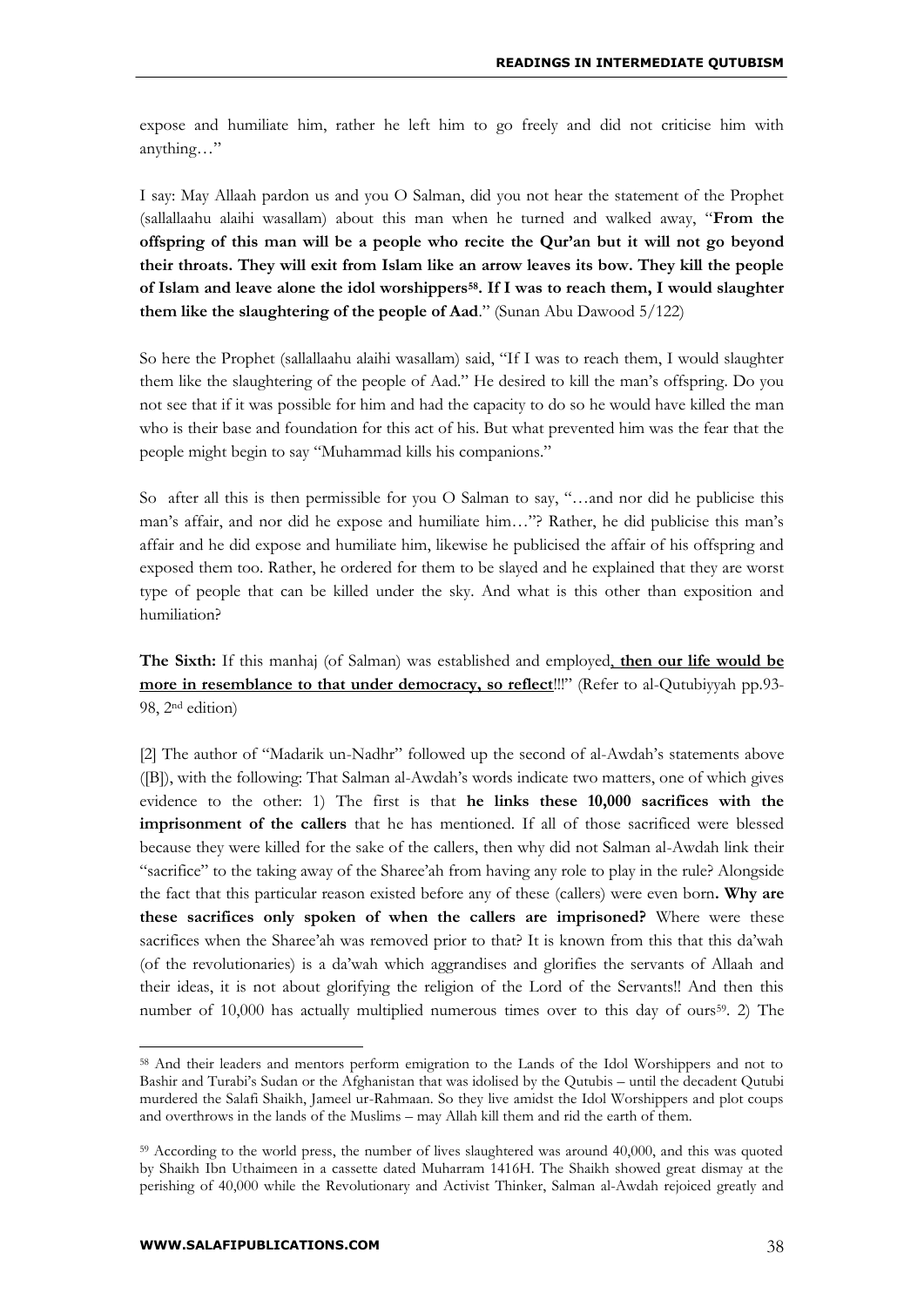second is that Salman intends by this to fortify his own self – when he is imprisoned himself (which occurred shortly after, and he knew this in advance) with a payment in blood which is greater than that of the butchery of Algeria, since Algeria sacrificed "ten thousand **only**"!! And he is not talking about Algeria in this cassette of his except to draw parallels between it and between Saudi Arabia. And the evidence for that is his saying, very shortly afterwards**,** "**Our affair (meaning in Saudi Arabia) is greater than the affair in this country (Algeria), however this country [and its affair] is also from our affairs!!**" <sup>60</sup> Reflect upon this. If Salman al-Awdah had linked the sacrifice of the ten thousand to the removal of the Sharee'ah or deviation from  $it - in$ his claim – then the followers would not have understood what their duty is towards these callers (du'at)!! So reflect!!<sup>61</sup>

[3] Summarising all of the above, when it is the case that there is no trusted body for dealing with the affairs of the Ummah, and nothing exists upon the earth save secularism and secularist societies, and all the rulers are apostates, and all the scholars are either wicked or either cowards or under the payroll and do not bark and hound on the pulpits as desired, then it is a must for each and every Muslim to get involved with politics and political activity, to take over the role that the scholars do not fulfil.

It is a sin to remain a pacifist introvert, rather one must be an activist thinker, and take affairs into one's own hands, and play his apart in the overall Islamic Awakening and to facilitate, "the dawn of a new era".

One must not wait around for the Mahdi to arrive or for Eesa (alaihis-salaam) to descend, rather one must infiltrate the political systems and effect change from within, using the "power of the

<sup>60</sup> The study of other movements and revolutionary figureheads is an integral part of the Qutubi da'wah and manhaj. For this reason you will find their works and their cassettes talking especially about those current (or past) affairs which will help them to mobilise their followers into actualising their goals. Hence, the detailed analysis of Afghanistan, or the Gulf War or Algeria **and the drawing of parallels from all of that for Saudi Arabia**.

To strengthen the above, compare it with one of the statements occurring in the cassette of Salman al-Awdah in this regard, "Min Hunaa … Wa Hunaak". A person in the gathering says to Salman al-Awdah, "I hope that you are not deceived by these bands (of individuals) regardless of their abundance, and regardless of how many phone calls they make and how their communications are spread**. And in Hasan al-Bannaa and Abbaasi Madani we have the best and closest example (to be followed)**. O Shaikh, before you make any moves or remain still that you must confirm to us that you will make all of that in a solid and united front, and know that all of us are behind you (in all that you do). **And how many times does fear overtake me when I imagine the destiny of this revivalist awakening (sahwah), in that its various stages have not been defined and calculated. However, we require steadiness but we must be resolute in that which we intend to do**."

Listen also to the praiser of Salman al-Awdah who uttered the following lines of poetry in front of Salaan, just before he gave the lecture "Haqeeqat ut-Tatarruf": "Indeed, we are your men O Salmaan, so direct us. However you wish, for you are the example to be followed. Certainly, we are your men regardless of what the envious say. Indeed, we are your men, even if they revile and rebuke."

So indeed, partisan objectives were indeed the order of the day.

<sup>61</sup> Refer to Madarik un-Nadhar p.362-363 2nd Edition

considered them to be a "sacrifice" for the sake of two men, save that he did not consider 10,000 to be an impressive figure, and hence belittled it.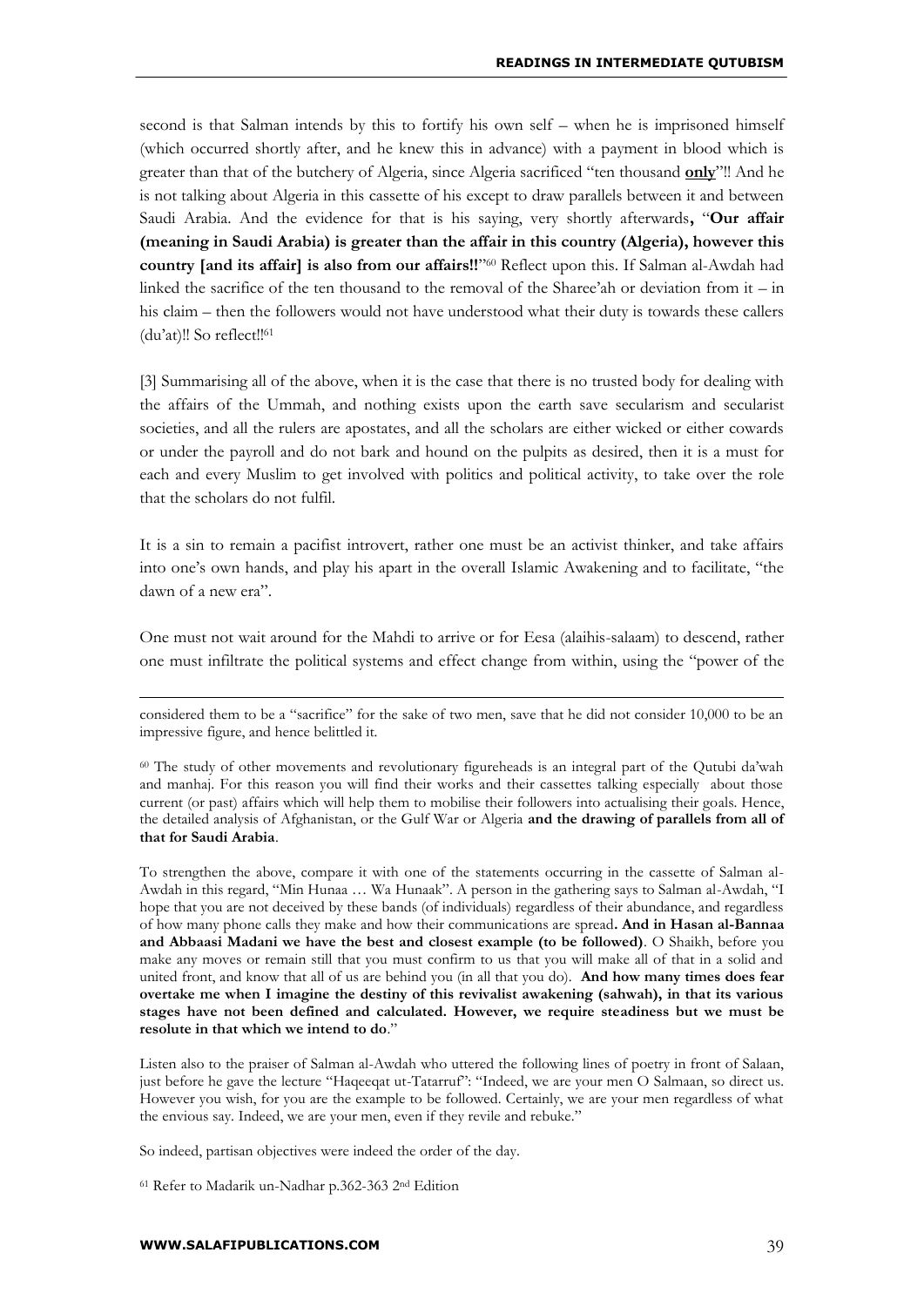people" and the "right to speak" and "the expression and assertion of one's Islamic identity". In short, this is another way of throwing aside the Prophetic Methodology and justifying the Innovated methodologies…all in the name of the rectification of affairs and the achievement of Ibn Qutb's "Social Justice".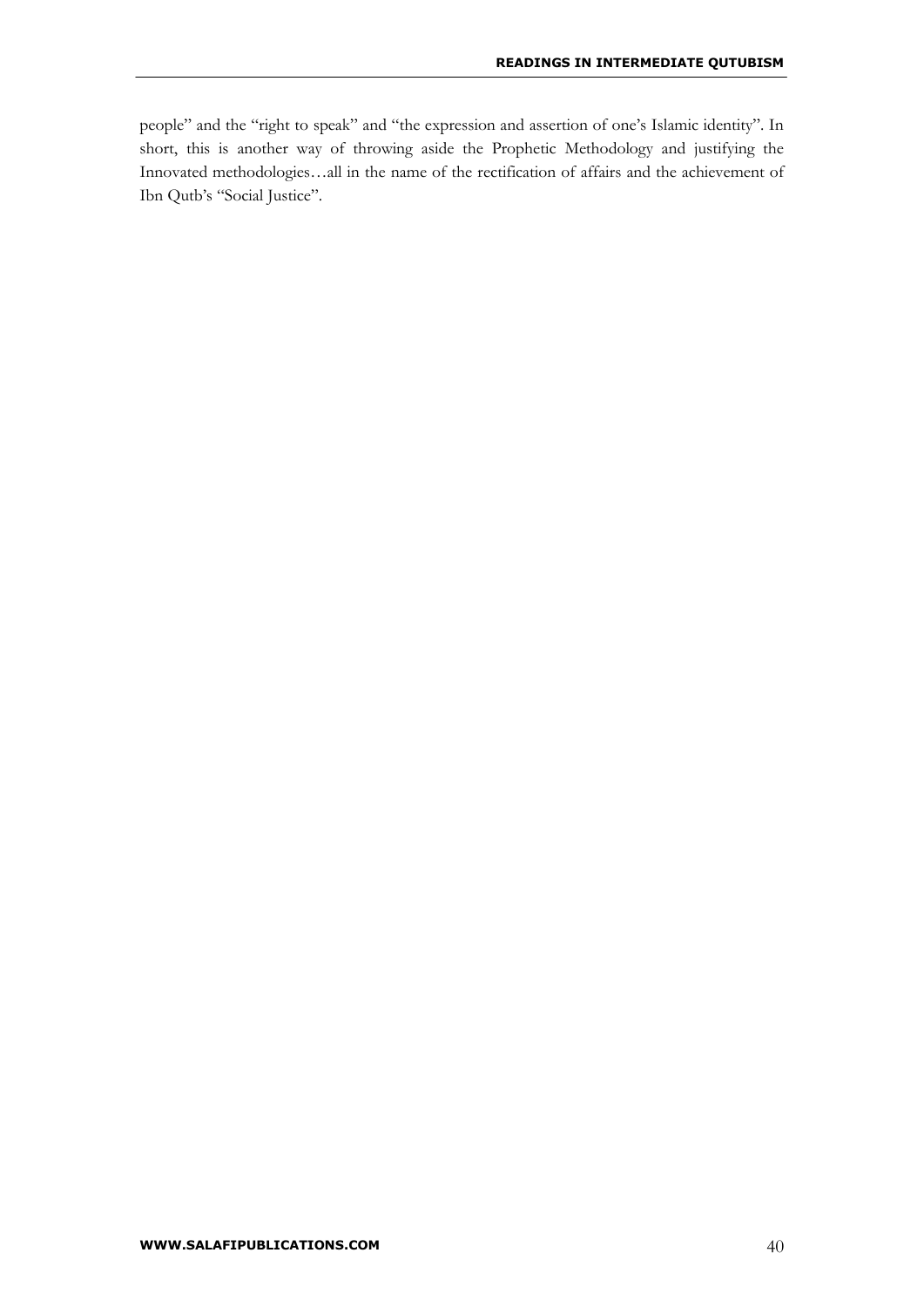## **Lesson 5: Politics and Democracy!**

[A] Mohammad Suroor, Mohammad Qutb and others (al-Ahmari, Abduh) and their abundant books and writings in this regard – which are only too well-known and distributed to be worthy of mention.

[B] Salman al-Awdah said, **"…Alongside the fact that Allaah made all of the Ummah responsible and did not place the responsibility of knowledge of politics or calling to Allaah upon a single person only**…." And then he quoted the verses of shura (consultation) from the Qur'an and then stated, "… **so making all of the people aware that the affair belongs to them, it is their concern and their issue**. All of this is for you and is not for me alone. And when an error occurs, then all the people will carry the burden of that error and not just a single scholar, or a ruler, or a caller to Allaah." He also said (in the same cassette), "And a very dangerous matter is that the Islamic Awakening should revolve around (a few) individuals, or that the Ummah should revolve around individuals, regardless of whether it is in the political field, the field of knowledge of the field of da'wah". (Cassette "Hadeeth Hawla Manhaj us-Salaf")

[C] The numerous books of Abdur-Rahman Abdul-Khaliq that were published following his becoming a SalafTy62, such as "Kitaab Usool al-Amal al-Jimaa'ee", "Kitaab Mashroo'iyyat ad-Dukhool Ilal-Majaalis an-Niyaabah" and numerous others, all of which revolve around the involvement with politics and political work and the need to make use of the existing democratic apparatus in order to effect change and bring about rectification.

[D] Stated Abdur-Rahman Abdul-Khaliq "**And we are certain – inshaa'allaah – that political work is a religious obligation**, **and it is not permissible for any Muslim ever to abandon performing Jihaad in the path of Allaah** and assisting the religion of the Messenger of Allaah (sallallaahu alaihi wasallam) … And it is vital for **every Muslim** to enter into political work in order to aid the religion…" (Muslims and Political Work' p.76) [And the Jihaad in the path of Allaah being outlined here is political work and activity.]

[E] The murmuring and blabbering of the Qutubists of the West and their encouragement of the common-folk to get involved with political activity in the lands of the non-Muslims which is well-known and distributed on cassette lectures and in the magazines.

#### **Explanation and Comments**

[1] The politics required by the activist thinkers is not actually the politics of the Sharee'ah, though they seek to legitimise their methodology by calling upon the importance of politics in the Sharee'ah and illustrating how there are volumes upon volumes written on the subject of Islamic politics and how the greatest of the people of knowledge of the past (such as Shaikh ul-Islaam Ibn Taymiyyah) gave great importance to politics.

<sup>&</sup>lt;sup>62</sup> The seen, laam and faa, for Salafee and taa and yaa for Democratee, as has been explained by the Noble Shaikh and Muhaddith, Muqbil bin Haadee al-Waadi'ee.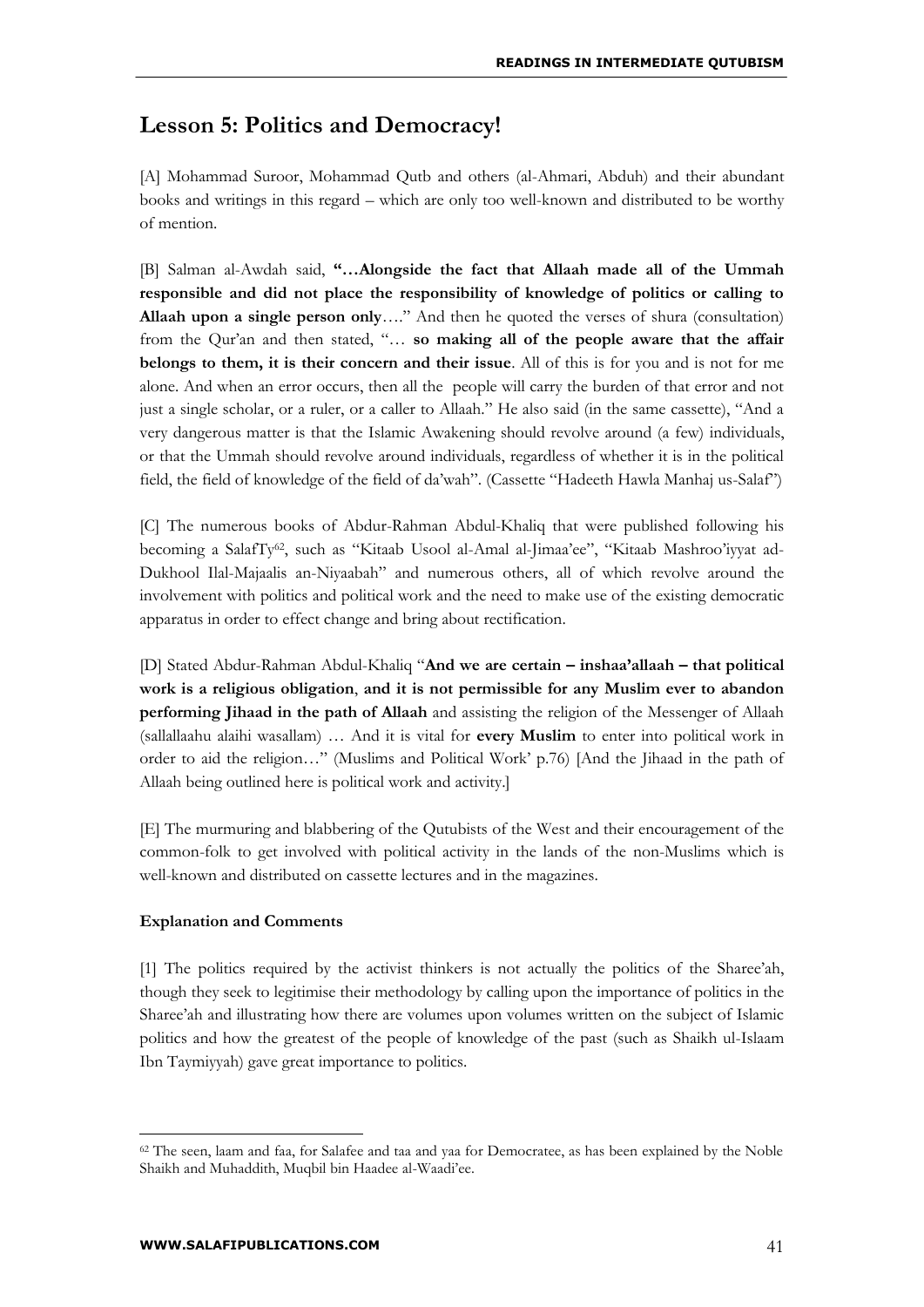[2] The activists also gathered together a lot of the restricted and conditioned verdicts of the Ulamaa concerning entering into parliamentary elections in order to remove the lesser of two evils – and twisted and distorted them in order to make entry into parliamentary **elections a matter of methodology** and an obligatory requirement for every Muslim. To this end they lied upon the likes of Shaikh Salih al-Fawzaan (as did Abdur-Razzaaq ash-Shaayijee, Arch-Liar and Delusionist) and also upon Imaam al-Albaani (as did Abdur-Rahmaan Abdul-Khaliq in his book "Mashroo'iyyat ad-Dukhool Ilaa al-Majaalis at-Tashree'ah", clipping some words of the Imaam in order to portray to the readers that this issue is one of acceptable difference.63)

[3] The Sharee'ah politics refers to the maintenance of the Islamic state, taking care of the affairs of the subjects, ensuring that the state functions and governs properly and so on, with the collection of zakaah, establishing the hudood, and so on, while also making sure that the state protects itself from the plots and plans of the disbelievers and takes Islaam to them, by invitation or by sword. In short, everything that ensures the welfare of the Muslims and their State. It is this politics that is "The Divine Siyaasah (the Divine Politics) and the Prophetic clarification, which the ruler and the ruled cannot do without" as stated by Shaikh ul-Islaam Ibn Taymiyyah.<sup>64</sup>

[4] However, according to the activists there is nothing in existence in the earth today except secularism. There is no Islamic state or nation in existence which judges to the Sharee'ah, rather all of the nation states have raised the banner of secularism. And any such claims to "judging to the Sharee'ah" are but "ancient [and false] claims". When this is the case, then what the activists call for is not the required Sharee'ah politics, since the framework does not exist (i.e. an Islamic State)– in their own view – for them to be involved in the Sharee'ah politics!! Rather, they wish

They questioner said, "Shaikh, I mean the brothers in Algeria, and their work there and their entry into the Political arena?" The Shaikh replied, "**We do not advise this! We do not advise political work these days in any of the Islamic countries…**"

<sup>63</sup> And the activists were declared liars by an explanation of Shaikh al-Albaanee as occurs in the cassette "Silsilah al-Hudaa wan-Noor" (1/352) when asked about this allowance of entry into elections (which was actually only a restricted and one-off allowance for the Algerians, due to what they portrayed to him). He was asked, "We have heard that you said – O Shaikh – that it is permissible to enter into parliamentary elections, but with conditions?!"

Shaikh al-Albaani replied, "**No it is not permissible**. These conditions – when they are any – are purely theoretical and speculative, and not knowledge-based. So do you remember my conditions that I stated?"

The questioner said, "The first is that a person should protect his own self (i.e. protect his religion)". The Shaikh asked, "And is this possible?" The questioner replied, "I have never exercised this (so I do not know)". The Shaikh said, "And if Allaah wills you will not exercise this! It is not possible to meet these conditions. And we observe many of the people who at the beginning of their lives – we could see from their appearance, from their clothes, from their beards – and then when they entered the Parliament, then their appearance changed! And following that they began to justify it… And likewise we would see people entering the Parliament with Islamic Arabic clothing and then after a few days they changed their clothing!! So is this an evidence of corruption or of rectification?!"

The Activist Thinkers distorted a lot of the verdicts of the Ulamaa, just like they did with the verdict of Shaikh al-Albaanee which was unique to the Algerians, such as that of Shaikh Ibn Uthaimeen – and then from all of them, built a methodology that requires, by obligation, every Muslim to be engaged in political activity!! Whereas in truth all of those verdicts were made for unique and specific circumstances.

<sup>64</sup> Siyaasat ush-Sharee'ah (p.11)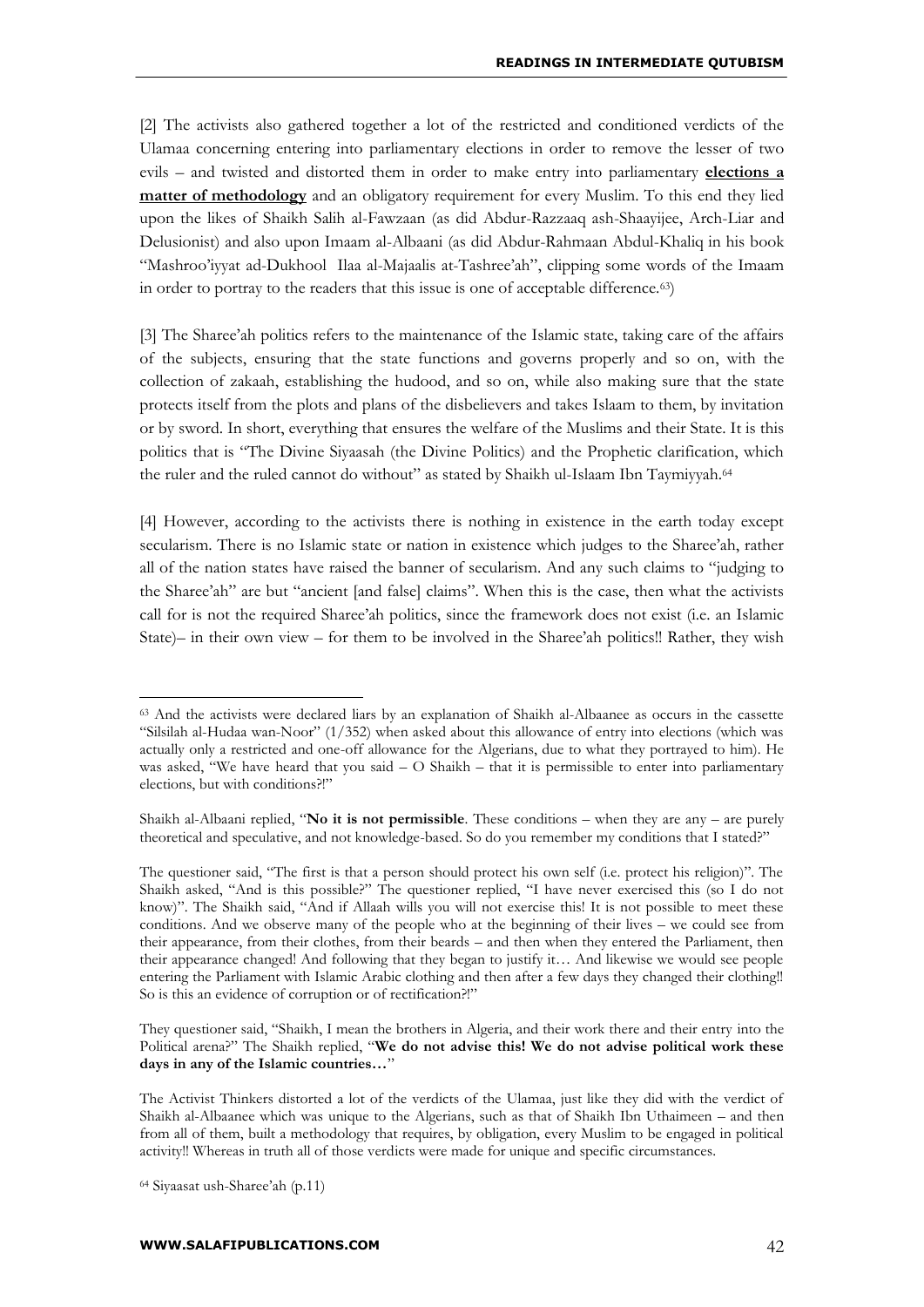to use political methods (which are the methods of the non-Muslims) in order to bring about reformative action – which occurs either by overthrows, or democratic and political activity<sup>65</sup>.

[5] From the Sharee'ah politics is to give obedience to the Muslim ruler in that which is good. From the Sharee'ah politics is to give secret and direct advice to the Muslim ruler. From the Sharee'ah politics is to say a just word **in the face** of the Muslim ruler, if he is unjust and tyrannical. From the Sharee'ah politics is not to openly proclaim the faults of the Muslim ruler upon the pulpit, on cassettes and in the magazines – due to the resultant evil which affects the innocent. From the Sharee'ah politics is to let the advice be given by the Senior Ulamaa.

## **The calamity though is that Qutubism holds that there is not a single Muslim ruler on the face of the earth today!! Otherwise, why would the Qutubists have opposed every single one of the above aspects of the Salafi Methodology and aspects of the Sharee'ah politic?!**

It is for this reason that when it is said to many of the Qutubists, "It is necessary to give obedience to the ruler in that which is good" they reply "But that is for a Muslim ruler", intending by that to negate the existence of any Muslim ruler to whom obedience is due. It is also for this reason that the Qutubists mock those who say that the rulers of the Gulf States are Wullaat ul-Umoor for their respective citizens (this actually being the view of the likes of Imaam Ibn Baaz, Imaam al-Albani, Shaikh Ibn Uthaimeen, Shaikh Salih al-Fawzaan and others).

[6] The activists make it obligatory upon every Muslim in existence to partake in political activity. That is in every single Muslim country (and non-Muslim country), Muslims must resort to elections and related political activities to bring about change and reformation. In truth, this is nothing short of the da'wah of Hassan al-Bannaa which calls for Muslims to work alongside each other (in that which they agree) and excuse each other in that which they disagree (even if it is Shirk with the Lord of the Worlds) – all re-expressed by the Innovating partisan, Abdur-Rahman Abdul-Khaliq, and those of his ilk from the Activist Thinkers, Salafi in their Aqidah, positivist in their approach and orientation!! Indeed, as the erudite Imaam al-Albaanee stated, this type of activity brings about nothing but the destruction of the individual's religion and piety – being forced to compromise and work alongside every heretic and strayer<sup>66</sup> and being forced to

<sup>65</sup> And the CDLR of the mad dog, alMis'ari was an example of what the hearts of the Activists yearned for…

<sup>&</sup>lt;sup>66</sup> Such as what has happened to the "Scientific Salaf Movement" of Abdur-Rahman Abdul-Khaaliq in Kuwait...!!!

Stated Imaam al-Albaani – the Faqeeh in Truth of the Affairs of the Ummah, A Towering Giant amongst the young and immature pretenders, when he was told the following, "From the matters that occur with the members of that group is that they study certain books, from them is the book 'Fusool minas-Siyaasatish-Shar'iyyah fid-Da'wah Ilallaah' of Shaikh 'Abdur-Rahmaan 'Abdul-Khaaliq, and the book 'Al-Muslimoon wal-'Amal as-Siyaasee' and latterly the book 'Ahkaamut-Tasweer fish-Sharee'ah al-Islaamiyyah' - knowing that in some of these books, on page 183 of the book 'Fusool minas-Siyaasatish-Shar'iyyah fid-Da'wah Ilallaah' Shaikh 'Abdur-Rahmaan speaks about the matter of neglect of Sharee'ah texts due to Sharee'ah benefits. And many of the Salafee youth in Sudan have been put to trial by this and other books, to the point that some of them, when we say, 'Shaikh al-Albaanee (hafizahullaahu ta'aalaa) says ...' then some of them launch bold assaults against the scholars of hadeeth and say, 'That is a scholar of hadeeth whose field is restricted to one area. He teaches, says what is authentic, checks and so on, but as for this man (i.e., 'Abdur-Rahmaan 'Abdul-Khaaliq), then he studies the situation that we live in and he knows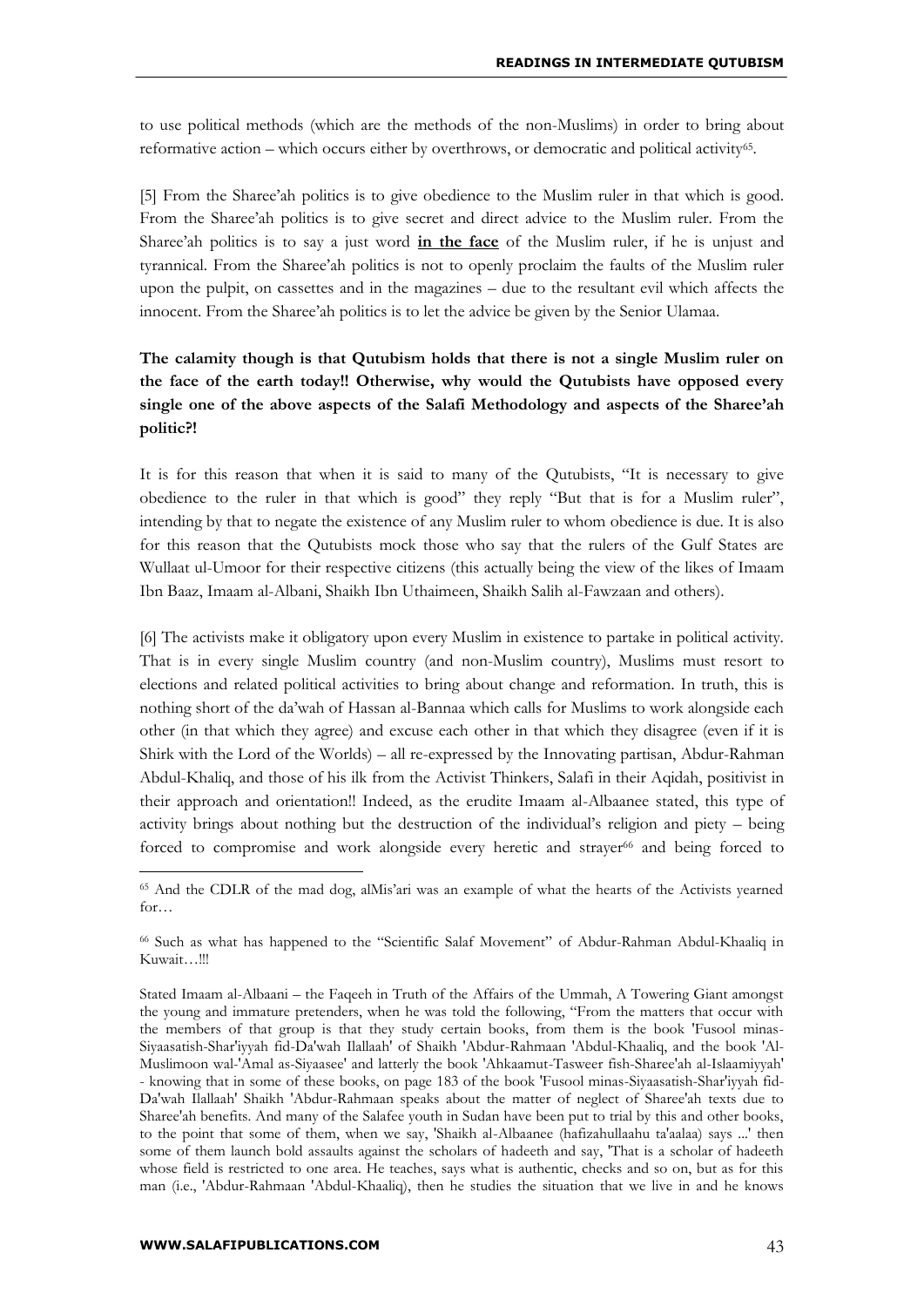compromise with the dictates and requirements of getting involved with this type of work and activity. It is precisely this type of orientation which has given birth to what the activists call "the fiqh (understanding) of priorities" (of living in the absence of any Sharee'ah rule anywhere in the world). This in essence, is the same meaning contained in the words of Hassan al-Bannaa mentioned above, but re-expressed and polished clean.

Positivist Activism is the order of the day with the claim that there is nowhere else to go in the world and that hijrah is abrogated. Hence, the real challenge facing Muslims (who are living under the banner of secularism) is the assertion of their identity and avoidance of assimilation. And in this manner, the desire for hijrah is extinguished in the hearts and minds of the Muslims, despite the fact that the earth of Allaah is wide and spacious…<sup>67</sup>

This raises the issue of Muslims living under non-Muslim rule?! What exactly is the kind of politics they should be involved with?! And do they submit to the democratic framework in the lands of the non-Muslims they are living in, in order to look after the interests of Muslim minorities? And should they have representations in the Parliamentary bodies? Where does hijrah (emigration) fit in? Is hijrah (emigration) actually abrogated these days since there are no "Muslim

about the affairs of this age, therefore he provides that which Sudan needs - to the extent that he wrote that book as if he were fully aware of Sudan.' So from this point confusion began, from the year 1984."

So the Noble Imaam replied (in part):

1

"…Allaahul-musta'aan. This is a state that is very distressing, and this further affirms what I have just said that those who take on the leadership of the Muslim youth today are themselves from the youth and those who have not equipped themselves with this knowledge. It is correct that al-Albaanee declares narrations authentic and weak etc., but he does not live on Mars. So he knows the circumstances in which the Muslims live, but he adheres to the Sharee'ah rulings and he does not hold that there is any way for a Muslim to say, 'The goal justifies the means,' **and if 'Abdur-Rahmaan were to be asked, and he was a student of mine in the Islamic University, if he were asked or if I had the opportunity to meet him, 'Do you say that the goal justifies the means?' Then he would say, 'No,' because this is a principle of kufr. But if we direct his attention to the fact that he acts in accordance with it, and his life, and what he declares permissible, and that which he clearly states to be permissible from some of the forbidden things, then this is implementation of this principle which is such that no Muslim can consent to it. So he must reject it. But we say, 'What is the benefit of saying one thing and doing something else?'**…'

… So now, is there something of this group organisation and this gathering of the youth? This was happening in Kuwait before that which occurred with them. So 'Abdur-Rahmaan and those around him were preoccupied away from cultivating and educating and training (tarbiyah) them upon Islaam - **because of this partisanship and group organisation. And this is one of the effects of blind-hizbiyyah**." (Cassette: What the People of knowledge say About 'Abdur-Rahmaan 'Abdul-Khaaliq )

<sup>67</sup> And we do not say that it is upon every Muslim living in the lands of the disbelievers that they ought to make emigration tomorrow to the lands of the Muslims, since that is a long and difficult task, attainable by those who make their intentions sincerely for the sake of Allaah, seeking His pleasure and who have resolve and determination. However, the issue here is that Qutubism and its teachings (more specifically the Democratic brand of Turaathism) kills the desire of Muslims for wanting to emigrate to the lands of the Muslims for the sake of Allaah – since they are told that they must get politically involved and to strive to change the enviroment around them, by democratic means, and by asserting their Muslim identity and so on. And this, only grants many Muslims the excuse, to abandon altogether, their intentions for performing hijrah some time in the near or distant future…Add to that the fact that the Qutubists demonise all the Muslim countries and continuously talk about the oppression and repression taking place, negating thereby and hiding thereby all the good and positive aspects. In reality, if one goes to most Muslim countries, you certainly get enough freedom and space to practice the religion – in the absence of much of the trials that are commonly faced by living amidst the disbelievers!!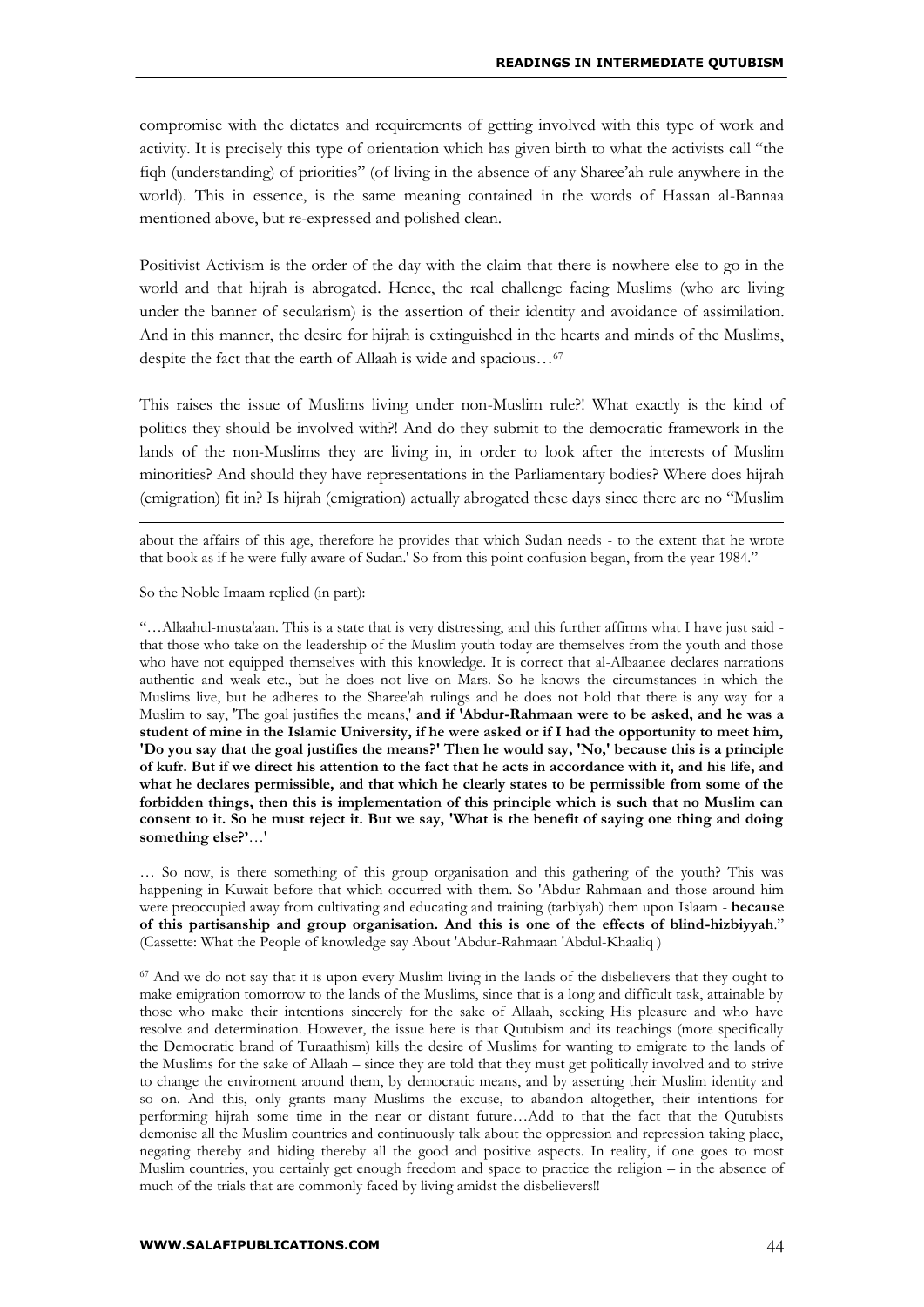societies" or Muslim nation states to which one can migrate? Is not Secularism the order of the day? And who can find answers to all the problems that arise when we try to treat the Ummah's problems from this perspective? The scholars of women's menses and impurities? Or what about the activist thinkers? And what happens to the principles of al-walaa wal-baraa' (loyalty and disownment). And should we negate them because we live in the lands of the non-Muslims and therefore we ought to work together in that which we agree and excuse each other in that which we disagree (be it Shirk, innovation or heresy?)

Hey! Stop right there Mister, I am so confused?!!

Know – O Sunni – that all of this is what has led the Political Activists flee from the methodology of the Prophets in calling to Allaah and instead adopt the methodology of the Innovating Heretics – showing the greatness of their confusion and bewilderment. For their call is not based on the call to Tawheed fundamentally. And if it had been you would have seen the likes of Abdur-Rahman Abdul-Khaliq, Safar al-Hawaali, Salmaan al-Awdah and all those like them – who have been blinded and poisoned from the direction of Sayyid and Mohammad Qutb, Hassan al-Bannaa, Mohammad Suroor and their likes (such as the Ahmaris and Abduhs of this world) - educating the youth in their hundreds upon the likes of Kitaab ut-Tawheed, Fath ul-Majeed, Aqeedat ul-Waasitiyyah and other fundamental books, and then dispatching them to the lands of the Muslims where the greatest of Shirk is taking place – which is the true cause for the downfall of the Ummah and its humiliation. So they would have sent the students of knowledge, the Muwahhids (who are equal to a thousand of those other than them as mentioned by Shaikh ul-Islaam Muhammad bin Abdul-Wahhaab) to the land of Egypt to wipe out the graves of Tusuqi, Sinjar, Hussain, Badawi, Zainab and others, and to educate the people and remove them from the mires of Shirk – until they are killed and martyred whilst doing that. And they would have sent many scores of students, equipped and ready, with the fiqh of the religion, to Pakistan, India, Malaysia, Morocco, Syria, Jordan, Palestine, Oman and elsewhere in the Muslim lands in order to remove them from the mires of Shirk, innovation and heresy and to guide them to Tawheed and the Sunnah. And this is the true and desired Jihaad, which is the precursor to the Jihaad of the sword<sup>68</sup>.

<sup>68</sup> Now read the words of Imaam Ibn Baaz in his advice to the Algerians mentioned ealier in this course:

Imaam Ibn Baaz, said, responding to the claim that the activists of Algeria had alleged he supported them and advised them to take up arms, "If one of the Algerian du'at (callers) had said about me that I had said to them, "They should assassinate the police or that they should take up arms in their call to Allaah then this is an error and is not correct. Rather it is a lie. The Call to Allaah occurs with good mannerisms, "Allaah said, the Messenger said". It occurs with reminders, admonition, encouragement and discouragement. This is how the Call to Allaah takes place, just as the Prophet (sallallaahu alaihi wasallam) and his companions were in the Makkah al-Makarramah before they had any power or authority. **They did not used to call the people to take up arms, rather they called them with the verses of the Qur'aan, good words, and good mannerisms, since all of that is closer to rectification and is closer to the acceptance of the truth. As for calling with assassinations, killing, fighting and the likes, then that is not from the Sunnah of the Prophet (sallallaahu alaihi wasallam) and nor is it from the Sunnah of his Companions. However, when Allaah gave him control over Madinah and when he emigrated to it, he had authority and power in Madinah and then Jihaad was legislated as well as the establishment of the Hudood laws. He (sallallaahu alaihi wasallam) made Jihaad against the Mushrikeen and established the Hudood after Allaah ordered him with this**." (Cassette Recording on 26th Dhul-Hijjah, 1414H, being an exposition of the forgery of Salman al-Awdah against Imaam Ibn Baaz – refer to Madaarik un-Nadhar (pp. 346-348 2nd Edition).)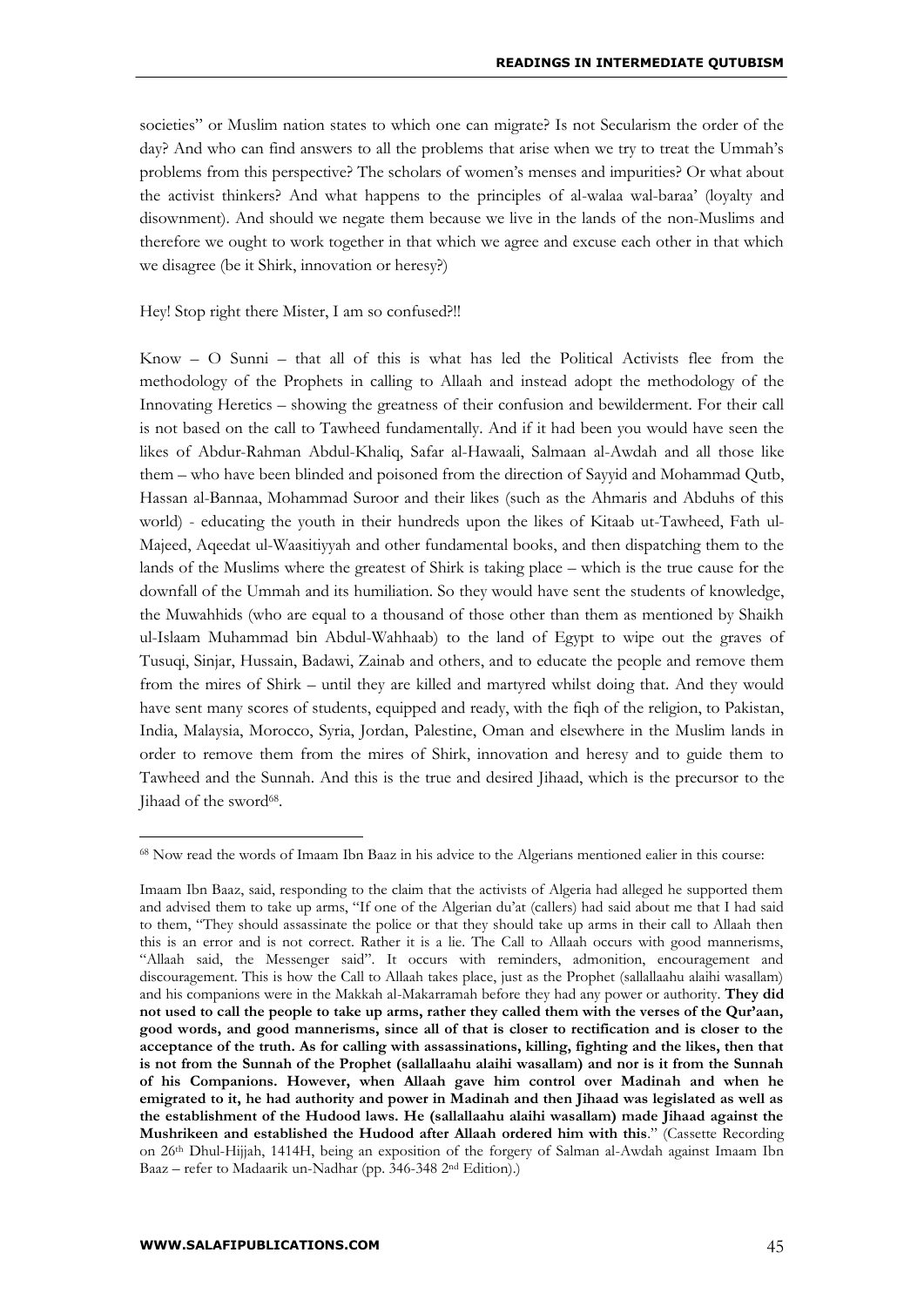If they had truly desired good for the Ummah, then this would have been their way. Not the ways of revolutions and rebellions and belittlement of the knowledge of the religion and pulling down the Scholars – ridiculing them and mocking them - and calling to themselves and causing sedition upon the earth, all in the name of "al-Haakimiyyah" and rectification of the affairs and under the guise of "the Islamic Awakening (Sahwah)" and "the Dawn of a New Era" and under the great fraud of "Fiqh ul-Waaqi'" may Allaah uncover its realities and expose the fraudsters.

And compare all of this with what is stated by Imaam Maalik**, "The latter part of this Ummah will not be corrected except by that which corrected its ealier part**".

And compare to this what is known to be the da'wah of the Noble Imaam and Muhaddith, Shaikh al-Albaanee, in his call for the rectification of the Ummah, Tasfiyah and Tarbiyah (Refinement and Cultivation) and what occurs in his words of advice to the Algerians which we quoted earlier:

**<sup>&</sup>quot;…**And that the Prophet (sallallaahu alaihi wasallam), indeed, he began setting up the Muslim state by calling to Tawheed and warning from worshipping the false gods and then cultivating whoever responded to his calls upon the Sharee'ah rulings until they all became like a single body, such that if one part of it complained, the rest of it responds with alertness, as occurs in the authentic hadeeth**… so whoever wishes to establish a Muslim state in truth then let him not gather the masses into a lump, and nor bring them together despite the differences in their thoughts and their (ideological) nurturing, as is the way of well-known Islamic groups today. Rather, it is a must to unite their way of thinking and understanding upon the correct Islamic foundations: the Book and the Sunnah upon the understanding of the Salaf us-Saalih**…"

And then O Sunni, compare this with the words of the deceiving, lying, beautifiers of speech of today!! The Activist Thinkers, Contemporary in their Orientation, Positivist in their approach – the Callers to Democratic Kharijism, and the Violent and Bloody Revolutions of Marx and Mussolini!!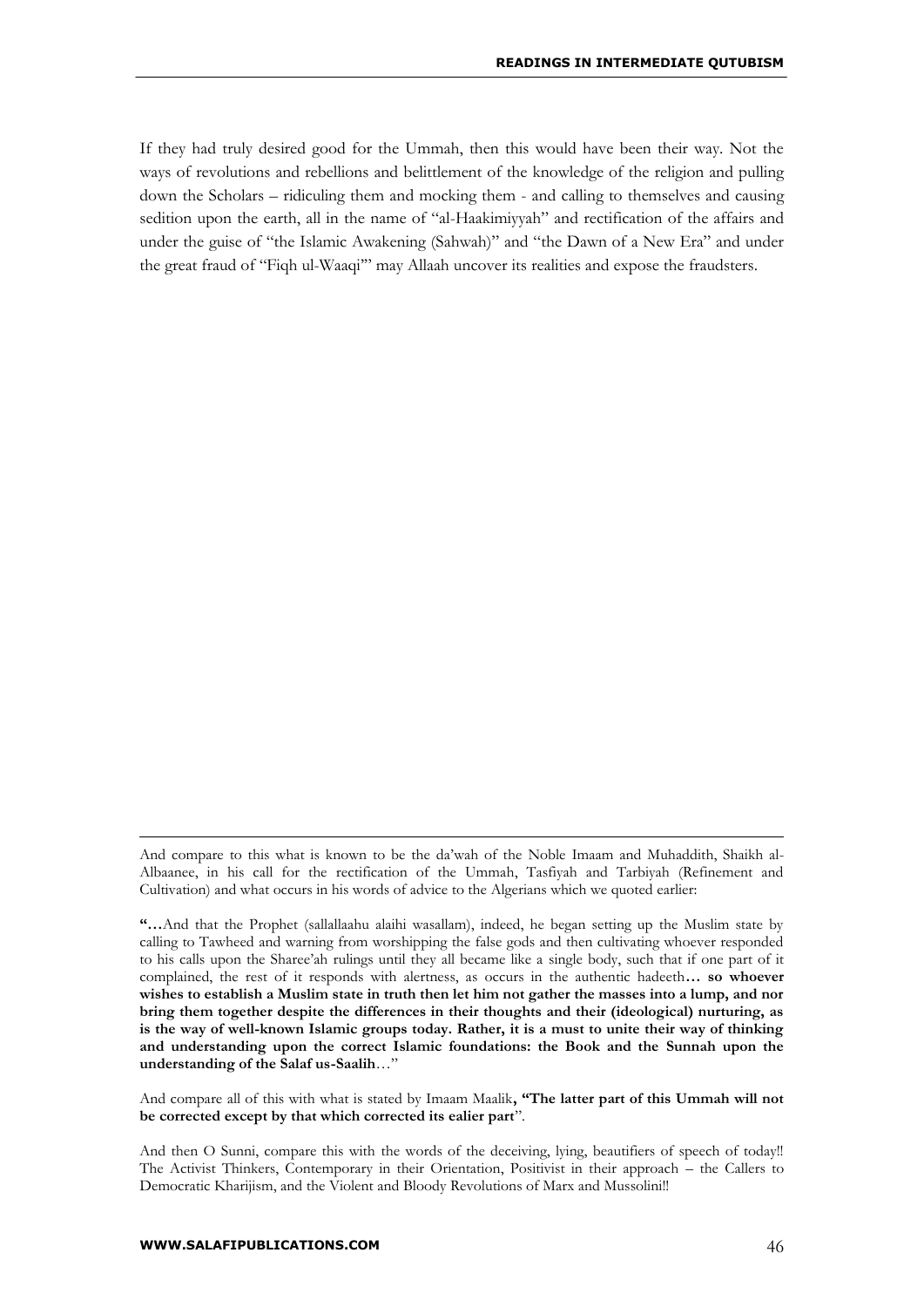## **Appendix 1 : Clarification of the Statements of the Two Shakirs**

Concerning the words of Mahmood Shakir which are used to support the notions of Qutubism, "… **So whoever argued with these two narrations (i.e. of Abu Miljaz) out of context<sup>69</sup> and distorted their meaning, seeking to defend his ruler, or using them fraudulently to make it permissible to rule by other than what Allaah has revealed** and made incumbent upon His servants, then the Sharee'ah ruling upon him is the ruling of the one who **willfully rejects** one of the laws of Allaah (**jahid). His repentance is to be sought, but if he persists and displays arrogance and wilfully denies the rule of Allaah (jahada hukmallaah) and is pleased with the replacement of the laws [of the Shar'eeah] (tabdil)**, then the ruling of a disbeliever, kafir, **who is persistent upon his disbelief**, is well known to the people of this religion." [Notes to Tafsir of at-Tabari 10/349].

And also the words of Ahmad Shakir in Umdat ut-Tafseer (4/151), "And these narrations – from Ibn 'Abbaas and others – are the ones which those who lead others astray play around with in this era of ours, from amongst those who ascribe themselves to knowledge, and other than them from those who are reckless towards the religion – **using them as an excuse for or the permissibility of ruling by the invented secular paganistic laws**…"

The truth of the matter is that these narrations are in fact against them, not for them, for the Shaikhs are talking about the false use of these narrations "to make it permissible to rule by other than what Allaah has revealed" – and that the one who persists in doing so is a disbeliever. And this is indeed the truth and that which we hold as our religion!!

As for the statement of Mahmood Shakir – also employed by the Qutubists - in which he states, "What we face today is the total desertion of Allah's law without exception and the preference of laws other than (in His) Book and the Prophet's Sunnah and a negation of all that is in Allah's Sharee'ah. **Indeed, the matter has reached [such proportions] that there are those who will argue for the preference of secular law above the Sharee'ah laws by arguing that laws of the Sharee'ah were intended for a specific period of time which has ended, and hence they are no longer valid.** What does this have to do with what is clarified by the statement of Abu Miljaz to a group of the Ibadiya among the tribe of 'Amr ibn Sadus?"

Then we say:

1

**ONE:** The claim of the Shaikh that there is "total" desertion of Allaah's Law, "without exception" and a "negation" of "all" that is in the Sharee'ah – then this statement is not factually correct and the truth is otherwise as has been pointed out in the words of Imaam Ibn Baaz, Imaam al-Albani, Shaikh Ibn Uthaimeen and Shaikh Salih al-Fawzaan and many others. Hence, the Qutubists, rely upon the errors of our Scholars in order to justify their beliefs and claims.

<sup>&</sup>lt;sup>69</sup> And this is concerning those who use these narrations to justify the act of ruling by other than what Allaah has revealed, seeking to make it permissible and claiming that the Sharee'ah is outmoded – intending thereby to defend their actions or those of their rulers.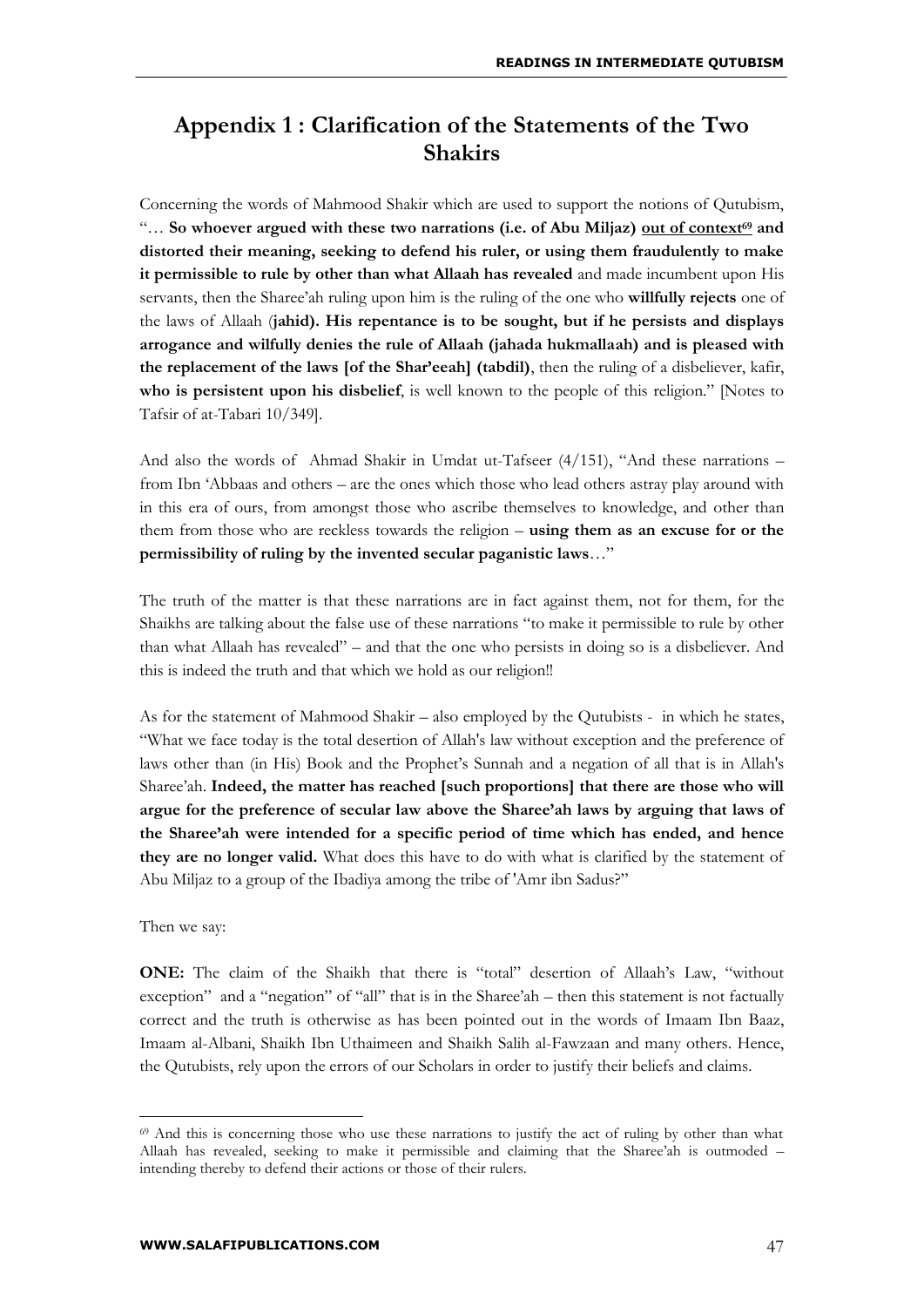**TWO:** The statement of the Shaikh is in fact against the Qutubists, not for them, since he states that some people argue that for the preference of secular laws with the claim that the Sharee'ah is outdated and no longer relevant to our times. And this is disbelief!!

**THREE:** The issue revolves around the use of the incident with Abu Mijlaz **in order to make it permissible to rule by secular laws and to defend the actions of the ruler(s) in this regard**.

**FOUR:** It is unfortunate that the Qutubists failed to make a distinction between the one who uses the narrations of Abu Mijlaz and Ibn **Abbaas in order to justify and make lawful ruling by other than what Allaah has revealed**, claiming that the Sharee'ah is outdated and between the one who uses the narrations of Abu Mijlaz in order to refute the Khawarij who would perform takfir of the rulers by their mere commission of what is a sin (that is kufr doona kufr) and in order to affirm that there is tafseel (clarification) in the matter.

As for those who forge a great lie against us and claim that we use the tafseer of Ibn 'Abbaas in order to make it permissible to rule by the secular laws or that we make it an excuse for the rulers of today to do so, or to defend them, or to "cement their thrones" then may Allaah hold the criminals to account. Rather, we say exactly as the two Shakirs say, in what we have quoted from them above.

So the narrations from the two Shakir brothers do not support the Qutubists in any way in their attack and assault against Ahl us-Sunnah.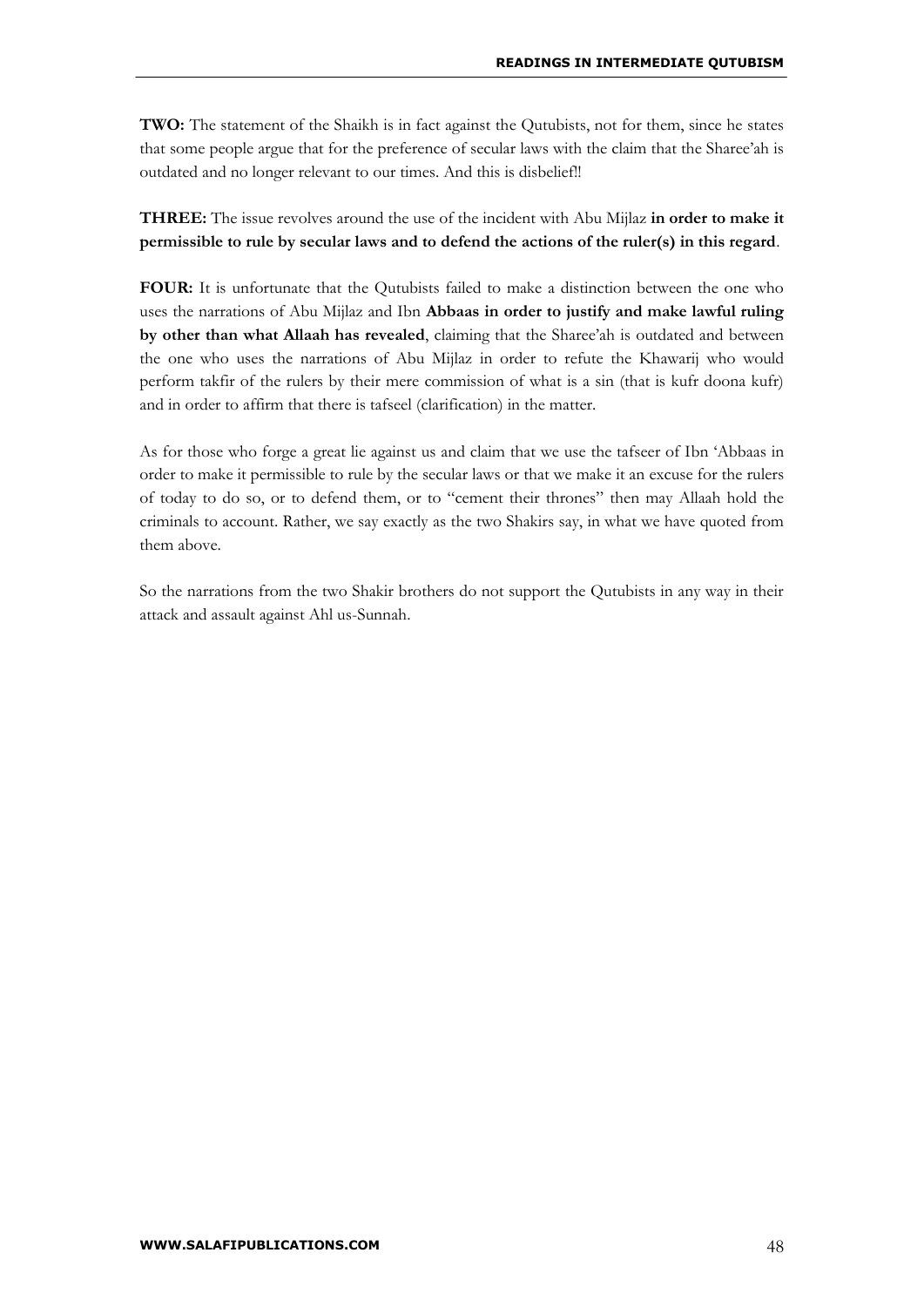## **Closing Remarks**

In this course, we have gradually constructed the picture of Macro-Qutubism, that is, the overall view and the most general and basic concepts of this ideology. Strictly speaking, what we have covered in this course is not pure Macro-Qutubism – unlike our first course "Elementary Qutubism". However, a lot of the issues raised and points of methodology discussed in our current course are a natural output of the requirements of Classical Qutubism. The original and puritanical form has seen the inclusion of Bannaawi concepts, as well as traditional democratic elements, culminating in a well-defined and well-proliferated ideology. What occurred from the 60s onwards of the spread of these concepts is known as "the Diaspora of Qutubism", or "the Qutubi Fallout", meaning the general permeation of these ideas and thoughts (after the original macro-thought) into the society at large, and into the ideologies of groups and movements – to such an extent that the thought of the average Muslim today will most certainly contain elements of Détente Qutubism (Casual, Liberal Qutubism) - that is blaming the problems of the Ummah onto the disbelievers and the "apostate rulers" and the "wicked scholars" – but this will remain as a thought only for the average Muslim – unlike the devote and assiduous Qutubi, whose thoughts are translated into Positive Activism and Democratic Kharijism.

It must be stressed however, that, although we have presented a picture of the true realities in a somewhat brief and concise manner - by the help and assistance of Allaah – we have only given you a small sample of the evidences. For our Mashayikh came to know of the machinations of the activists and their plots and plans to bring about sedition in the society<sup>70</sup>. Subsequently, they brought the issues to the forefront and refuted and exposed them - in the face of which they were met with accusations of being "spies" and "paid workers" and so on.

And this is what gave birth to two parties: those who were with the scholars who aided and defended Salafiyyah from Insidious Qutubism, and those who assaulted and attacked Salafiyyah with their Insidious Qutubism, attempting to bring about revolutions and overthrows and the loss of life and wealth – all in the name of rectification and the banner of al-Haakimiyyah, the very slogan of Dhul-Khuwaisarah, the Father of the Khawarij. The former (the Salafi Mashayikh) protected the Ummah from the evils and harms of the Activist Thinkers, and the latter (the Activists) wanted to drag the Ummah into squalor and degradation - in the name of "rectification" and in order to sit on the thrones of authority themselves, belittling the life and welfare of innocent Muslims, bargaining with their sanctity and inviolability, for the sake of political goals and partisan activities.

And it is for this reason that the Salafi Mashayikh sought the legal verdicts of the Senior Ulamaa on the issues of al-Haakimiyyah, working with the groups of Bid'ah, mentioning the good points of the Innovators when criticising them, the manner of correcting the Rulers, the methodology of the Prophets in giving da'wah, and numerous other issues which had been bastardised and polluted by the revolutionaries of Qutubism in order to actualise the goals and ideals of

 $70$  And if the Activists had no such plots and plans, then they would have adhered to the politics of the Sharee'ah in their reformative measures – in their way of giving advice, in their way of respecting the scholars, in their way of correcting those in authority, but they fled from the Salafi Manhaj and embraced the Qutubi manhaj with arms and legs.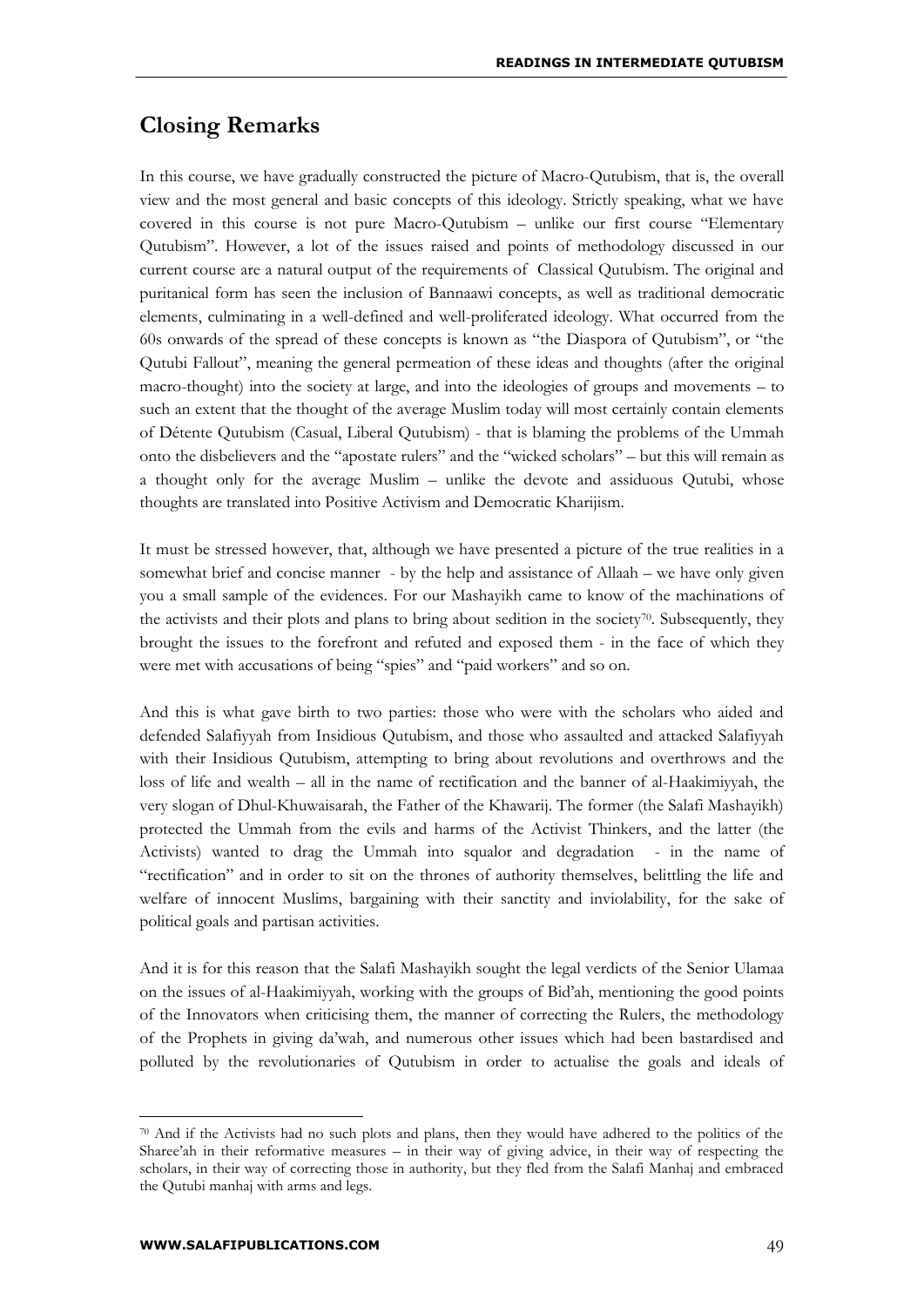Qutubism – may Allaah sever them in every generation and protect the Ummah from their harms.

And it was in the face of this that the Salafis and their Mashayikh were accused of being "spies and paid workers" and "cementers of the throne of the tyrants" because they stood to repel and cut off "the Khawarij of the Era" and their evil goals and the great harm that they brought about to the society. It was the forefathers of these ones who contended with al-Hasan al-Basree concerning al-Hajjaaj, and it is these very ones who contended with Imaam Ibn Baaz, Imaam al-Albani and Shaik Ibn Uthaimeen on the issue of Algeria (and of the land in which they live!!).

To summarise the essence of this course, we call upon, once again, the words of one of the Qutubists who used to be upon guidance, but alas, mixed with the Innovators, became confused, went astray, and then began to lead others astray<sup>71</sup>:

He stated, "However though there is an understanding of Jihaad by some lslaamic groups which is a false understanding of Jihaad, which they innovated. Unfortunately a lot of brothers and sisters when they come across those verses or hadeeth of the Prophet (sallallaahu alaihi wasallam) which discuss Jihaad and its virtues and how great and numerous they are, they confuse this new concept or new methodology for Jihaad with those verses and those hadeeth. And this new methodology is a destructive methodology and its important that we are aware of it and we warn one another from falling into it and rectify this false methodology.

This false methodology began in the year 1375H (1965). And it brought a new understanding for Jihaad which is against the teachings of the Sharee'ah. It occurred due to the certain situations in the Islamic world and also due to the certain mindset of those people who propagated it. The point is around 1965 this new idea of Jihaad, concept of Jihaad was introduced to the Muslim Ummaah. This idea of Jihaad starts off with the assumption that the lslaamic world are all now societies of Jaahiliyyah<sup>72</sup> and everybody within those societies are disbelievers, whether the rulers or the ruled73. And the reason why is because the Sharee'ah is no longer predominant and because the secular laws rule the people74. Also you find much corruption and disobedience to Allaah and His Prophet (sallallaahu alaihi wasallam) in these societies<sup>75</sup>. So therefore everybody

<sup>71</sup> And we quoted these words in "Elementary Qutubism" Lesson 4, so refer to it.

<sup>72</sup> And nowadays – in the view of the Qutubists - they are all societies that raise the banner of Secularism. This is the same original Qutubi macro-concept. Refer to Lesson 1. And refer also to "Elementary Qutubism" (Lesson 2)

<sup>73</sup> And in the view of the Qutubists, the vast majority of the Muslims who live under secular rule in the Muslim nation states today, have also fallen into disbelief and apostasy due to their "treating as lawful" – in the view of the Qutubists - many of the sins, such as taking usury, or due to their belittlement of sins such as drinking and fornicating. In short, their falling into sins signals that they have become pleased with a rule other than that of Allaah and hence they are apostates. Refer to "Elementary Qutubism" (Lesson 4, Explanation and Comments [3])

<sup>74</sup> And this is what the Activist Thinkers, the puppets and mouthpieces of Mohammad Suroor and Mohammad Qutb, were parroting to the Muslim youth… the very legacy and teaching of Sayyid Qutb. Refer to Lesson 1 ([I], [J], [K]).

<sup>75</sup> Refer to previous footnote!!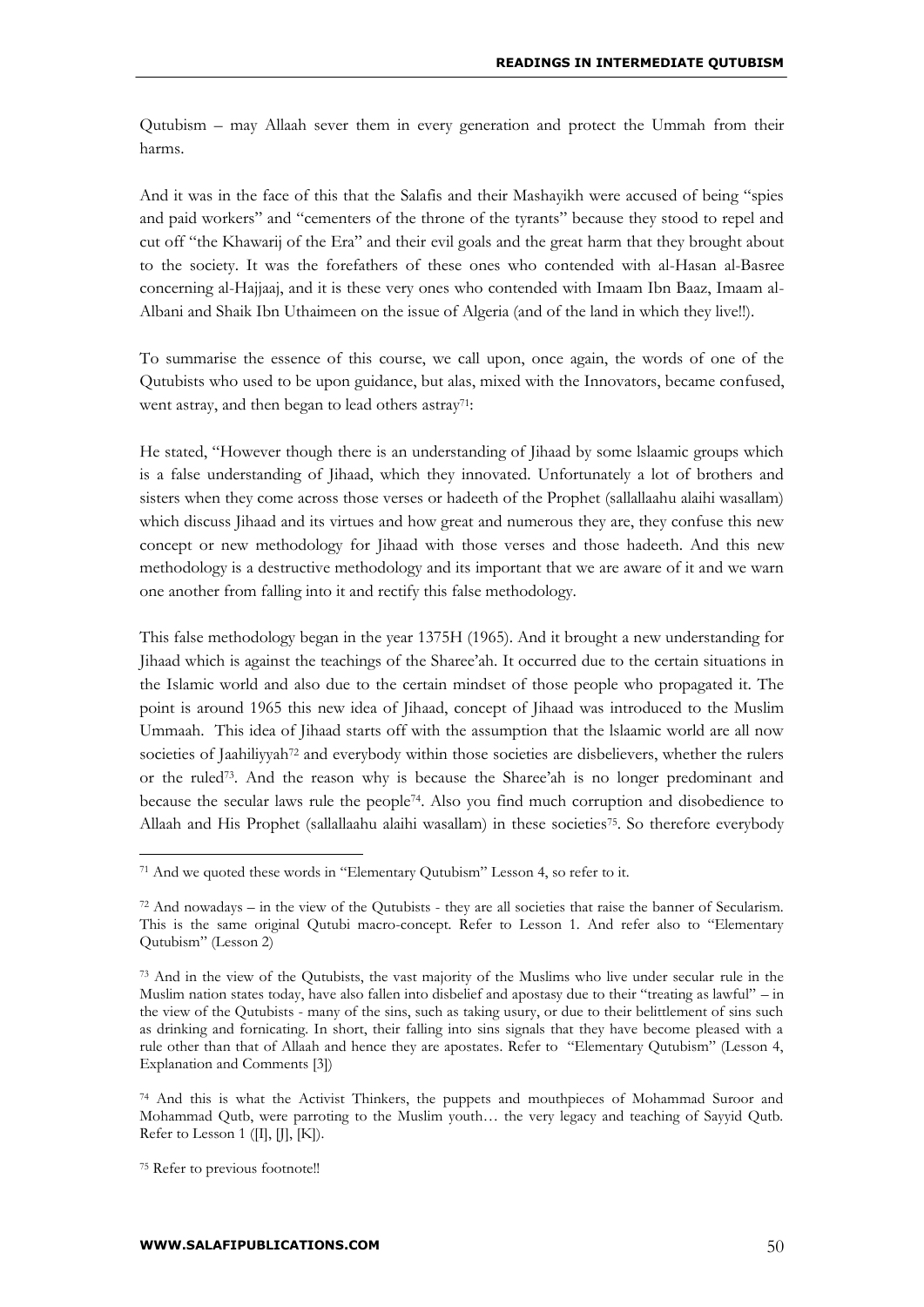whether he's a ruler or being ruled he is an apostate. Likewise all the lslaamic aspects that you find in those societies whether they are schools, or circles for memorising the Qur'aan in majids, and scholars76, they are all symbols of hypocrisy used to deceive the Muslims to perpetuate this Jaahiliyyah system.

They say all we have to do is we must wave Jihaad to remove this system, because peaceful means don't bring any benefit<sup>77</sup>, in the sense that since the nature of the contemporary modern state is that it is all persuasive and it controls everything78. Then whenever you try to change things through preaching they stop it and so therefore the only way is to rectify it by force of arms.

So therefore we must revolt against the rulers in society, and the Prophet (sallallaahu alaihi wasallam) said that in fighting, that you can user trickery in fighting. So therefore we can fake that we want peaceful means but at the same time we are plotting a harmful means<sup>79</sup>. Because the Prophet (sallallaahu alaihi wasallam) said this.

<sup>76</sup> Refer to Lesson 2!!

1

#### <sup>77</sup> **SALMAN AL-AWDAH ADVISES THE ALGERIANS TO TAKE PHYSICAL MEASURES AND TO SACRIFICE THEMSELVES FOR THE CAUSE**

And this was the da'wah given by Salman al-Awdah to the Algerians when he advised them, "**Indeed, I believe that the time for making complaints has ended – or it has almost ended. I mean that the role played by the liberal men and women should not end at merely raising complaints to specific individuals, that "so and so happened" and "so and so happened"**." (Cassette: "Humoom Multazimah" no. 106). So when it is the case that verbal complaints achieving nothing, what then remains but the use of the hand and force?!

The Activist Thinker also said, "Why do many people imagine that self-sacrifice, and being persistent, patient and forbearing is a quality unique only to the heretical societies and is the way of the astray (nations) only, and that the Jews, Christians and Communists and others are sacrificed… **and all the people saw how the defenseless Communists used to stand in front of the tanks after the revolution, with their bare chests… and many people think that the people of "Laa ilaaha ilallaaha" are not able to defend their religion and that they are not able to show patience over it. Why do we have an evil opinion of the people of Laa ilaaha illallaaha, to this level?! Why are we belittling the affair of all these Muslim masses in Algeria and other than Algeria**…" (Cassette: Kalimatu Haqqin Fee Mas'alat il-Jazaa'iriyyah)

This was the way that the Activist Thinkers – may Allaah sever them – encouraged the Algerian revolution and the "sacrifice" of 40,000 civilians!! For the sake of what?! The symbols of Islaam (i.e. themselves)!!

And as for the Muslims, then they do not compare with the Communists!! And nor is the Communist way of revolution one in which the Muslims see an example to be followed!! And nor have any of the Salaf in the whole of Islamic history advised the Muslims with what this Activist Thinker and those of his ilk advised the Algerians – or the Saudi Youth… to repeat the same in Saudi Arabia!!

<sup>78</sup> Until even the scholars who are "forced into making flattery" and do not move "unless ordered to do so" – as opined about the likes of Imaam Ibn Baaz, Shaikh Ibn Uthaimeen and Shaikh Salih al-Fawzaan amongst others by the newly-arisen foolish-minded.

<sup>79</sup> And this is the da'wah of Sayyid Qutb, Mohammad Qutb, Mohammad Suroor and those who were poisoned by them, Safar and Salmaan and the rest of the puppets.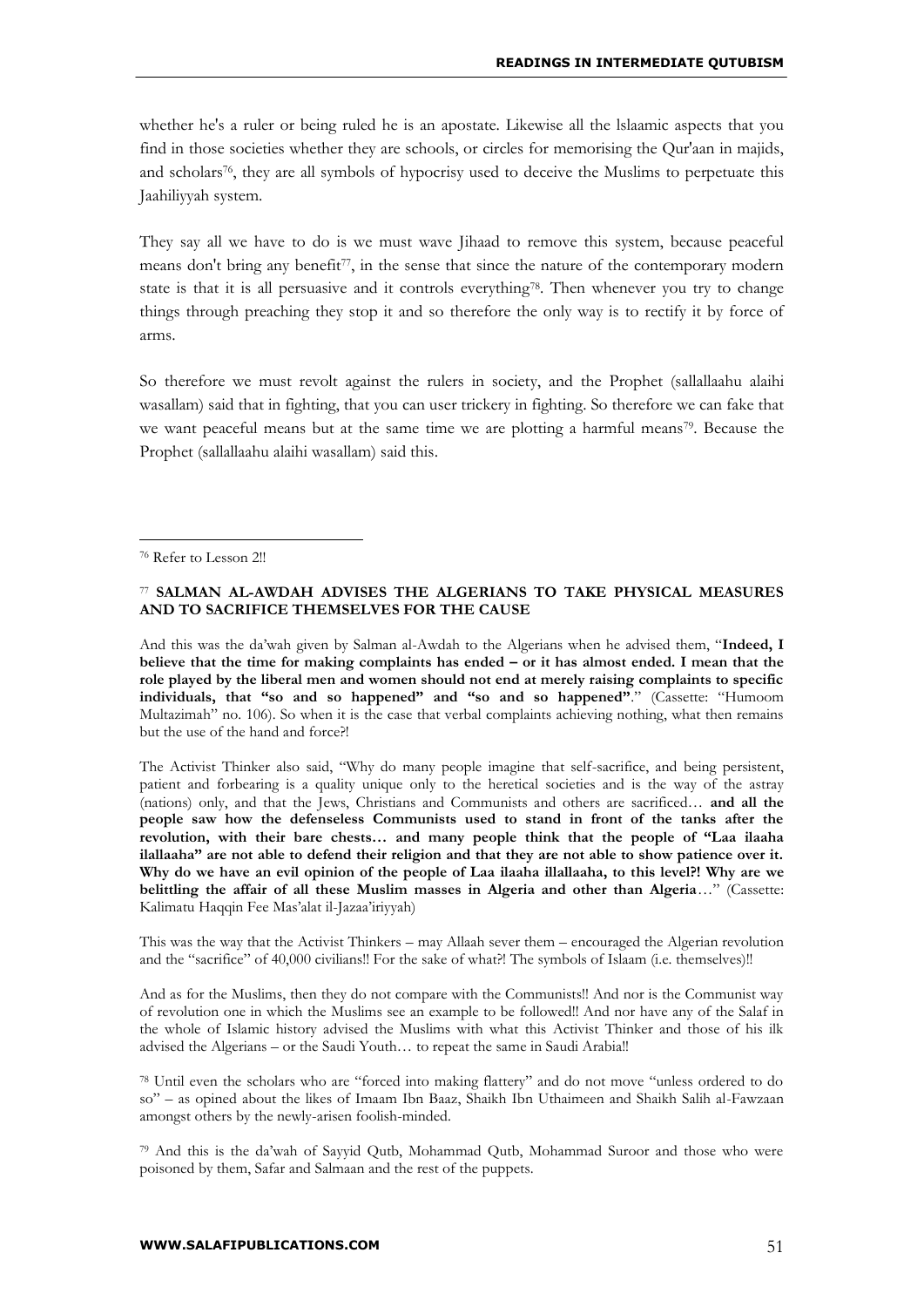Likewise, we are allowed to assassinate, because the Prophet (sallallaahu alaihi wasallam) assassinated, or sent people to assassinate al-Ka'b al-Ashraf, who was one of the leading Jewish Rabbis who caused harm to the Muslims in Medina. And likewise all those police forces and armies who defend the rulers, therefore we are allowed to kill them, because theses a rule in the Sharee'ah, like if the Kuffar take over a Muslim city and they put the Muslims as shields between them and the Muslims, then its okay to kill the Muslims if you have to kill these Kuffar. This is a classical way of interrupting it.<sup>80</sup>

So therefore those who support these systems, you must fight and kill<sup>81</sup>. And therefore we do not have to openly announce Jihaad, or that there are two armies meeting in the battlefield, but we can do secretive sort of activities, put bombs, assassinate and so forth. And therefore all the money of these people, since they are apostates, it is all halaal to take and steal as we wish, as this is part of the booty, and their women we can take them as our slave girls.

We should also not give up fighting the people who are originally Kuffaar, like the Christians and the Jews, who are called original Kuffar. But we must begin with the apostates because they cause a greater danger to the Ummah<sup>82</sup>.

And lslaam is what we find in the Qur'aan and Sunnah only, and as for the understanding of the Sahabah or the Salaf and the other scholars, we're not required to follow this, we are men and they are men<sup>83</sup>. And that also we are allowed to enter into different Islaamic movements and try

<sup>81</sup> Such as fighting and killing the Police and those involved with the government apparatus, and this is what Alee bin Haaj promoted, and the Algerian Salvation Front executed. Refer to Madarik un-Nadhar (pp 360-362, 2nd edition).

#### <sup>82</sup> **ALEE BIN HAAJ TALKS THE TALK OF SAYYID QUTB AND WALKS HIS WALK**

There occurs in the secret letter sent by Alee bin Haaj from prison to those ready for fighting, "…**and the disbelieving authority in Algeria, the most severe and merciless strikes should be made against the security forces, from the point of view of their being part of the authority, not as individuals, also those working for… (part here not legible)… with the required Sharee'ah verification. Likewise, striking the foreigners, such as the French. Also striking the economical [structure] and also the tourists**…". Letter dated 20/Safar/1415H written in his prison cell no. 9 of the Military Prison Distict. And this is the very same that occurs in the book "Limaadhaa A'damoonee" of Sayyid Qutb. Refer to "Elementary Qutubism" Lesson 4 [A].

And the Activist Thinkers, Safar and Salman lied to the youth, claiming that they the likes of Shaikh al-Albaanee and Shaikh Ibn Baaz were supportive of the Algerian Salvation Front and that they had supported their efforts and so on, so that the youth would remain captivated with them and with their analysis of current affairs, and so that they could use the example of Algeria in order to mobilise the youth of Saudi Arabia for the same. And they did nothing but lie, and Allaah, exposed the liars when Imaam al-Albaani, Imaam Ibn Baaz, and Shaikh Ibn Uthaimeen were asked about these affairs. (Refer to "Important Principles" for their statements)

<sup>83</sup> And as for the Activists of today, then they say "We are not obliged to follow the Senior Scholars, because they are constrained, used and abused mummified bodies, who only talk about a few issues of

<sup>80</sup> And this is exactly what Alee bin Haaj and Abbaasi Madani called for in Algeria, openly and explicitly, and it was these personalities that Salman al-Awdah praise and aggrandised and portrayed as the Shaikhs of Islaam, and whose actions he justified and defended and praised. And similarly, the Puppet of Mohammad Qutb, too encouraged and promoted and supported these individuals and their movement and their filthy Kharijism and their despicable atonement of 40,000 Muslim, men women and children!! These are the Lords of Current Affairs O Sunni, have you now understood??!!!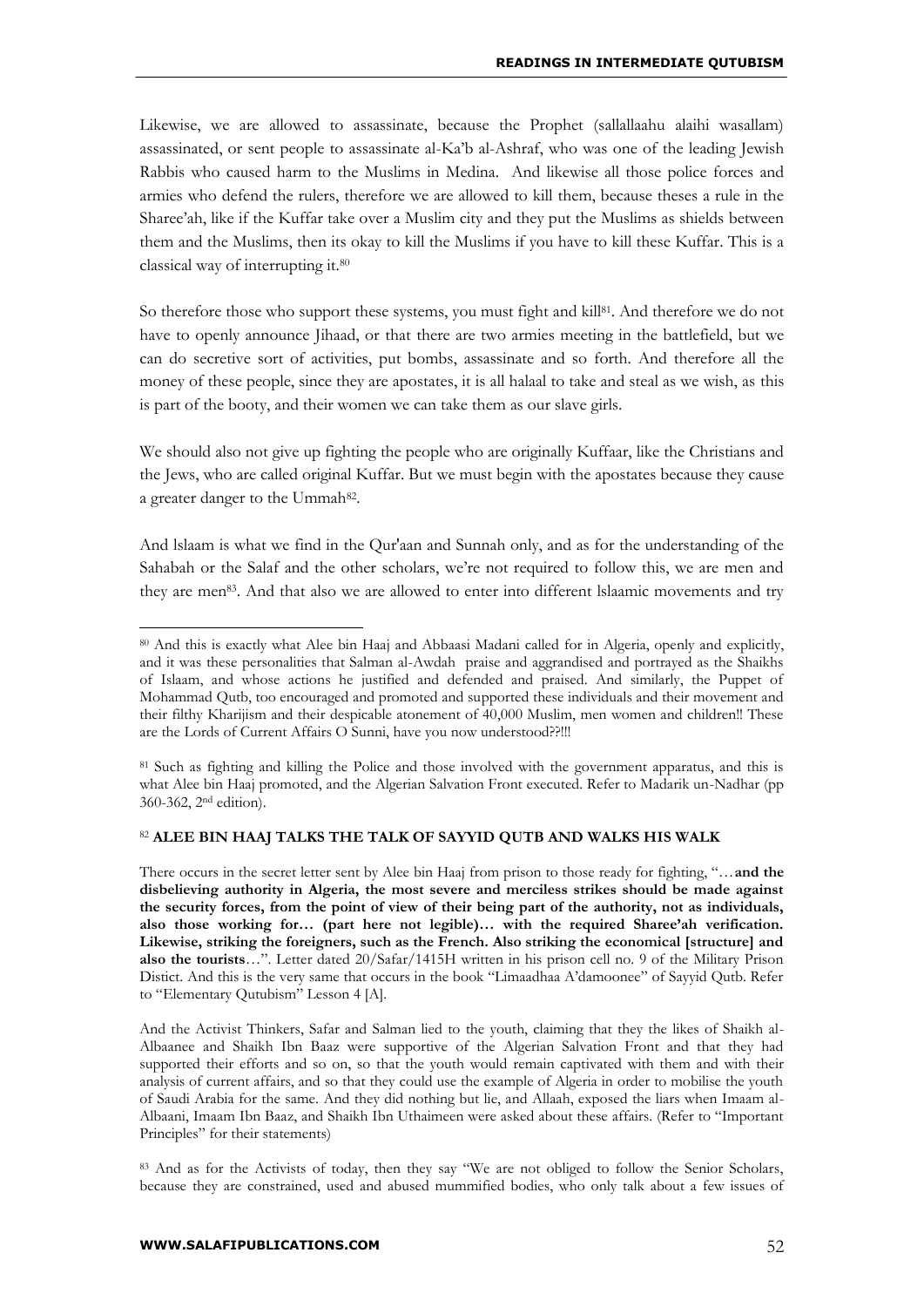to switch these lslaamic movements to our beliefs, i.e. we try to enter secretly into them and try to get their confidence and spread these ideas amongst them so that we make these people believe as we believe84. This is some of the characteristics of this new concept of Jihaad"<sup>85</sup>

Know O Sunni, that everything that has been mentioned above – and which this Qutubist (although a Sunni in those days) has highlighted about the various Takfiri and Jihadi groups of the 60s and onwards – actually transpired in Algeria and was supported by the newly-arisen foolish minded fraudsters, who took upon themselves the role of giving verdicts in issues which the Salaf would flee from, terrified of having to bear the consequences of what their tongues uttered in the life to come.

But as for these, then on top of Allaah knowing everything that they utter, and on top of the Angels recording all of that, they delighted in recording their voices on cassette after cassette and distributing them as if in a factory production-line… establishing the proof against their own souls in the life of this world and allowing the Ummah to eventually come to know the truth about their machinations - before they are faced with their scrolls in the Hereafter, which only increase in length with each and every cassette… we ask Allaah's forgiveness for them and for us.

And know also O Sunni that it was our Mashayikh, especially those of Madinah, who detected the stench and squalor of Qutubism coming from the direction of these puppets who were having their strings pulled by the likes of Mohammad Suroor and Mohammad Qutb. So they stood to expose them and refute them, and remained firm in the face of the abuse hurled at them.

And Muhammad Suroor enrolled Salman al-Awdah as his disciple with the latter travelling to Kuwait, as a youth to meet up with Suroor (in the very early 80s) as has been narrated to us by eye-witnesses!!!

<sup>85</sup> Cassette: "Characteristics of Ahl us-Sunnah wal-Jamaa'ah" (February 1994)

Tawheed al-Uloohiyyah, and would prefer to give verdicts about women's menses and impurities, whereas we are free and liberal thinkers, activist in our approach, Salafi in our Aqeedah, contemporary in our orientation. So we will perfect them and tell them the true state of affairs. We will make up for their senility and incapacity…"

<sup>&</sup>lt;sup>84</sup> And this is the great Bannaawi innovation, the gathering and amassing of every innovator and heretic alike nto a massive umbrella, so that collectively they can bring about and establish the Islamic rule and leadership (Imaamah). And this is the way of Salmaan al-Awdah, who pushed the principle of 'al-Muwaazanah (mentioning the good points of the Innovators when criticizing them) in order to accommodate the groups of Innovation and to make use of their numbers. This was also the basis for his choosing to differentiate between the Firqat un-Naajiyyah (the Saved Sect) and the Taa'ifat ul-Mansoorah (The Aided Group), in that all the various groups (i.e. Islamic movements) today are from the Saved Sect (i.e. OK) and the Aided Group is something more specific.

Stated Imaam al-Albaanee, "Then if Salmaan, who we are speaking about at the moment and at other times, if we say that he is not Ikhwaanee, and are speaking truly, then that does not extract him from being Ikhwaanee in his manhaj. This is where one should beware, that he is not Ikhwaanee, yet his manhaj is the manhaj of the Ikhwaanul-Muslimeen. So I ask you now, do you perceive that he gathers the people into a group, he gathers the youth into a group, and he incites their emotions upon the like of what the Ikhwaanul-Muslimoon incite them upon, their helpers and their followers". (Cassette: "What the People of Knowledge Say About Abdur-Rahmaan Abdul-Khaaliq"). And this is the observation that we have made all along that the likes of Adur-Rahmaan Abdul-Khaliq, Safar, Salman are Qutubi in their manhaj, having been affected by the likes of Hassan al-Bannaa, Sayyid and Mohammad Qutb, and that Qa'di Khaariji, Mohammad Suroor – may Allaah sever him and protect the Muslims from his harm.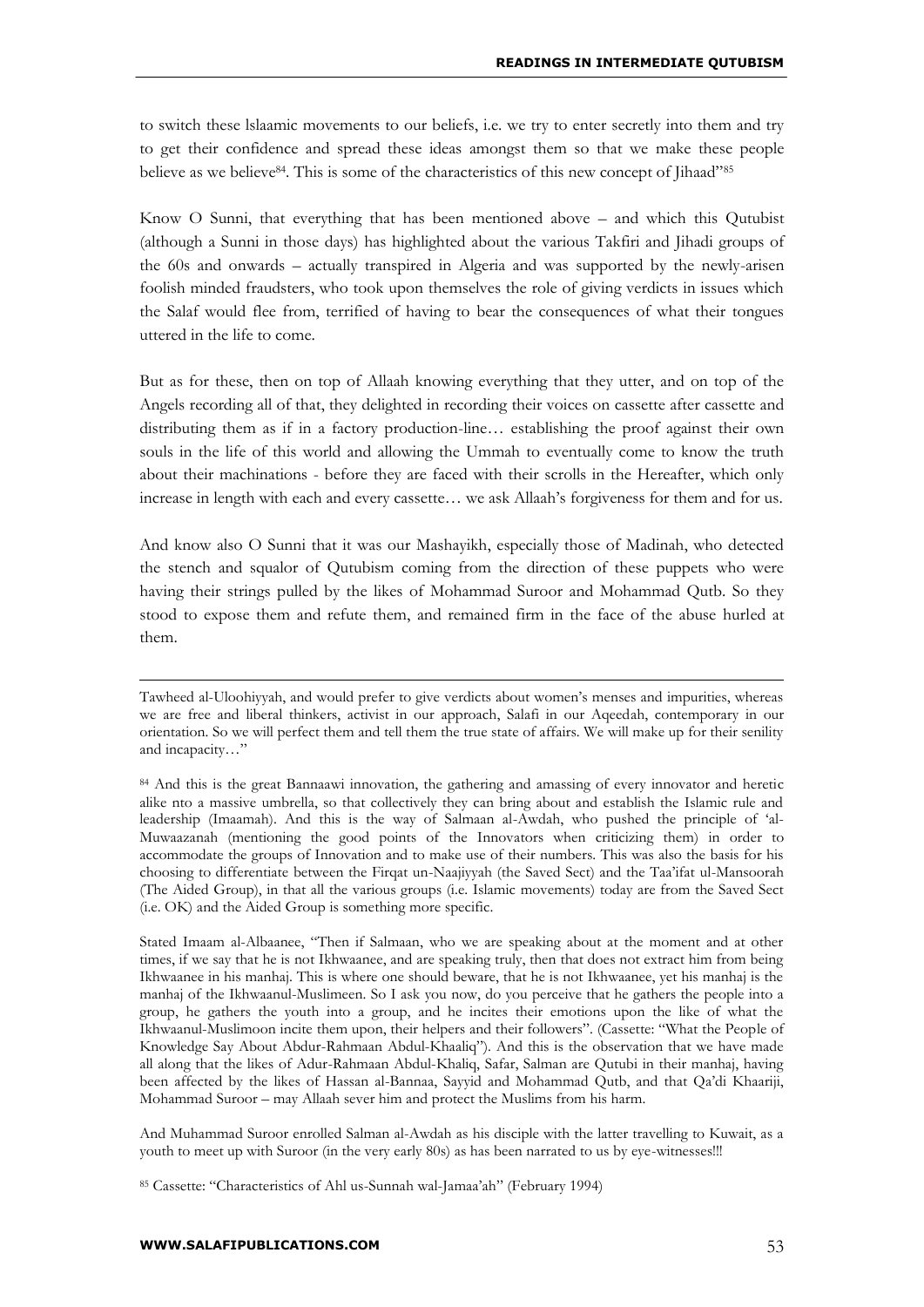And it is for this reason that the great and erudite Imaam, al-Albaanee made the acknowledgement that "**it has become sufficiently clear to me that our brothers in Madinah were more knowledgeable of them (the activists) than us**" after he had read the works of Safar al-Hawali, and also read Madaarik un-Nadhar, and observed their plots and plans against the Scholars and against the Ummah of Muhammad (sallallaahu alaihi wasallam), and it is he who subsequently described them "**The Khawarij of the Era**" indeed a word of truth from his lips...

Just like the words of truth that this Noble and Erudite Imaam uttered after the Algerians won the elections, "**This is just the foam of the bubbles (of soap)**". Meaning, it will soon disappear…

And prayers and peace upon the Messenger, his family and his companions.